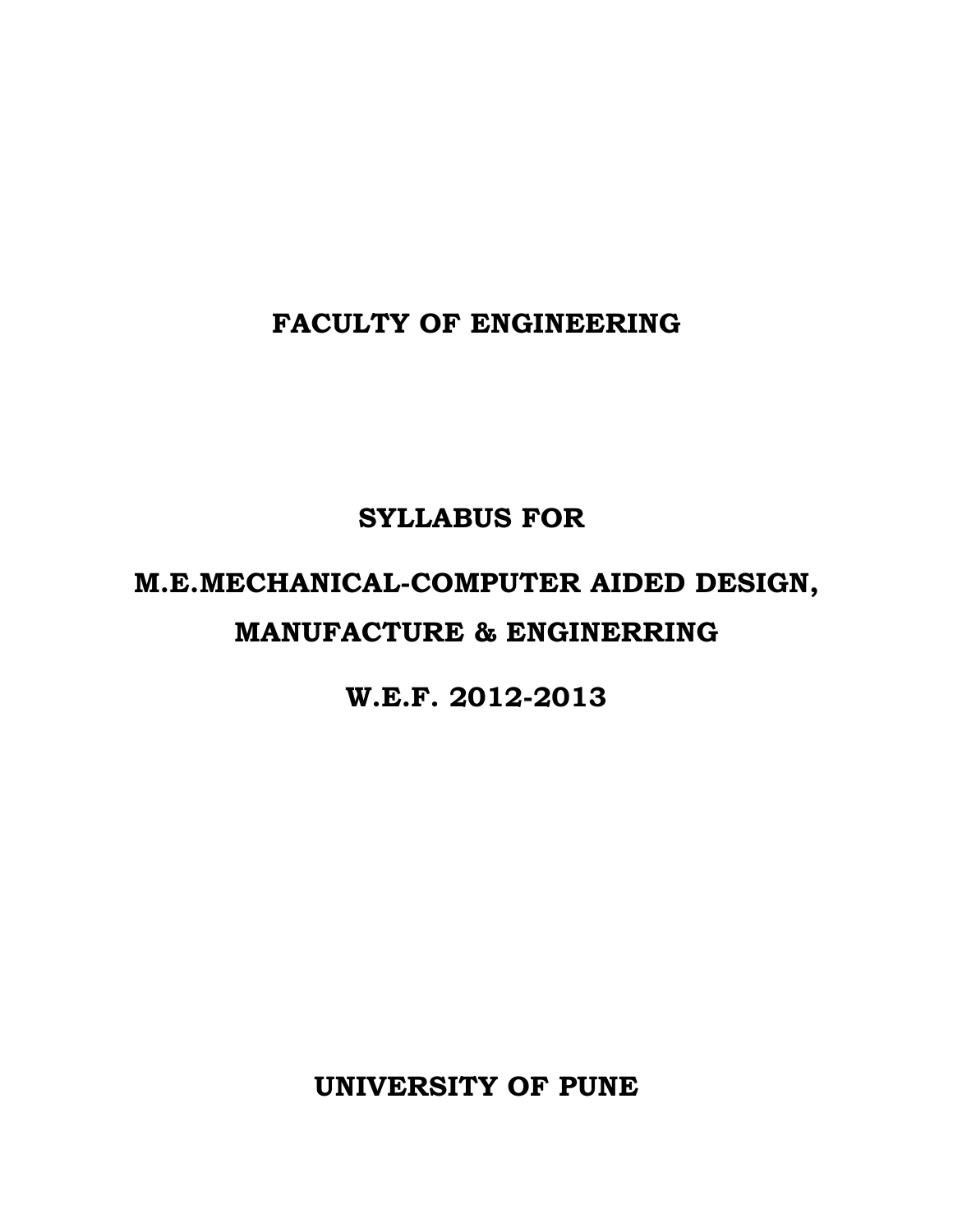# **M.E. [MECHANICAL] –[COMPUTER AIDED DESIGN, MANUFACTURE &**

# **ENGINEERING] [CADME]**

| <b>CODE</b> | <b>SUBJECT</b>                          | <b>TEACHING</b><br><b>SCHEME</b> |                          |                           | <b>EXAMINATION SCHEME</b> |                          |                          |              |                 |
|-------------|-----------------------------------------|----------------------------------|--------------------------|---------------------------|---------------------------|--------------------------|--------------------------|--------------|-----------------|
|             |                                         | Theory                           | <b>Practical</b>         | Paper                     | TW                        | Oral                     | Pr                       | <b>Total</b> | <b>Credits</b>  |
| 502401      | Advanced<br>Machine Design              | 03                               |                          | 100                       | $\overline{\phantom{0}}$  |                          | $\overline{\phantom{0}}$ | 100          | 03              |
| 502402      | Mathematical<br>Modeling                | 03                               | $\overline{\phantom{a}}$ | 100                       | $\overline{\phantom{a}}$  | $\overline{a}$           | $\overline{\phantom{a}}$ | 100          | 03              |
| 502403      | Computer Aided<br>Design                | 03                               | $\overline{\phantom{0}}$ | 100                       | $\overline{\phantom{0}}$  |                          | $\overline{\phantom{0}}$ | 100          | 03              |
| 502404      | Elective I                              | 03                               | $\overline{\phantom{a}}$ | 100                       | $\overline{\phantom{a}}$  | $\overline{\phantom{0}}$ | $\overline{\phantom{a}}$ | 100          | 03              |
| 502405      | Elective II                             | 03                               |                          | 100                       | $\overline{a}$            | $\overline{a}$           | $\overline{a}$           | 100          | 03              |
| 502406      | Lab Practice I                          | $\qquad \qquad -$                | 06                       |                           | 50                        |                          | $\overline{\phantom{0}}$ | 50           | 03              |
| 502407      | Seminar I                               | $\overline{\phantom{a}}$         | 04                       | $\overline{\phantom{0}}$  | 50                        | $\overline{\phantom{0}}$ | $\overline{\phantom{a}}$ | 50           | 02              |
|             | <b>Total</b>                            | 15                               | 10                       | 500                       | 100                       |                          | $\blacksquare$           | 600          | 20              |
|             |                                         |                                  | Semester-II              |                           |                           |                          |                          |              |                 |
| <b>CODE</b> | <b>SUBJECT</b>                          | <b>TEACHING</b><br><b>SCHEME</b> |                          |                           | <b>EXAMINATION SCHEME</b> |                          |                          |              |                 |
|             |                                         | <b>Theory</b>                    | <b>Practical</b>         | Paper                     | <b>TW</b>                 | <b>Oral</b>              | Pr                       | <b>Total</b> | <b>Duration</b> |
| 502408      | Management of<br>Technology             | 03                               | $\overline{\phantom{a}}$ | 100                       | $\overline{\phantom{a}}$  |                          | $\overline{\phantom{0}}$ | 100          | 03              |
| 502409      | Computer Aided<br>Manufacturing         | 03                               | $\overline{\phantom{0}}$ | 100                       | $\overline{\phantom{a}}$  | $\overline{a}$           | $\overline{\phantom{a}}$ | 100          | 03              |
| 502410      | Computer<br>Integrated<br>Manufacturing | 03                               | $\overline{\phantom{a}}$ | 100                       |                           |                          | $\overline{\phantom{0}}$ | 100          | 03              |
| 502411      | Elective III                            | 03                               | $\overline{\phantom{a}}$ | 100                       | $\overline{\phantom{a}}$  | $\overline{a}$           | $\overline{\phantom{a}}$ | 100          | 03              |
| 502412      | Elective IV                             | 03                               |                          | 100                       |                           | $\overline{a}$           | $\qquad \qquad -$        | 100          | 03              |
| 502413      | Lab Practice II                         | $\overline{\phantom{a}}$         | 06                       | $\overline{\phantom{a}}$  | 50                        | $\overline{\phantom{0}}$ | $\overline{\phantom{a}}$ | 50           | 03              |
| 502414      | Seminar II                              | $\overline{\phantom{0}}$         | 04                       | $\overline{a}$            | 50                        | $\overline{a}$           | $\overline{\phantom{0}}$ | 50           | 02              |
|             | <b>Total</b>                            | 15                               | 10                       | 500                       | 100                       | Ĭ.                       | ٠                        | 600          | 20              |
|             | Semester-III                            |                                  |                          |                           |                           |                          |                          |              |                 |
| <b>CODE</b> | <b>SUBJECT</b>                          | <b>TEACHING</b><br><b>SCHEME</b> |                          | <b>EXAMINATION SCHEME</b> |                           |                          |                          |              |                 |
|             |                                         | Lect.                            | Pract.                   | Paper                     | TW                        | <b>Oral</b>              | Pr                       | <b>Total</b> | <b>Duration</b> |
| 602415      | Seminar III                             | $\overline{\phantom{a}}$         | 04                       | $\overline{\phantom{0}}$  | 50                        | $\overline{\phantom{0}}$ | $\overline{\phantom{a}}$ | 50           | 02              |
| 602416      | Project Stage I                         | $\overline{\phantom{a}}$         | 18                       | $\overline{a}$            | 50                        | $\overline{a}$           | $\overline{\phantom{a}}$ | 50           | 06              |
|             | <b>Total</b>                            | $\blacksquare$                   | 22                       | ۰                         | 100                       | $\blacksquare$           | $\blacksquare$           | 100          | 08              |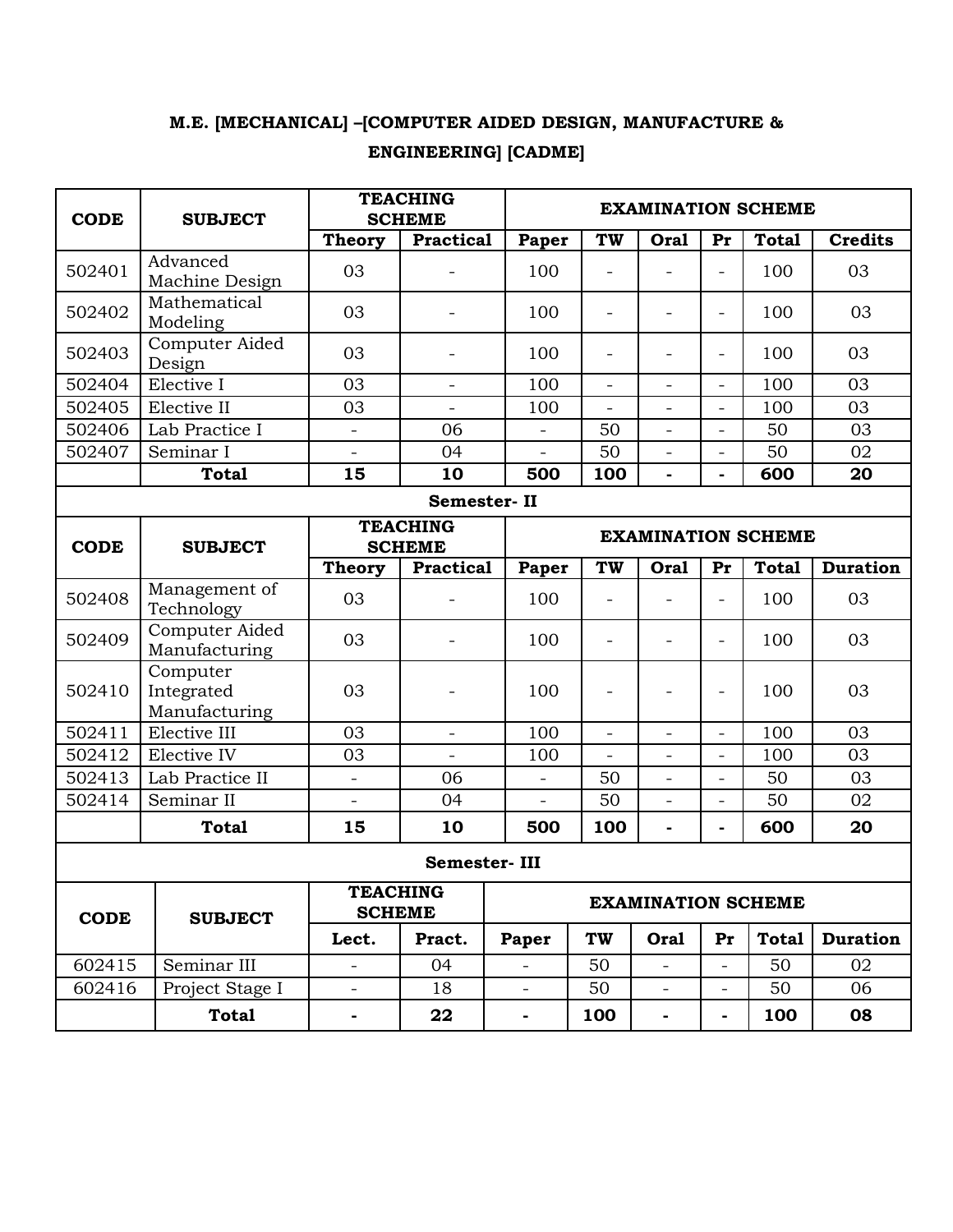|                     | <b>Semester-IV</b>                                |                                    |                                     |        |                                  |                                         |                              |                              |                    |                          |              |                 |
|---------------------|---------------------------------------------------|------------------------------------|-------------------------------------|--------|----------------------------------|-----------------------------------------|------------------------------|------------------------------|--------------------|--------------------------|--------------|-----------------|
|                     | <b>CODE</b><br><b>SUBJECT</b>                     |                                    | <b>TEACHING</b><br><b>SCHEME</b>    |        | <b>EXAMINATION SCHEME</b>        |                                         |                              |                              |                    |                          |              |                 |
|                     |                                                   |                                    | Lect.                               | Pract. |                                  |                                         | Paper                        | TW                           | <b>Oral</b>        | Pr                       | <b>Total</b> | <b>Duration</b> |
| 602417              |                                                   | Project Stage II                   |                                     | 18     |                                  |                                         |                              | 150                          | 50                 | $\overline{\phantom{0}}$ | 200          | 12              |
|                     |                                                   | <b>Total</b>                       |                                     | 18     |                                  |                                         |                              | 150                          | 50                 | ۰                        | 200          | 12              |
|                     |                                                   | <b>Elective I</b>                  |                                     |        |                                  |                                         |                              |                              | <b>Elective II</b> |                          |              |                 |
| $\boldsymbol{A}$    | Material for Engineering Applications             |                                    |                                     |        | A                                | <b>Finite Element Analysis</b>          |                              |                              |                    |                          |              |                 |
| B                   | <b>Advanced Manufacturing Processes</b>           |                                    |                                     |        | B                                | Integrated Product Design & Development |                              |                              |                    |                          |              |                 |
| $\mathcal{C}$       |                                                   |                                    | Customization of CAD/CAM Software's |        |                                  | $\mathsf{C}$                            | Computational Fluid Dynamics |                              |                    |                          |              |                 |
| D                   |                                                   | CAD/CAM Practices in Metal Forming |                                     |        |                                  | D                                       | Robotics                     |                              |                    |                          |              |                 |
| <b>Elective III</b> |                                                   |                                    |                                     |        |                                  |                                         | <b>Elective IV</b>           |                              |                    |                          |              |                 |
| A                   | Design for X                                      |                                    |                                     |        | A                                |                                         |                              | Product Lifecycle Management |                    |                          |              |                 |
| B                   | <b>Automated Manufacturing System</b><br>Modeling |                                    |                                     | B      |                                  | Rapid Prototyping                       |                              |                              |                    |                          |              |                 |
| $\mathcal{C}$       |                                                   | Simulation and Modelling           |                                     |        | $\mathsf{C}$                     |                                         |                              | Data Base Management System  |                    |                          |              |                 |
| D                   | Optimization Techniques                           |                                    |                                     | D      | Robust Design of Product/Process |                                         |                              |                              |                    |                          |              |                 |
|                     |                                                   |                                    |                                     |        | E                                |                                         | Open Elective                |                              |                    |                          |              |                 |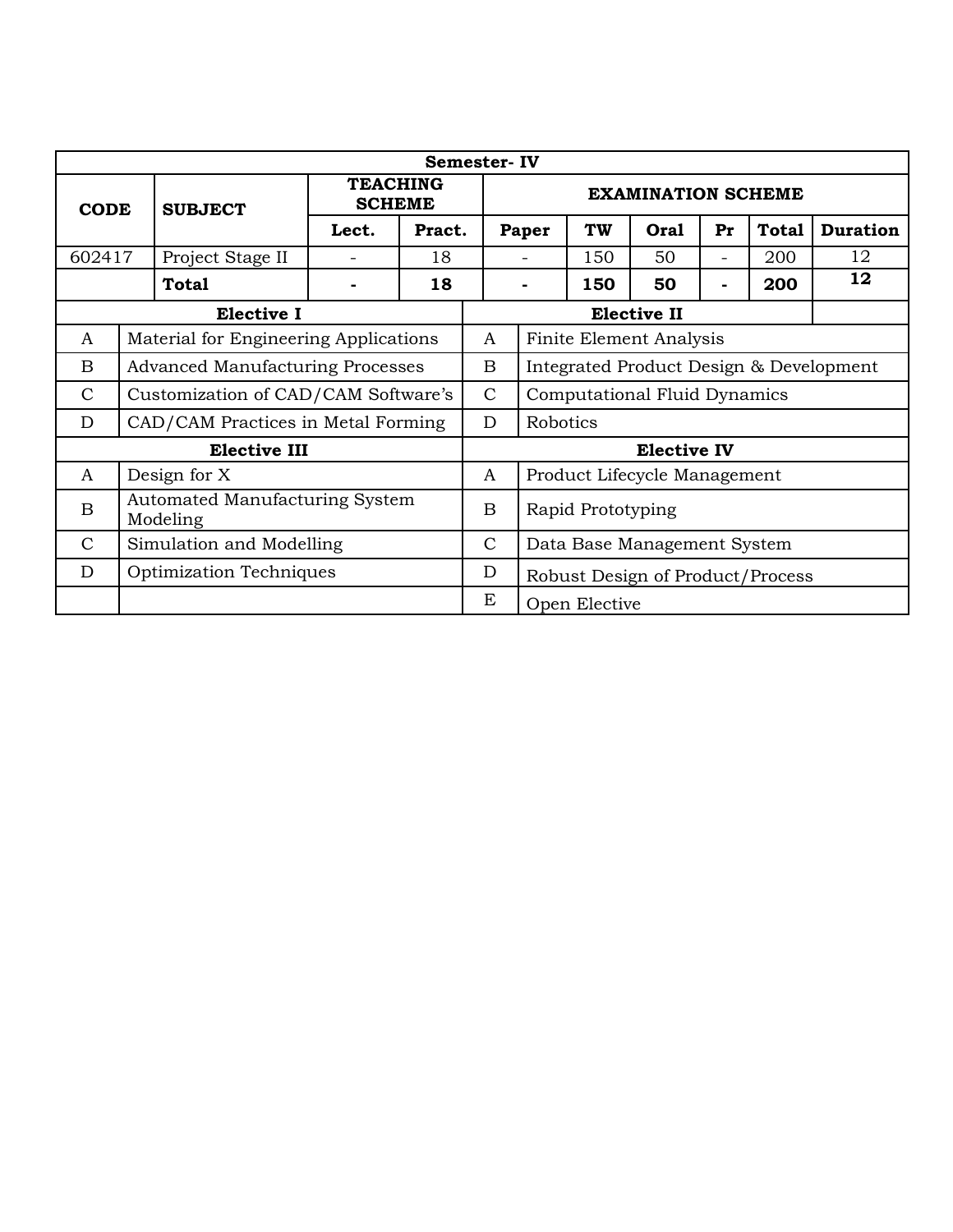| <b>ADVANCED MACHINE DESIGN [502401]</b> |                                            |  |  |
|-----------------------------------------|--------------------------------------------|--|--|
| <b>Teaching Scheme</b>                  | <b>Examination Scheme</b>                  |  |  |
| Theory Lectures: 03 hours/week          | End Semester Examination: 100 marks 03 Hrs |  |  |

#### **UNIT-I: THEORY OF ELASTICITY**

State of stress at a point, stress components on an arbitrary plane, principal stresses, plane stress, differential equations of equilibrium, boundary conditions. State of strain at a point, plane strain, compatibility conditions, generalized Hooke's Law, relations between elastic constants, displacement equations of equilibrium. Elasticity problems in two dimension and three dimensions, Airy's stress function in rectangular & polar coordinates.

#### **UNIT-II: THEORIES OF FAILURE**:

Maximum principal stress theory, maximum shear stress theory, maximum elastic strain theory, octahedral shearing stress theory, distortion energy theory, Mohr's theory, significance of theory of failure.

#### **UNIT-III: ENERGY METHODS**

Elastic strain energy, strain energy due to axial force, shear force, torsion, bending moment, Castigliano's theorems, theory of virtual work and energy, Raleigh-Ritz method and Galerkin's method.

#### **UNIT-IV: DESIGN FOR FATIGUE, BRITTLE FRACTURE AND CREEP**

Introduction, Fatigue strength, factors affecting fatigue behaviour, Influence of super imposed static stress, Cumulative fatigue damage, fatigue under complex stresses, Fatigue strength after over stresses, True stress and true strength. Design for brittle fracture. Mechanism of creep of material at high temperature, Exponential creep law, hyperbolic sine creep law, stress relaxation, bending etc

#### **UNIT-V: COMPOSITE MATERIALS**

Composite materials and structures, classical lamination theory, elastic stress analysis of composite material, Fatigue strength improvement techniques, stresses, stress concentration around cut outs in composite laminates, stability of composite laminate plates and shells, Hybrid materials, applications.

#### **UNIT-VI: DESIGN OF MECHANICAL COMPONENTS**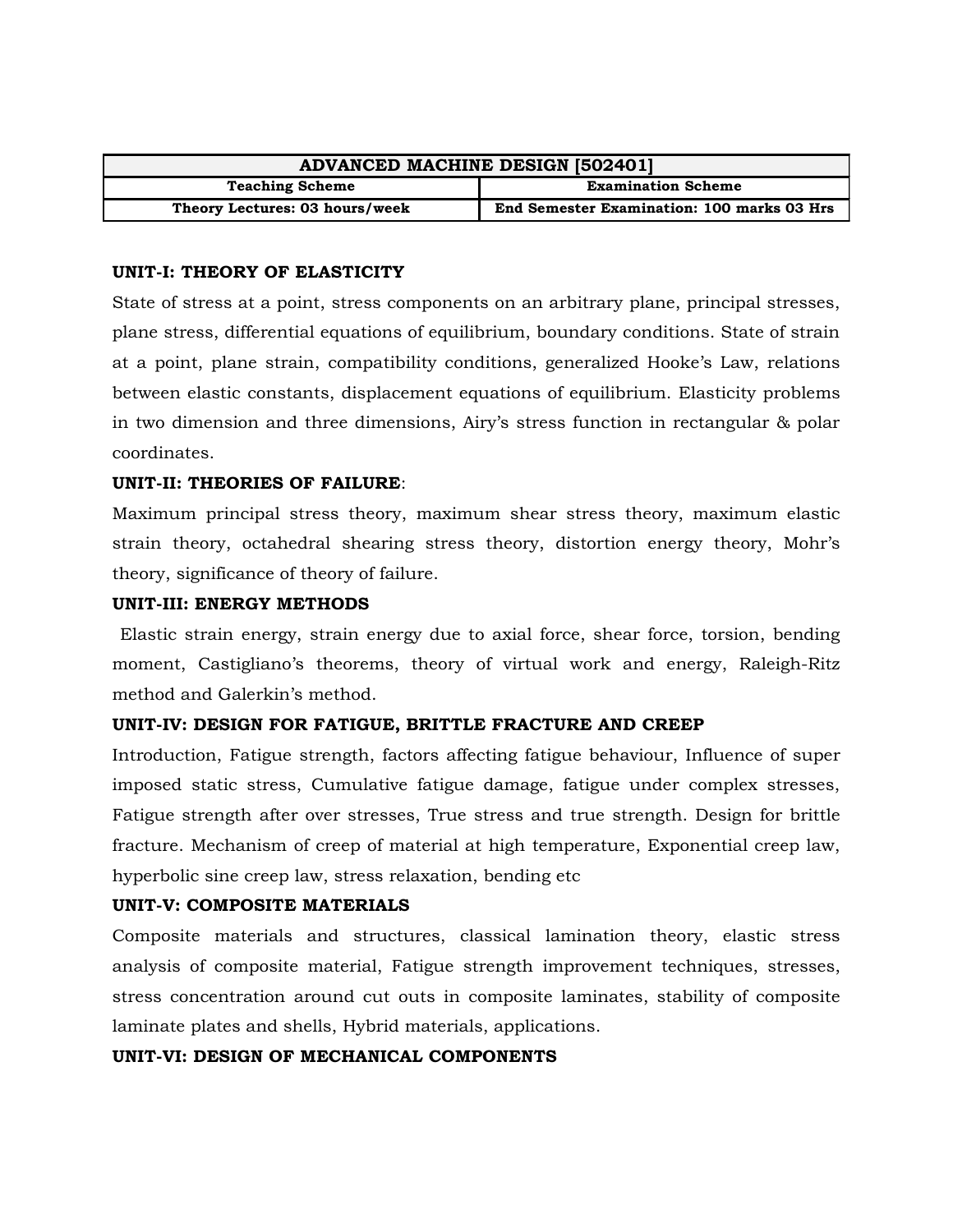**a) Gear Design: -** Involute gears, tooth thickness, interference, undercutting, rack shift etc. Profile modification, S and So spur, helical gears etc.

**b) Spring Design**: - Vibration and surging of helical springs, helical springs for maximum space efficiency, analysis of Belleville springs, ring spring, volute spring & rubber springs. Design for spring suspension.

#### **REFERENCE BOOKS**

- 1. L S Srinath, **Advanced Solid Mechanics**, Tata McGraw-Hill.
- 2. S P Timoshenko, J N Goodier, **Theory of Elasticity (Third Edition)**, McGraw-Hill.
- 3. M.F. Spotts & T.E. Shoup, **Design of Machine Elements**, Pearson Education.
- 4. Joseph E. Shigley & Chales R. Mischke **Mechanical Engineering Design**, McGraw Hill
- 5. George B. Dieter, **Engineering Design**, McGraw Hill.
- 6. Arhur H. Burr & John B. Chetham, **Mechanical Analysis & Design**, Prentice Hall India.
- 7. Robert C. Juvinall & Kurt, M. Marshel, **Fundamentals of Machine Component Design,** John Wiley & Sons.
- 8. Robert L. Norton, **Machine Design, An Integrated Approach**, Pearson Education
- 9. M. F. Spotts, **Mechanical Design Analysis,** Prentice-Hall.
- 10. A.M. Wahl, **Mechanical Springs**, McGraw-Hill Inc.
- 11. D. Hull and T.W. Clyne, **An Introduction to Composite Materials,** Cambridge Solid State Science Series
- 12. D. W. Dudley, **Handbook of Practical Gear Design**, Mc Graw-Hill Book Co.

**LAB PRACTICE:** ANY FOUR ASSIGNMENTS FROM BELOW LIST OR ANY OTHER FROM SYLLABUS

| 1. Elasticity Problems In 3D | 2. Theories Of Failures |
|------------------------------|-------------------------|
| 3. Energy Methods            | 4. Fatigue Design       |
| 5. Brittle Fracture Design   | 6. Creep Design         |
| 7. Gear Design               | 8. Spring Design        |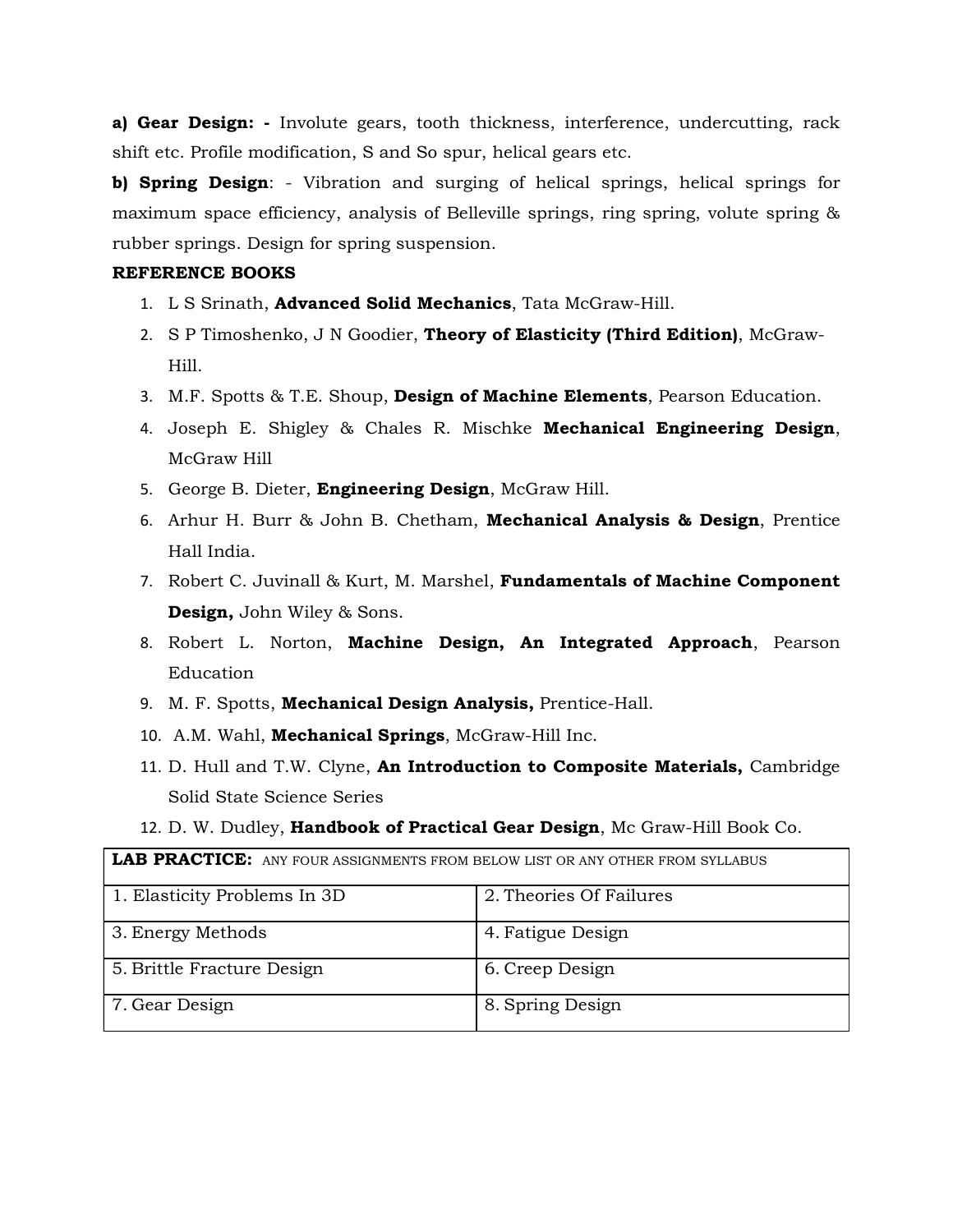| <b>MATHEMATICAL MODELLING [502402]</b> |                                            |  |  |
|----------------------------------------|--------------------------------------------|--|--|
| <b>Teaching Scheme</b>                 | <b>Examination Scheme</b>                  |  |  |
| Theory Lectures: 03 hours/week         | End Semester Examination: 100 marks 03 Hrs |  |  |

#### **UNIT-I: BOUNDARY VALUE PROBLEMS AND APPLICATIONS**

Linear second order partial differential equation in two independent variables–Normal forms hyperbolic, parabolic and elliptic equations – Cauchy problem. Wave equations– Solution of initial value problem – Significance of characteristic curves. Laplace transforms solutions– Displacements in a long string–long string under its weight–a bar with prescribed force on one end–Free vibrations of a string.

#### **UNIT-II: CALCULUS OF VARIATIONS**

Concepts of functional and their stationary values – Euler's equation and solution for the problem and for more general cases – Natural boundary conditions – Variational problems with moving boundaries – Conditional variational problems – Isoperimetric problems. Direct Methods: Ritz, Kantorovich and Galerkin's techniques.

#### **UNIT-III: EIGEN VALUE PROBLEMS**

Standard Eigen value problems – properties of Eigen values and Eigen vectors – Generalized Eigen value problems – strum sequence – Jacobi, Givens and House holder transformations.

#### **UNIT-IV: NUMERICAL METHODS**

Forward and inverse iteration schemes – Graham Schmidt deflation – Simultaneous iteration method – Subspace iteration – Lanczo's algorithm – Estimation of core and time requirements.

# **UNIT-V: COMPUTER METHODS IN MECHANICAL ENGINEERING**

Applications of digital computers to solutions of problems in mechanical engineering, matrices, roots of equations, solution of simultaneous equations, curve fitting by least squares, differential and integration, differential and partial differential equations.

# **UNIT-VI: STATISTICAL TECHNIQUES AND DESIGN OF EXPERIMENTS**

The scientific method - The phases of an experiment - Specifying the problem and the hypotheses-Experimental designs-Analyses of experiments-Statistical inference Hypothesis testing-The Z-test, the T-test, the X2-test, and the F-test. Sample size.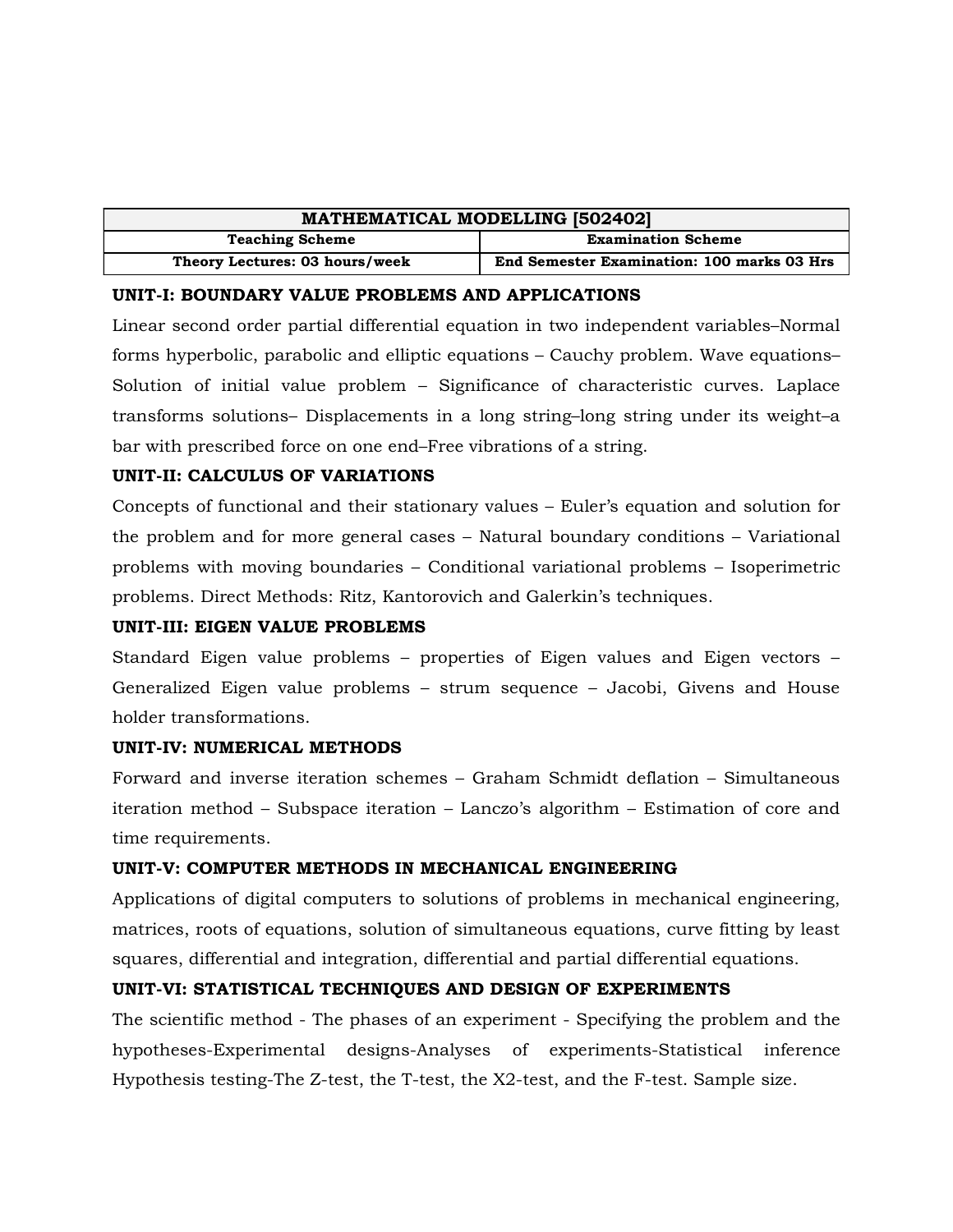#### **TEXT/REFERENCE BOOKS**

- 1. Kreyszig, Erwin, I.S., **Advanced Engineering Mathematics**, Wiley, 1999.
- 2. Jennings. A., **Matrix Computation for Engineers and Scientists**, John Wiley and Sons, 1992.
- 3. Prem. K. Kythe, Pratap Puri, Michael R. Schaferkotter, **Introduction to Partial Differential Equations and Boundary Value Problems with Mathematics**, CRC Press, 2002
- 4. Hicks and Turner, **Fundamental Concepts in the Design of Experiments**, 5th Edition.
- 5. Devore, Jay L., **Probability and Statistics for Engineering and the Sciences**, 5 th edition, Brooks-Cole, 1999.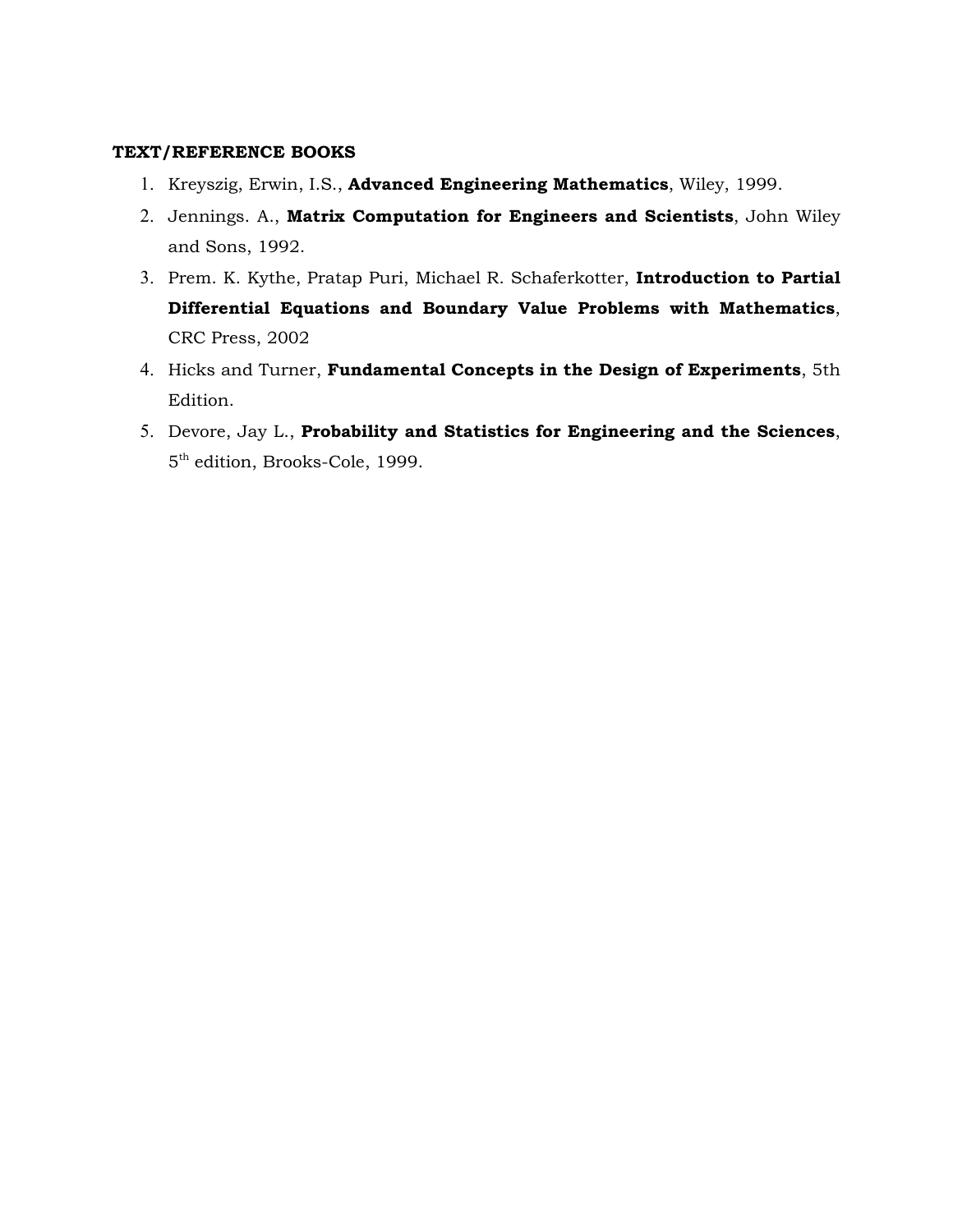| <b>COMPUTER AIDED DESIGN [502403]</b> |                                                   |  |  |
|---------------------------------------|---------------------------------------------------|--|--|
| <b>Teaching Scheme</b>                | <b>Examination Scheme</b>                         |  |  |
| Theory Lectures: 03 Hours/Week        | <b>End Semester Examination: 100 Marks 03 Hrs</b> |  |  |

#### **UNIT-I: CAD TOOLS**

Definition of CAD Tools, Types of system, CAD/CAM system evaluation Criteria, Graphics standards, functional areas of CAD, Modeling and viewing, software documentation, efficient use of CAD software.

**Wire frame modeling -**Types of mathematical representation of curves, wire frame models, wire frame entities, parametric representation of synthetic curves - Hermite cubic splines, Bezier curves, B-Splines, rational curves - NURBS.

#### **UNIT-II: SURFACE MODELING**

Mathematical representation of surfaces, Surface model, Surface entities, surface representation, Parametric representation of surfaces, plane surface, ruled surface, surface of revolution, Tabulated surface.

#### **UNIT-III: PARAMETRIC REPRESENTATION OF SYNTHETIC SURFACES**

Hermite Bicubic surface, Bezier surface, B**-**Spline surface, COONs surface, Blending surface, Sculptured surface, Surface manipulation - Displaying, Segmentation, Trimming, Intersection, Transformations - 2D and 3D, Orthogonal and Perspective transformations.

#### **UNIT-IV: SOLID MODELLING**

Solid Representation - Boundary Representation (B-rep), Constructive Solid Geometry (CSG) and other methods, Design Applications: Mechanical tolerances, Mass property calculations, CAD database structure.

**CAD/CAM Data Exchange**: Evaluation of data- exchange formats, IGES data representations and structure, STEP Architecture, implementation, ACIS & DXF.

#### **UNIT-V: ADVANCED MODELING CONCEPTS**:

Feature Based Modeling, Assembly Modeling, Behavioral Modeling, Conceptual Design & Top-down Design. Techniques for visual realism - hidden line - Surface removal - Algorithms for shading and Rendering. Parametric and variational modeling, Feature recognition, Design by features, Assembly and Tolerance Modeling, Tolerance representation - specification, analysis and synthesis, AI in Design.

#### **UNIT VI: COLLABORATIVE ENGINEERING:**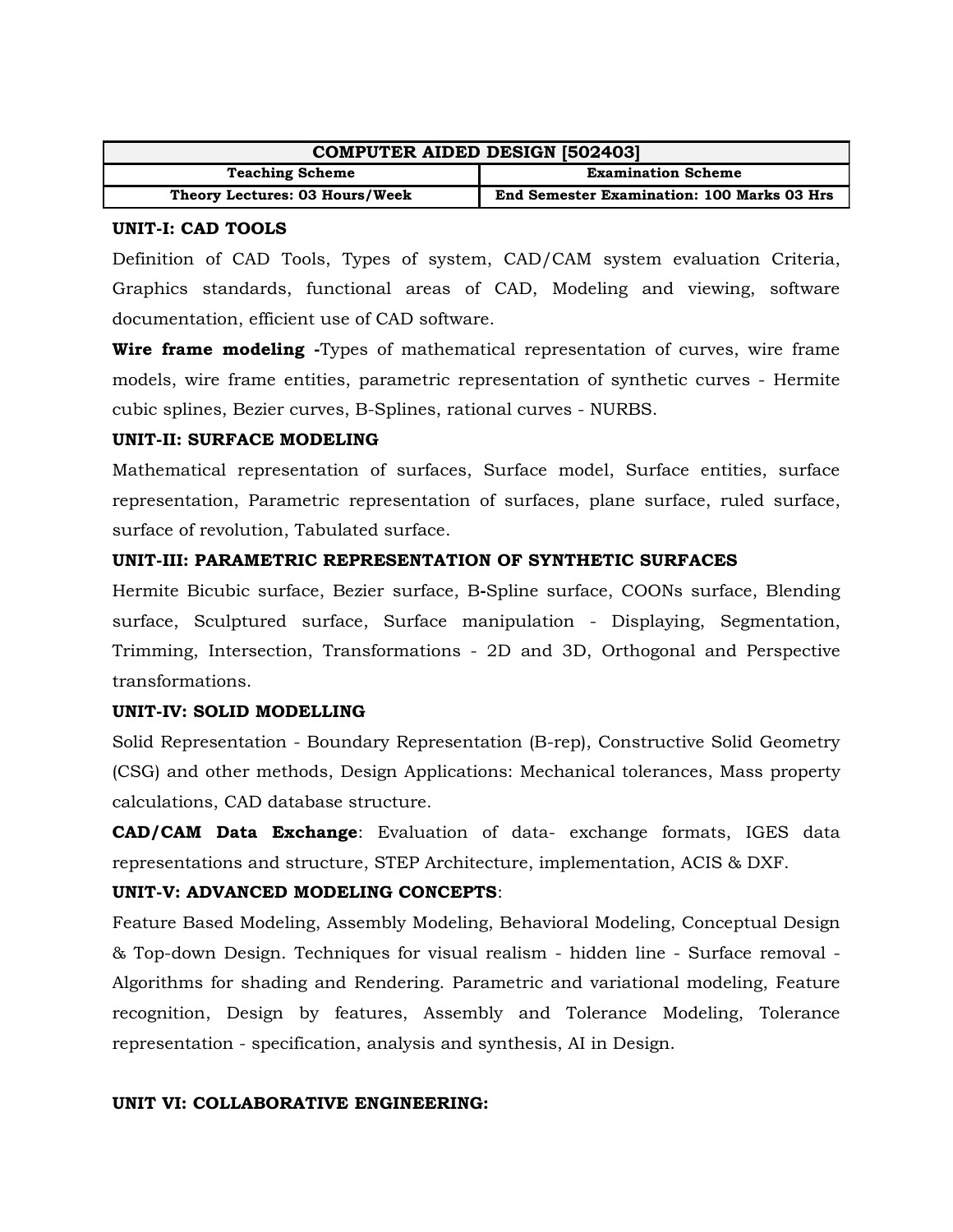Collaborative Design, Principles, Approaches, Tools, Design Systems. Product Data Management (PDM).

### **TEXT/REFERENCE BOOKS:**

- 1. Ibrahim Zeid, **CAD/CAM Theory and Practice**, McGraw Hill international.
- 2. P. N. Rao, **CAD/CAM** Tata McGraw Hill.
- 3. Foley, Van Dam, Feiner and Hughes, **Computer Graphics Principles and Practice,** second edition, Addison–Wesley, 2000.
- 4. Martenson, E. Micheal, **Geometric Modelling**, John Wiley & Sons, 1995.
- 5. Hill Jr, F.S., **Computer Graphics using Open GL**, Pearson Education, 2003.
- 6. Singeresu S. Rao, **Engineering Optimization-Theory and Practice,** New Age International Limited Publishers, 2000.
- 7. Johnson Ray, C. **Optimum Design of Mechanical Elements**, Wiley, John & Sons, 1981.
- 8. P. Radhakrishnan, S. Subramanyam, **CAD/CAM/CIM**, New Age International.
- 9. V. Ramamurti, **Computer Aided Mechanical Design and Analysis**, Tata Mc Graw Hill-1992.

Software Documentation, tutorials, manuals of following software

- 1. UG/NX
- 2. Solid Works
- 3. CATIA
- 4. Autodesk Inventor Professional
- 5. AutoCAD
- 6. Open CASCADE
- 7. ANSYS Design modeler
- 8. Pro/E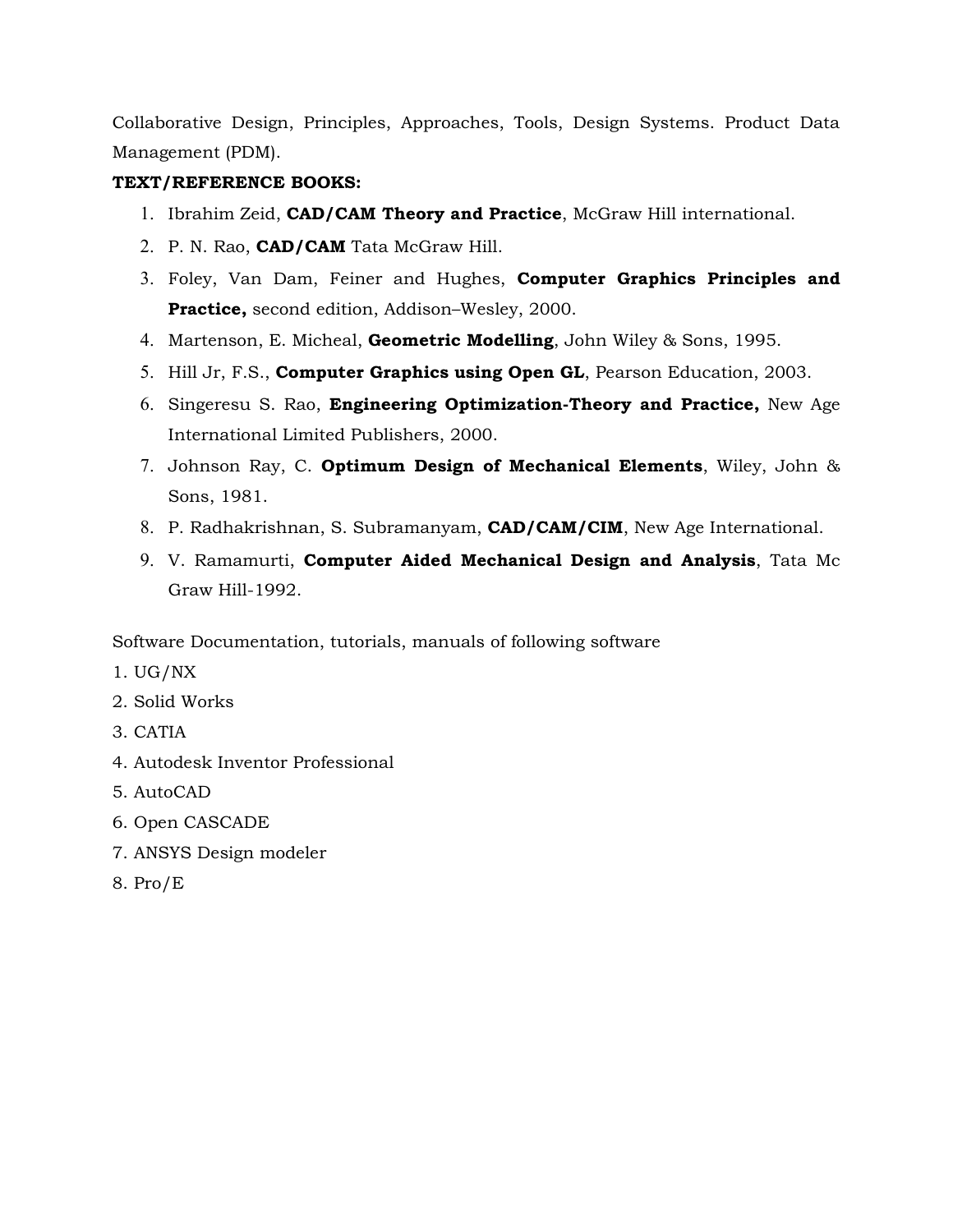| <b>MATERIALS FOR ENGINEERING APPLICATIONS [502404-A]</b> |                                                   |  |  |
|----------------------------------------------------------|---------------------------------------------------|--|--|
| <b>Teaching Scheme</b>                                   | <b>Examination Scheme</b>                         |  |  |
| Theory Lectures: 03 Hours/Week                           | <b>End Semester Examination: 100 Marks 03 Hrs</b> |  |  |

# **UNIT-I: FUNDAMENTAL REVIEW & MECHANICAL BEHAVIOR OF METALS AND ALLOYS**

Covalent, Ionic, Metallic, Vander Walls Bond, Bond strength and Melting point, crystalline structures, Vacancies, dislocations and other crystal defects. Metals Vs Alloys, Micro structural Characterization. Tensile and Compressive stress strain relations, fracture toughness, fatigue, creep, wear and abrasion.

#### **UNIT-II: ADVANCED MATERIALS**

HSLA steels, tool and die materials, alloy cast irons, stainless steels, PH and maraging steels, materials for low temperature applications, refractory metals and super alloys, Hadfield steels, ball bearing steels and bearing metals,

#### **UNIT-III: ALLOYS**

Automobile alloys and aerospace alloys, Inter metallics, Ni and Ti Aluminides - Smart materials, shape memory alloys -Metallic glass - Quasi crystal and nano Crystalline materials.

#### **UNIT-IV: CERAMICS**

Ceramic crystal structures – Binary ceramic structures: Rock salt, Fluorite, Rutile and Silica structures. Ternary ceramic structures. Introduction to phase equilibria in ceramics, Phase equilibrium diagrams and composition calculations. Thermal, Electrical, magnetic and optical behavior of ceramics, Mechanical behavior of ceramics, Toughening mechanisms in ceramics, cyclic fatigue of ceramics, thermal stresses in ceramics, creep in ceramics, Ceramics for engineering applications, Engineering ceramics and their applications, (Glass and Glass-ceramics, Aluminum oxide, Silicon nitride, Zirconia and zirconia-Toughned Aluminum, Sailons) Environmental Effects in ceramics.

#### **UNIT-V: COMPOSITES**

Fundamentals, Definition, classification of composite materials, laws of mixtures, factors affecting composite properties: interfacial bonding. Mechanical Behavior of composite, Young's Modulus and strength considerations for continuous FRCs & short FRCs, Hal pin Tsai Equations. Interfacial Mechanics, Mechanics of load transfer from matrix to fiber, Toughening Mechanisms in composites. Fabrication & Properties of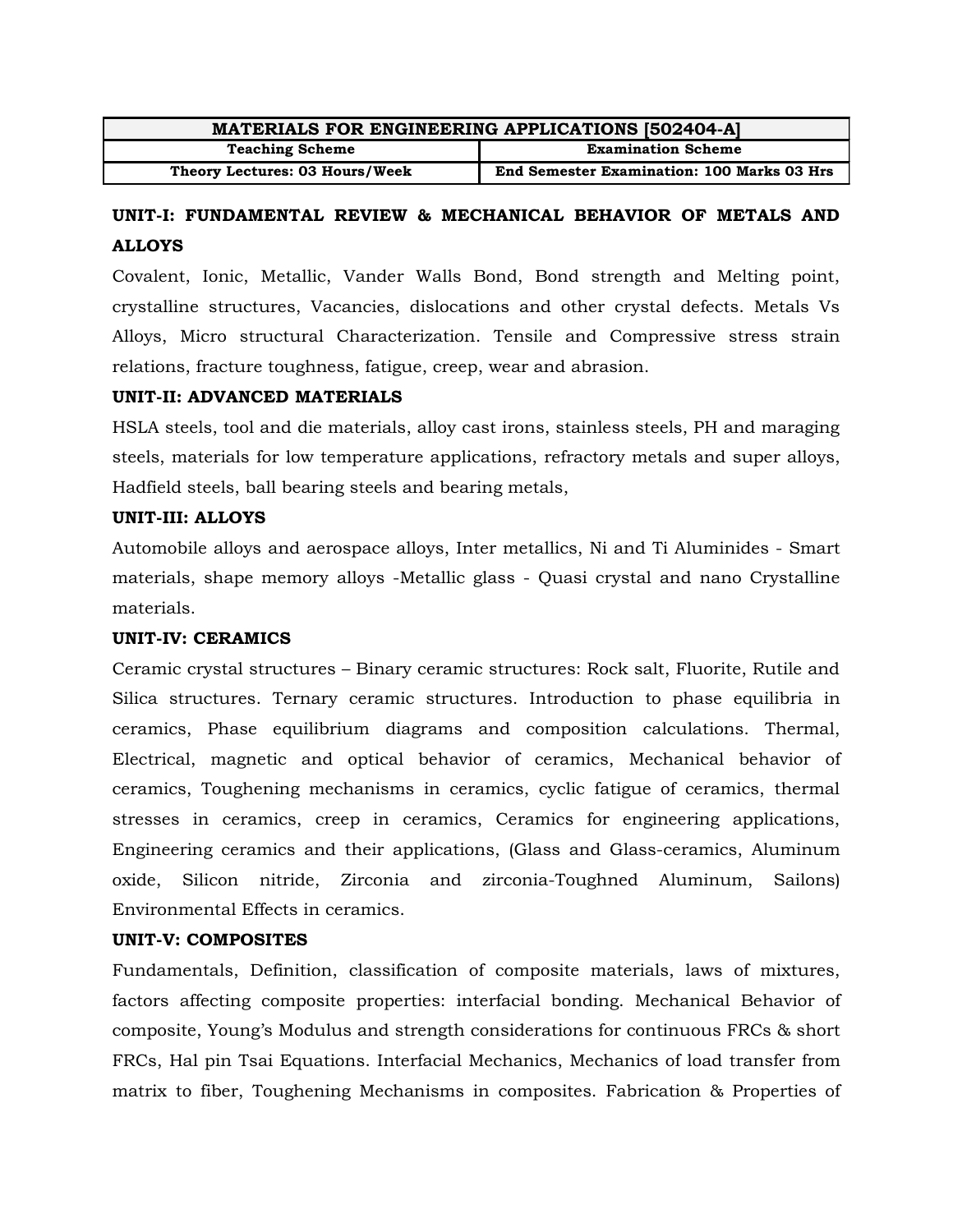fibers-Glass fibers, carbon fibers, Aramid fibers, Silicon Carbide Fibers & Metallic Glasses. Comparative study, illustrations & Applications, PMCs, CMCs & MMCs. Fatigue of Laminate Composites.

#### **REFERENCE BOOKS:**

- 1. R.S.Kurmi & R.S.Sedha, **Material Science**, S. Chand & company Ltd.
	- 2. Thomas H. Courtney, **Mechanical Behavior of Materials,** McGraw-Hill.

3. Michael F. Ashby, **Material Selection in Mechanical Design,** [Butterworth-Heinemann Ltd.](http://www.fishpond.com.au/c/Books/p/Butterworth-Heinemann+Ltd)

4. Flinn, R.A. and Trojan, P.K., **Engineering Materials and their Applications,** Wiley 1995.

5. Issac Daniel, Ori Ishai, **Engineering Mechanics of Composite Materials,** Oxford University Press, 2006.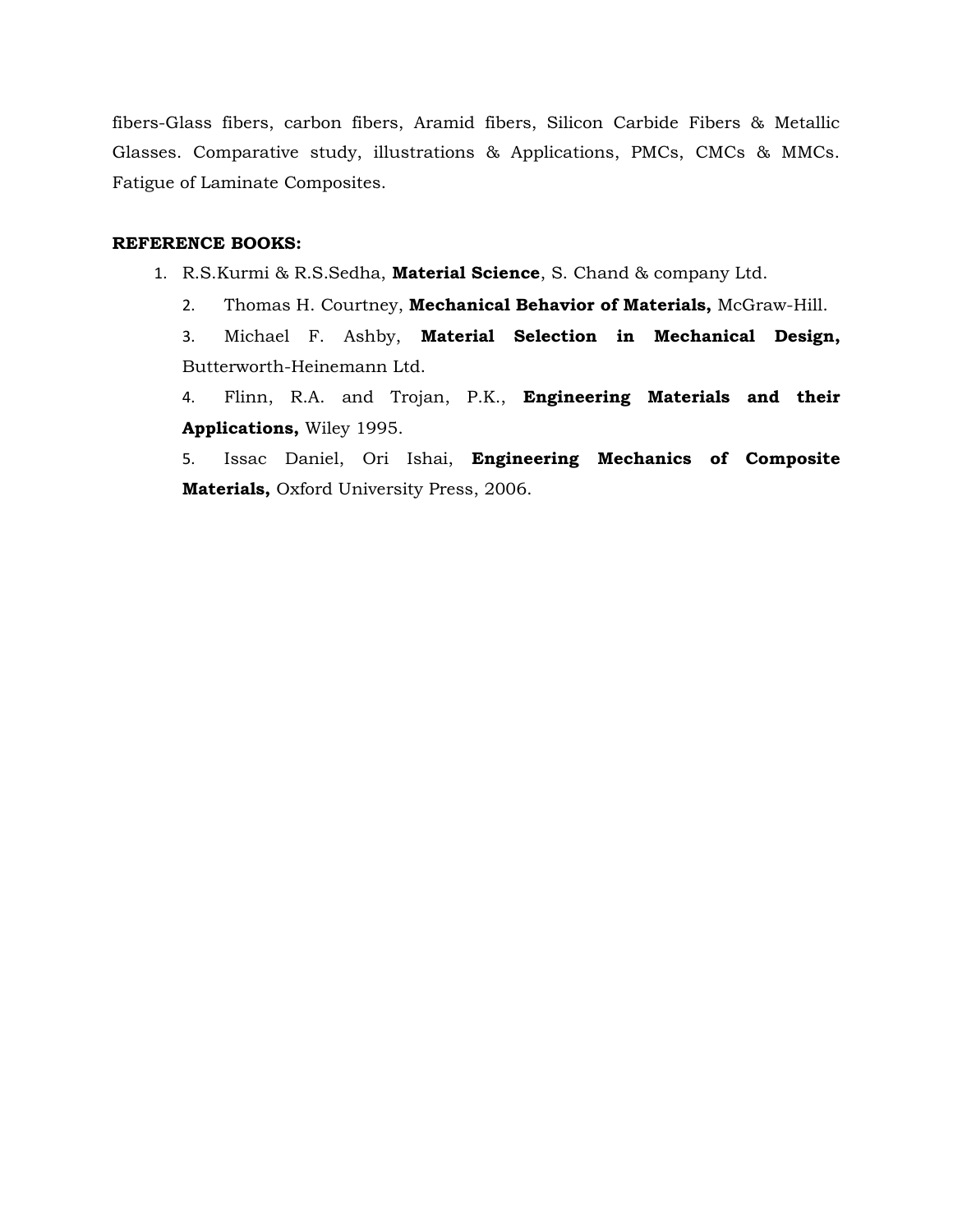| ADVANCED MANUFACTURING PROCESSES [502404-B] |                                                   |  |  |
|---------------------------------------------|---------------------------------------------------|--|--|
| <b>Teaching Scheme</b>                      | <b>Examination Scheme</b>                         |  |  |
| Theory Lectures: 03 Hours/Week              | <b>End Semester Examination: 100 Marks 03 Hrs</b> |  |  |

#### **UNIT-I: METAL CUTTING AND MECHANICS OF METAL CUTTING**

Introduction to metal removal processes, Chip formation, forces acting on cutting tool and their measurement, Chip thickness, Theory of Ernest and Merchant, theory of Lee and Shafer, Tool wear and tool life, surface finish, thermal aspects, friction in metal cutting and testing of machine tools.

#### **UNIT-II: ABRASIVE PROCESSES**

Introduction, Grinding wheel-designation and selection, grinding process, grinding process parameters, creep feed grinding, honing, lapping and other finishing processes

#### **UNIT-III: FORMING PROCESSES**

Sheet metal forming, punching, extrusion, coning. Plastic molding process, injection molding, blow molding, compression molding. Metal injection molding, powder injection molding, sintering process, and their applications.

# **UNIT-IV: UNCONVENTIONAL MACHINING PROCESSES**

Need for unconventional processes, Range of non conventional machining processes USM, WJM, AJM, chemical machining, Electrochemical machining, Electrolytic grinding, EDM, LBM, EBM, Plasma arc cutting.

#### **UNIT-V: HIGH SPEED MACHINING**

Introduction to high speed machining, economics of high speed machining, brief historical perspective, material properties at high strain rates, influence of increasing speed on chip formation, stainless steel, aerospace aluminum and titanium and recommendations.

# **UNIT-VI: GENERATIVE MANUFACTURING PROCESSES (GMP) FOR RAPID PROTOTYPING**

General features and classification, Issues related to CAD and GMP software, Overviews of generative manufacturing processes, two dimensional layer-by-layer techniques and direct three-dimensional techniques for RP

#### **TEXT/REFERENCE BOOKS**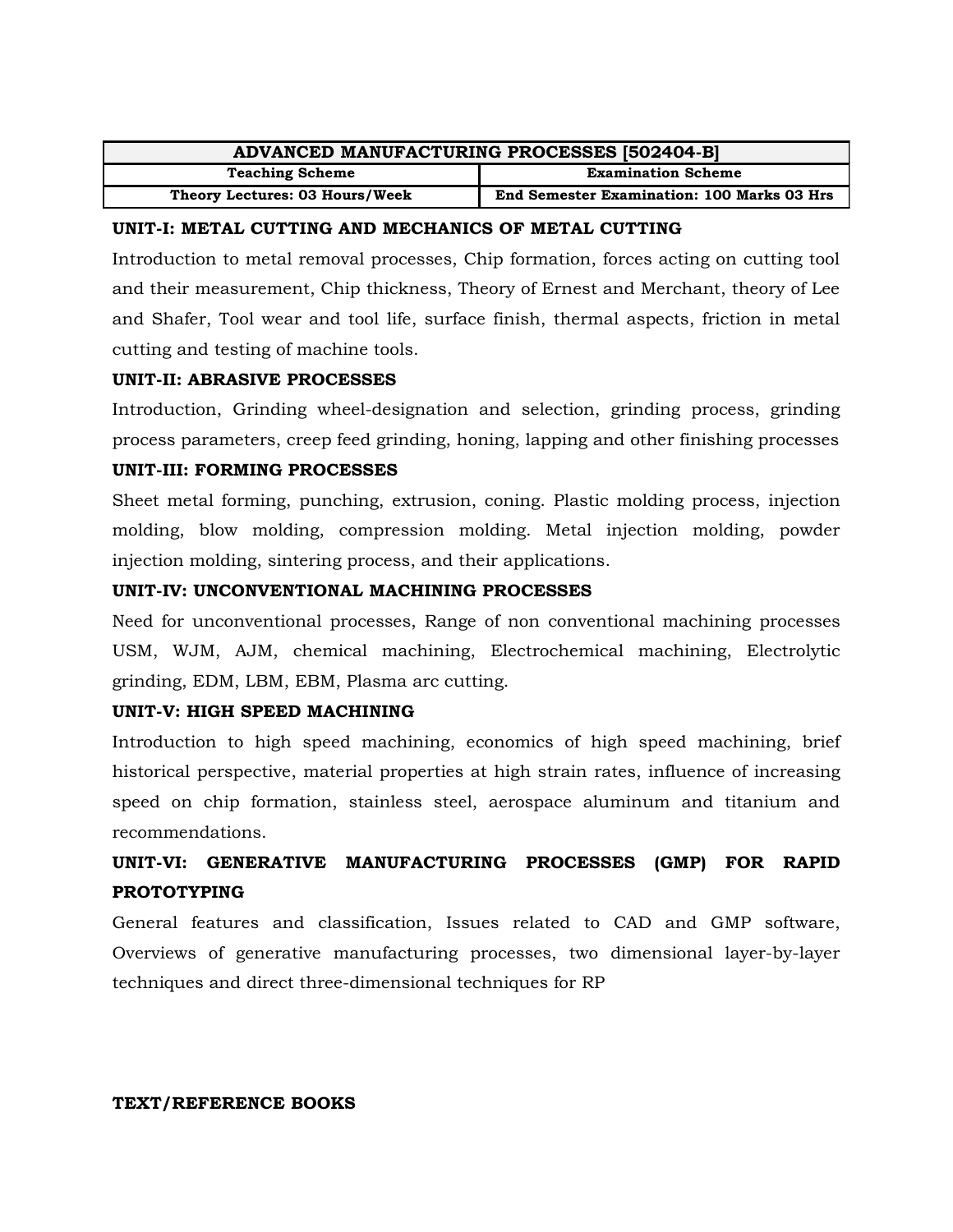- 1. G. Boothroyd and W. A. Knight, **Fundamentals of Machining and Machine Tools,** CRC Press.
- 2. E. M. Trent and P. K. Wright, **Metal Cutting,** Butterworth- Heinemann, Boston.
- 3. P. N. Rao, **Manufacturing Technology,** Tata Mc-Graw Hill.
- 4. D. A. Stephenson and J. S. Agapiou, **Metal Cutting Theory and Practice,** CRC Press
- 5. Amitabha Ghosh, **Rapid Prototyping**
- 6. Kalpak Jain S. and Schmid S. R., **Manufacturing Processes for Engineering Materials, Addition Wesley,**
- 7. Mikell P. Groover, Fundamentals **of Modern Manufacturing: Materials, Processes, and Systems**, John Wiley & Sons.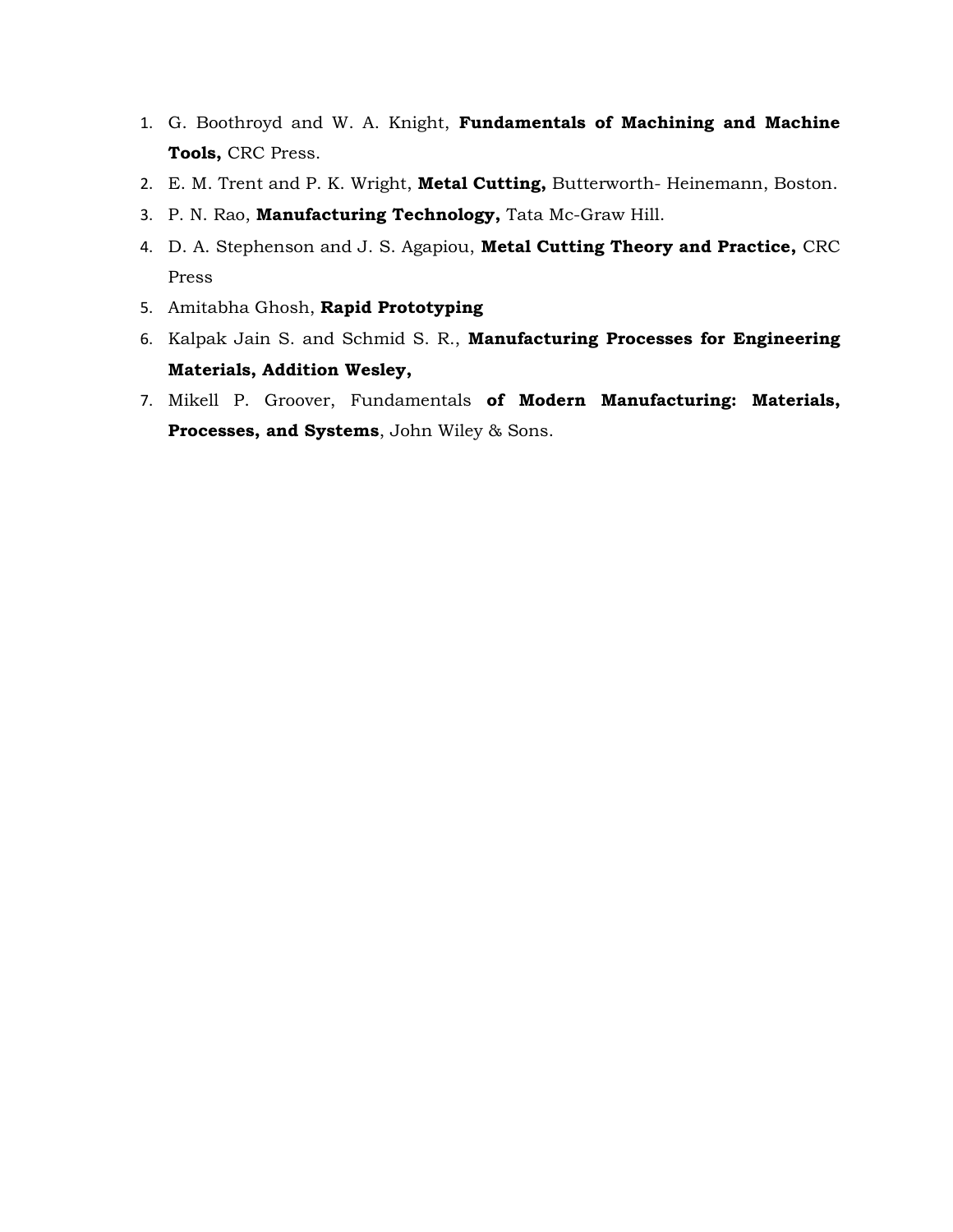| <b>CUSTOMIZATION OF CAD/CAM SOFTWARE [502404-C]</b> |                                                   |  |  |
|-----------------------------------------------------|---------------------------------------------------|--|--|
| <b>Teaching Scheme</b>                              | <b>Examination Scheme</b>                         |  |  |
| Theory Lectures: 03 Hours/Week                      | <b>End Semester Examination: 100 Marks 03 Hrs</b> |  |  |

### **UNIT-I: INTRODUCTION TO CUSTOMIZATION**

Customization, Application Programming Interface (API), macros, scripts

# **UNIT-II: TOOLS FOR CUSTOMIZATION**

Object Oriented Programming (OOP), OLE interfaces in CAD/CAM software; Use of General programming interfaces like VB, VBS, VC++, Open GL programming and System dependent programming interfaces like Visual LISP (AutoCAD), GRIP (Unigraphics), Pro-Programming (Pro/Engineer)

# **UNIT-III: COMPUTER-BASED SYSTEM ENGINEERING**

System Engineering process, Software product development life cycle, software processes, software development project management, software prototyping.

#### **UNIT-IV: RAPID DEVELOPMENT**

Core issues in rapid development, rapid development languages, lifecycle planning and customer oriented development.

# **UNIT-V: SOLID MODELLING ALGORITHMS**

Euler operations, basic solid modelling algorithms

# **UNIT-VI: AUTOMATED SOLID MODELING USING CUSTOMIZATION**:

Creating 2D, 3D and solid entities through API, Editing 2D, 3D and solid entities through API, Design and development of user interfaces - icons, menus, dialog boxes, Integrating databases with CAD; creating BOM or part lists, Automated Assembly modelling through customization, Automated drafting and dimensioning using customization, Creating Automated Animations using API and animation software.

#### **REFERENCE BOOKS:**

- 1. Steve McConnell, **Rapid development**, Microsoft Press.
- 2. Ian Summerville, **Software Engineering**, Pearson Education.
- 3. Foley, van Dam, **Computer Graphics**, Pearson Education.
- 4. Mason Woo, et al, **OpenGL Programming Guide.**
- 5. George Omura**, Advanced AutoCAD**.
- 6. Sham Tickoo, **Customizing AutoCAD**, Thomson learning
- 7. Martti Mantilya, **Solid Modelling**, Computer Science Press.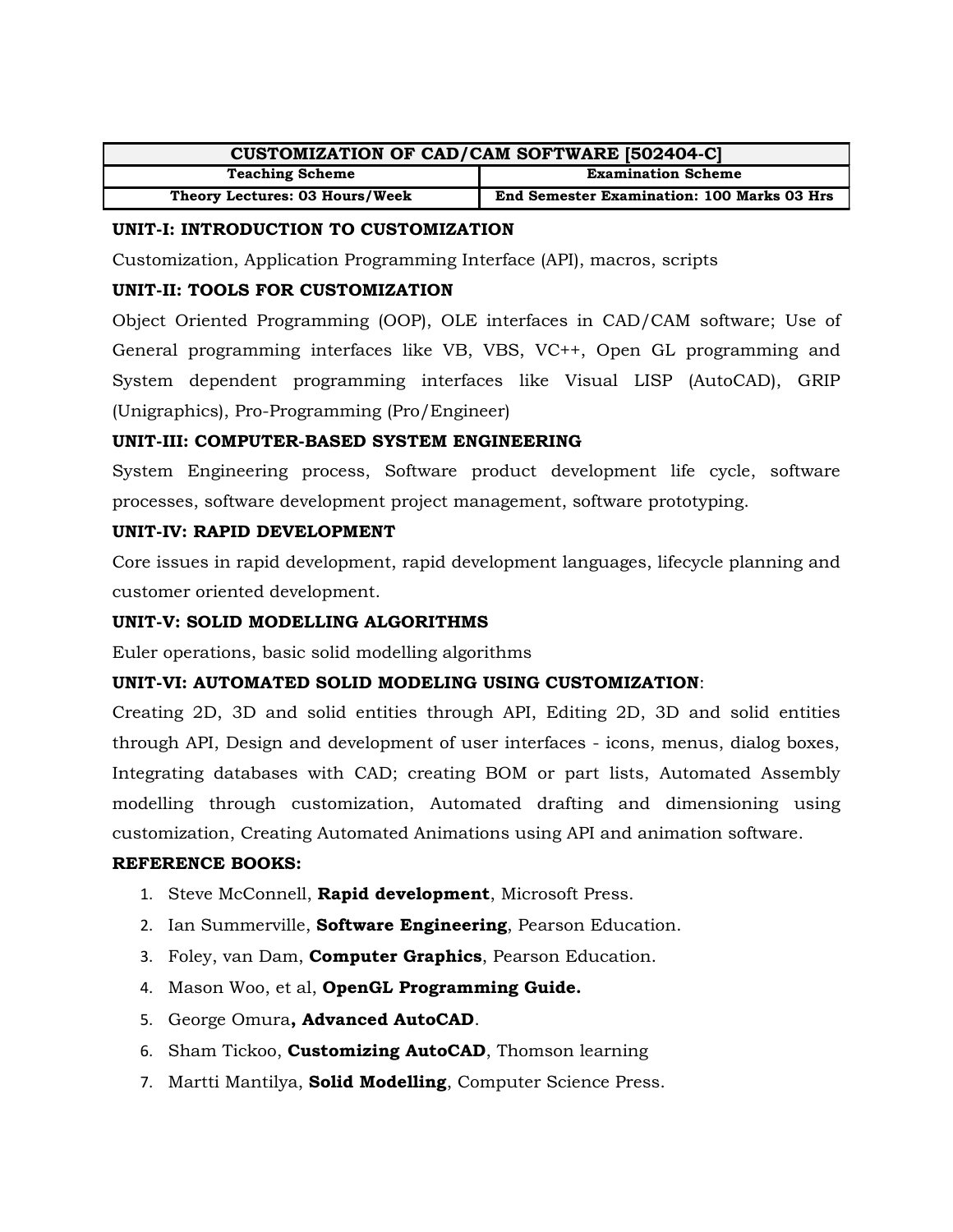- 8. Solid Works API using VB and C++; Custom Programming Unlimited LLC
- 9. GRIP programming manuals for Unigraphics (Vol. 1 and 2)
- 10. User Function Programming manuals for Unigraphics (Vol. 1)

|                              | <b>LAB PRACTICE:</b> ANY FOUR ASSIGNMENTS FROM BELOW LIST OR ANY OTHER FROM SYLLABUS |
|------------------------------|--------------------------------------------------------------------------------------|
| 1. Scripts & Macros          | 2. Object Oriented Programming                                                       |
| 3. Open GL Programming       | 4. Solid Modelling Algorithms                                                        |
| 5. Automated Solid Modelling | 6. Creating & Editing Entities                                                       |
| 7. Automated Drafting        | 8. Animations                                                                        |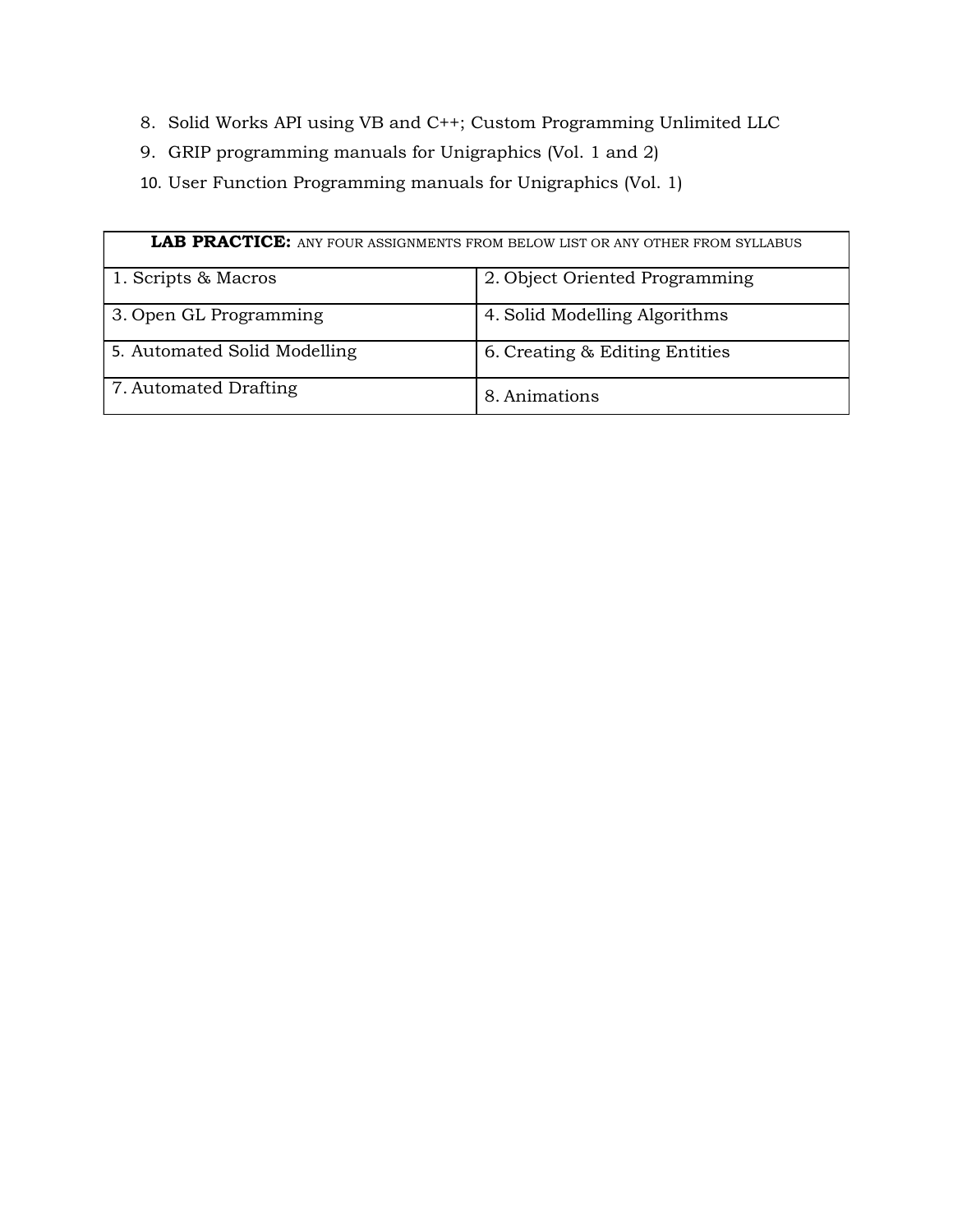| CAD/CAM PRACTICES IN METAL FORMING [502404-D] |                                                   |  |  |
|-----------------------------------------------|---------------------------------------------------|--|--|
| <b>Teaching Scheme</b>                        | <b>Examination Scheme</b>                         |  |  |
| Theory Lectures: 03 Hours/Week                | <b>End Semester Examination: 100 Marks 03 Hrs</b> |  |  |

#### **UNIT-I SHEET METAL MODELING**

Sheet Metal Methods, Stages in the Process, Designing with Sheet Metal Features, Miter & Edge Flanges, Bend Angles, Adding a Tab, Flat Pattern, Cuts, Sheet Metal Parts in Drawings, Sheet Metal Forming Tools, Edge Flanges and Closed Corners, Hems, Curved Edge Flanges, Designing in Flat, Existing Rounds, Using Symmetry, Manual Relief Cut, Break Corner, Jog Feature, Lofted Bends, Sheet Metal Topics, Recognize Bends Method, Using the Rip Feature, Adding Bends in Place of Sharp, Corners, Sheet Metal Features, Making Changes, Adding a Welded Corner, Sheet Metal from Shelled Parts, Unrolling Cones and Cylinders, Process Plans.

#### **UNIT-II: PLASTIC DEFORMATION IN METALS**

The flow curve, true stress, true strain, yielding criteria for ductile metals, plastic stress – strain relations, strain hardening coefficient, normal anisotropy coefficient, formability evaluations, drawability tester, high strength, low alloy steels developed for formability: HSLA steels, Dual phase steels, DQAK steels, CHR-X steels, twodimensional plastic, flow – slip line field theory, Mechanics of metal working, Temperature in metal working, strain rate effects, metallurgical structures, Friction and lubrication, lubricants for hot and cold working, Deformation zone geometry, workability and residual stresses

#### **UNIT-III: FORMING EQUIPMENTS**

Forming Equipment - types and press construction, Principle of working of Mechanical, Hydraulic and Pneumatic press. Press control system in forging equipments, Presses for hydro forming, selection of presses

#### **UNIT-IV: SHEET METAL FORMING**

Press tool operations - classification based on type of stresses, Shearing operations (blanking and piercing), and effect of clearance, Calculation of punching force, Trimming, Shaving, Nibbling and Notching operations, Drawing and Deep drawing, redrawing, limiting draw ratio, forming limit criteria draw die design. Bending, spring back in bending. Spinning, stretch forming, Embossing, Coining, Rubber forming. Defects in formed parts. Sheet Metal Forming Dies – progressive die, compound and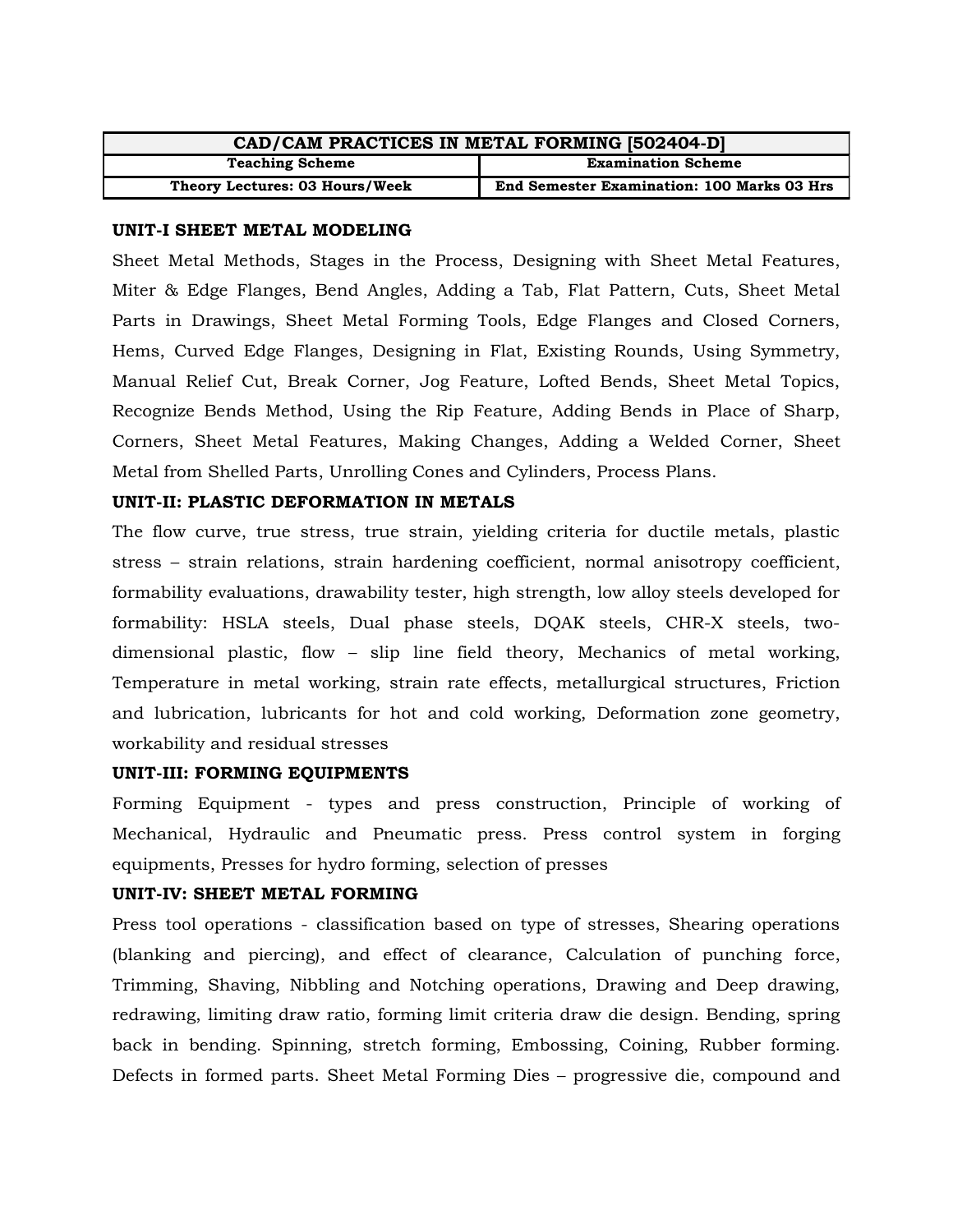combination die. Die Construction, Center of pressure calculation, Stock strip layout, Strip development

- 1. Dieter G. E. Bacon David, **Mechanical Metallurgy**, McGraw Hill, ISBN-0-07- 100406-8.
- 2. Grobh Schuler, **Metal Forming Handbook**, Springer Verlag Berlin, Heidelberg, 1998, ISBN-3-540-61185-1.
- 3. Cyril Donaldson, George H. Locain, V. C. goold, **Tool Design**, Tata McGraw Hill, ISBN-0-07-099274-6.
- 4. Frank w. Wilson, **Fundamentals of Tool Design**, ASTME, prentice Hall of India, New Delhi ISBN-0- 87692-058-10.
- 5. Roy A. Lindberg, **Processes and Materials of Manufacturing**, Prentice Hall of India, New Delhi, ISBN-81-203-0663-5.
- 6. Prakash H. Joshi, **Press Tools: Design and Construction**, Wheeler Publishing, New Delhi, ISBN-81-85814-46-5.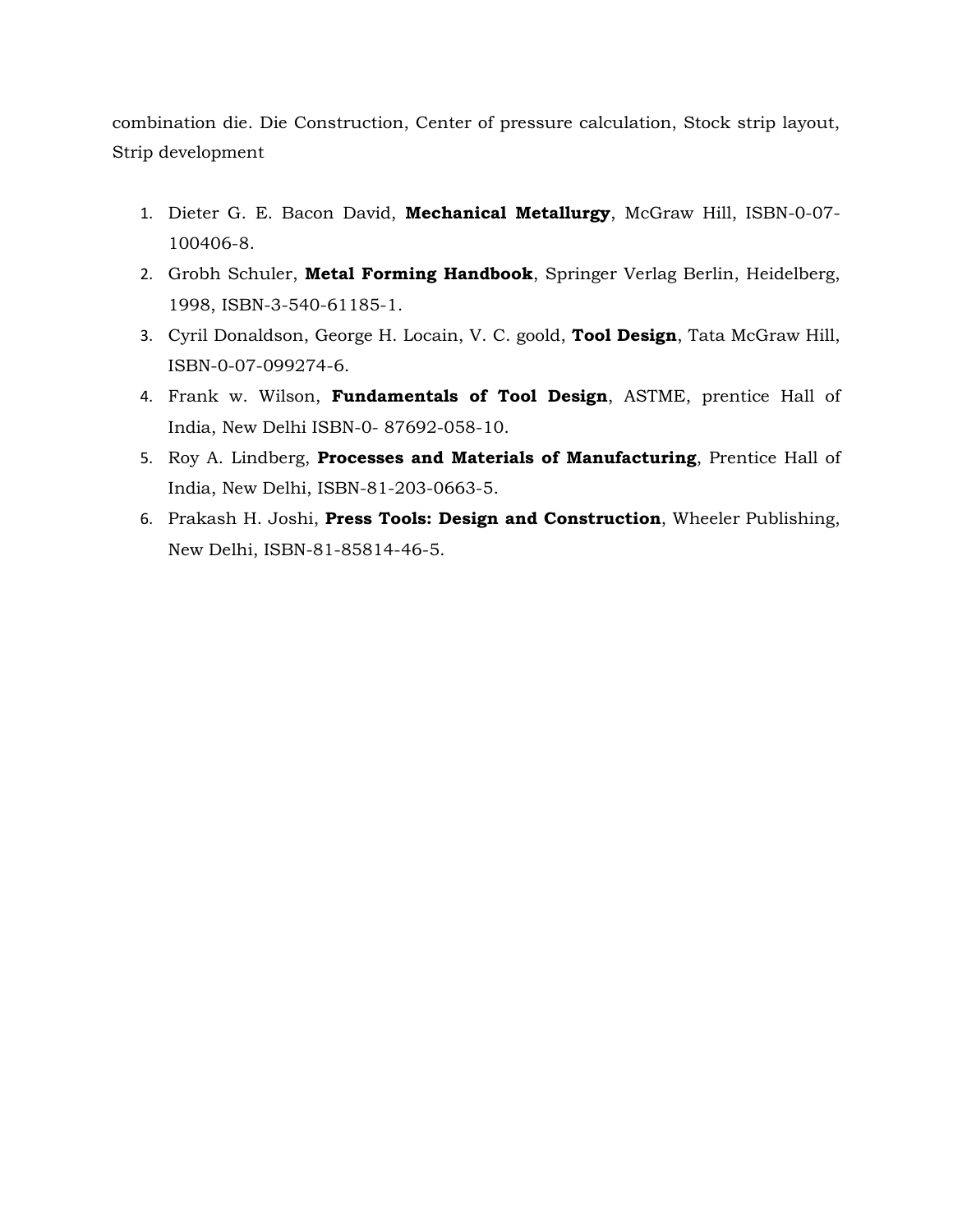| ADVANCED FINITE ELEMENT ANALYSIS [502405-A] |                                                   |  |  |
|---------------------------------------------|---------------------------------------------------|--|--|
| <b>Teaching Scheme</b>                      | <b>Examination Scheme</b>                         |  |  |
| Theory Lectures: 03 Hours/Week              | <b>End Semester Examination: 100 Marks 03 Hrs</b> |  |  |

#### **UNIT-I: INTRODUCTION**

Finite element method, brief history, basic steps, advantages and disadvantages, weak formulation, variational methods of approximation – Rayleigh-Ritz methods, Methods of Weighted Residuals (Galerkin, Least-squares & Collocation methods), Variational formulation of 1D bar and beam elements (Euler Bernoulli and Timoshenko beam) – governing equation, domain discretization, elemental equations, assembly and element connectivity, application of boundary condition, solution of equations, post processing of the results.

# **UNIT-II: ISOPARAMETRIC ELEMENTS AND FORMULATION OF PLANE ELASTICITY PROBLEMS**

Introduction, shape functions – linear & quadratic, displacement function – criteria for the choice of the displacement function, polynomial displacement functions, displacement function in terms of nodal parameters, strain-nodal parameter relationship, stress-strain relationship, element stiffness matrix, convergence of iso parametric elements, numerical integration – Trapezoidal rule, Simpson's 1/3 rule, Newton-Cotes Formula, Gauss Quadrature formula, Guass Quadrature in two and three dimensions.

#### **UNIT-III: PLATE BENDING PROBLEMS – PLATE AND SHELL ELEMENTS**

Introduction, thin and thick plates – Kirchoff theory, Mindlin plate element, triangular and rectangular, conforming and nonconforming elements, degenerated shell elements, reduced and selective integration, shear locking and hour glass phenomenon.

# **UNIT-IV: NONLINEAR PROBLEMS – GEOMETRIC, MATERIAL AND CONTACT PROBLEMS**

Introduction to non-linear analysis, formulation for geometrical, material and contact nonlinear problems, Nonlinear equation solving procedure - direct iteration, Newton-Raphson method, modified Newton-Raphson method, incremental techniques.

# **UNIT-V: DYNAMIC PROBLEMS – EIGEN VALUE AND TIME DEPENDENT PROBLEMS**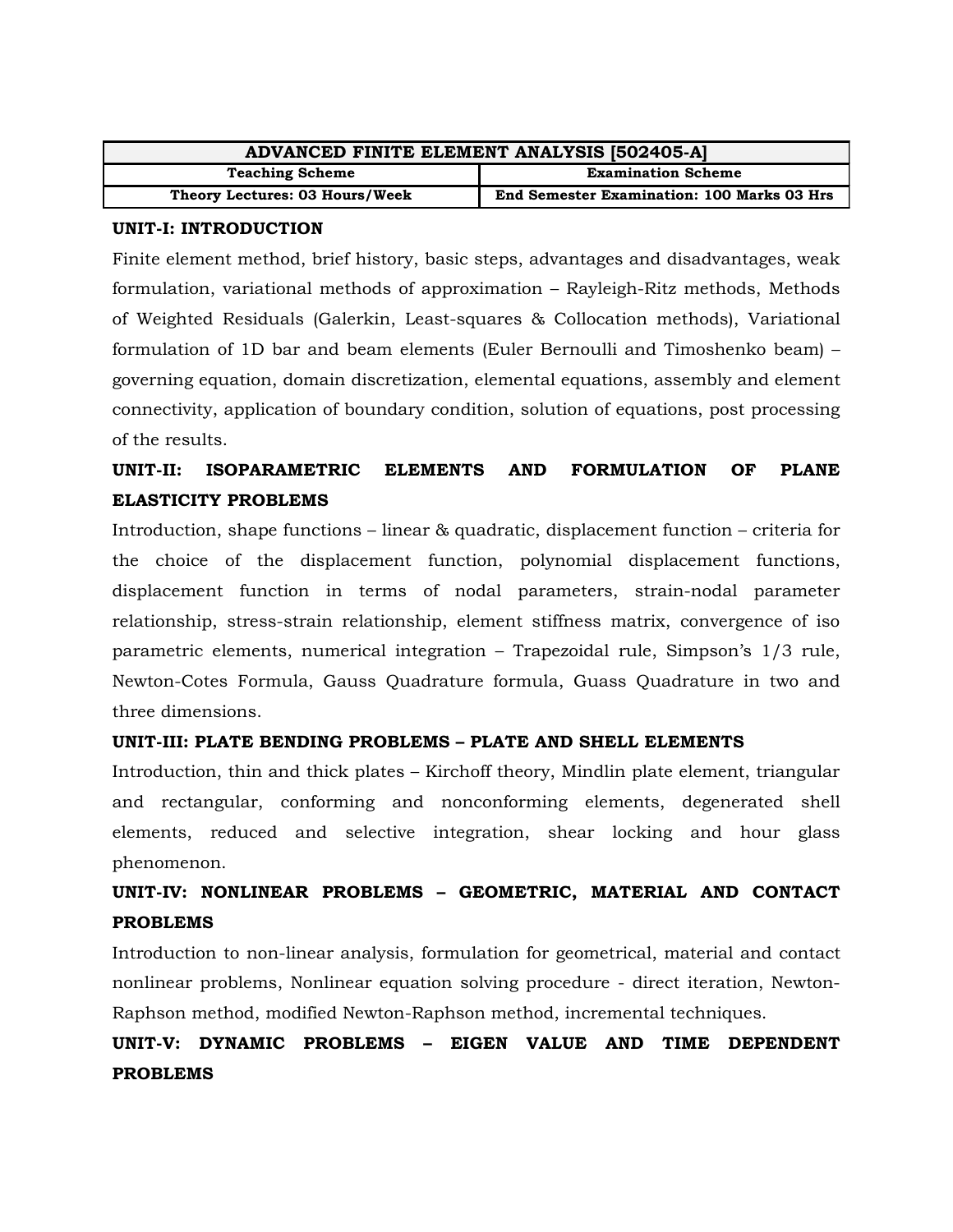Formulation of dynamic problems, consistent and lumped mass matrices Solution of Eigen value problems – transformation methods, Jacobi method, Vector Iteration methods, subspace iteration method Forced vibration – steady state and transient vibration analysis, modeling of damping, the mode superposition scheme, direct integration methods – implicit and explicit numerical integration.

#### **UNIT-V: SPECIAL TOPICS**

Linear buckling analysis, adaptive finite element technique, error estimation, h & p refinements, symmetry – mirror/plane, axial, cyclic & repetitive, sub modeling and sub structuring.

#### **REFERENCE/TEXT BOOKS:**

- 1. Seshu P., **Text book of Finite Element Analysis**, PHI Learning Private Ltd., New Delhi, 2010.
- 2. Mukhopadhyay M and Sheikh A. H., **Matrix and Finite Element Analyses of Structures**, Ane Books Pvt. Ltd., 2009.
- 3. Bathe K. J., **Finite Element Procedures**, Prentice-Hall of India (P) Ltd., New Delhi.
- 4. Cook R. D., **Finite Element Modeling for Stress Analysis**, John Wiley and Sons Inc, 1995
- 5. Chandrupatla T. R. and Belegunda A. D., **Introduction to Finite Elements in Engineering**, Prentice Hall India.
- 6. Liu G. R. and Quek S. S. **The Finite Element Method A Practical Course**, Butterworth-Heinemann, 2003.
- 7. Reddy, J. N., **An Introduction to The Finite Element Method**, Tata McGraw Hill, 2003.
- 8. Reddy, J. N., **An Introduction to Nonlinear Finite Element Analysis**, Oxford University Press, 2010.
- 9. Dixit U. S., **Finite Element Methods for Engineers**, Cengage Learning India Pvt. Ltd., 2009.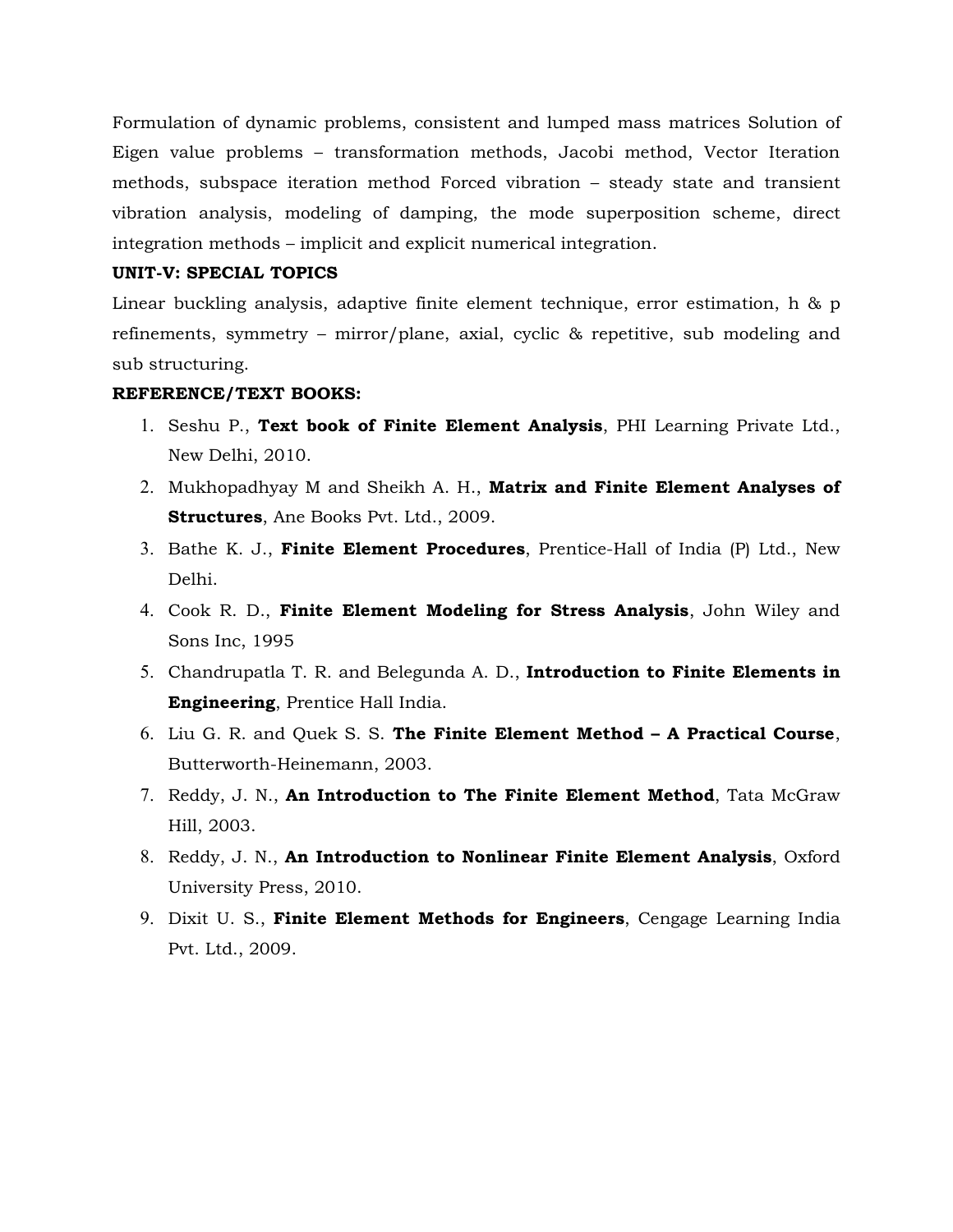|                                                                  | <b>LAB PRACTICE:</b> ANY FOUR ASSIGNMENTS FROM BELOW LIST OR ANY OTHER FROM SYLLABUS |
|------------------------------------------------------------------|--------------------------------------------------------------------------------------|
| 1. Stress and deflection (small & large)                         | 2. Stress and deflection<br>$(s$ mall &                                              |
| study of short and long beams with                               | study of thin and thick<br>large)                                                    |
| different end conditions and cross-                              | rectangular and circular plates/shells                                               |
| sections subjected to different loading                          | different end<br>with<br>conditions                                                  |
| conditions (i.e., point load – force $\&$                        | subjected to different<br>loading                                                    |
| moment, distributed load etc)                                    | conditions (i.e., point load – force $\&$                                            |
|                                                                  | moment, distributed load etc)                                                        |
| 3. Stress analysis of rotating disc (solid)<br>and hollow discs) | 4. Large scale deformation of hyperelastic<br>material                               |
| 5. Buckling mode analysis of a thin shell                        | 6. Design of machine elements like shaft,                                            |
| cylinder                                                         | gear, bearing etc                                                                    |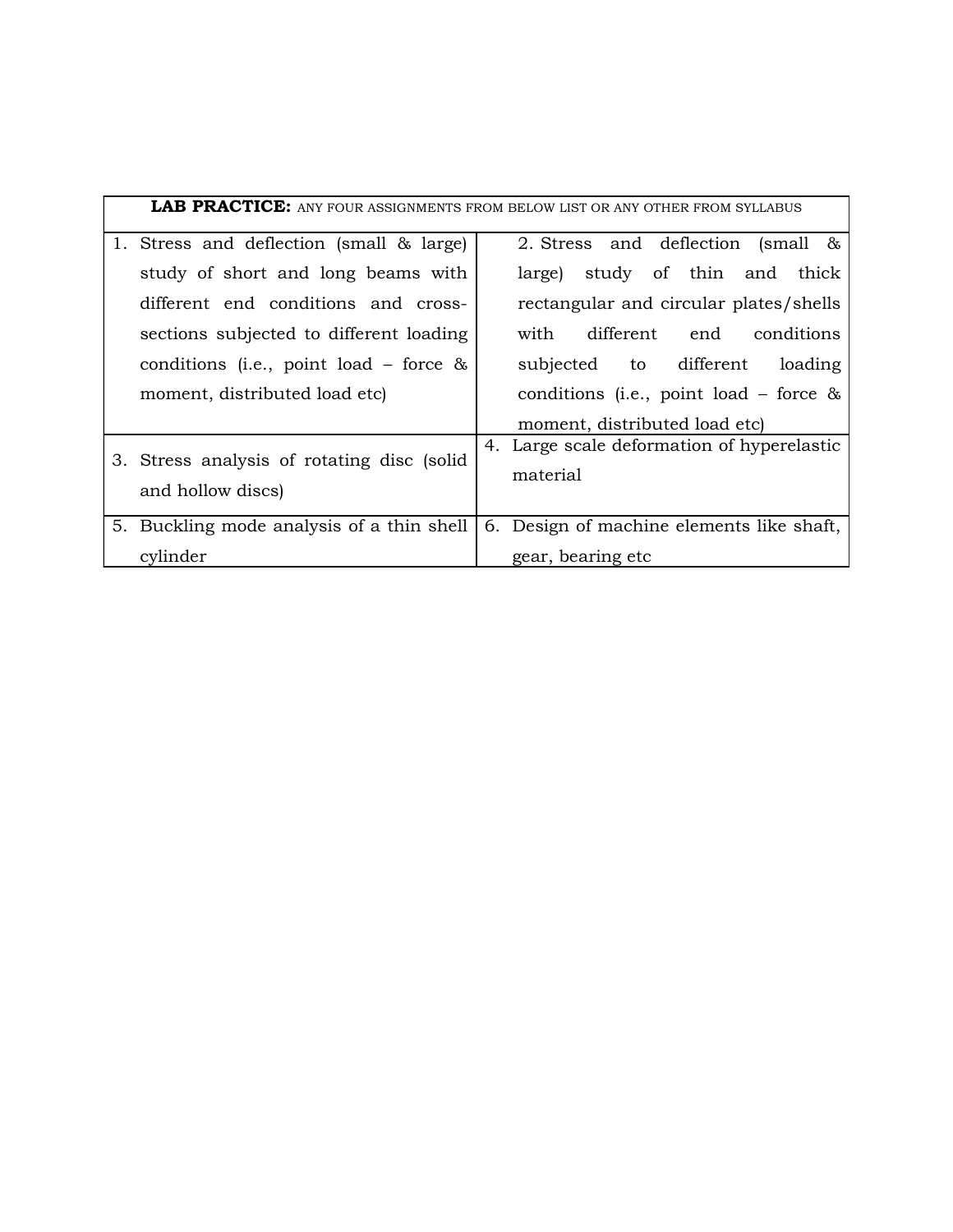| INTEGRATED PRODUCT DESIGN & DEVELOPMENT [502405-B] |                                                   |
|----------------------------------------------------|---------------------------------------------------|
| <b>Teaching Scheme</b>                             | <b>Examination Scheme</b>                         |
| Theory Lectures: 03 Hours/Week                     | <b>End Semester Examination: 100 Marks 03 Hrs</b> |

#### **UNIT-I: COLLABORATIVE PRODUCT DESIGN**

Product lifecycle management-concepts, benefits, value addition to customer. Lifecycle models- creation of projects and roles, users and project management, system administration, access control and its use in life cycle. Product development process and functions. Data transfer. Variants of e-commerce. Multi system information sharing. Workgroup collaboration. Development of standard classification for components and suppliers. Model assembly process-link product and operational information. Customization factors-creation of business objects, user interfaces, search facile ties as designed by the enterprise. Software-PDM/PLM and their comparison.

#### **UNIT-II: PRODUCT DEVELOPMENT**

Quality function deployment-quality project approach and the problem solving process. Design creativity-innovations in design alternatives. Concurrent engineering, industrial design principles. Product development versus design, types of design and redesign, modern production development process, reverse engineering and redesign product development process, examples of product development process, scoping product development – S-curve, new product development.

#### **UNIT-III: UNDERSTANDING CUSTOMER NEEDS**

Gathering customer needs, organizing and prioritizing customer needs, establishing product function, FAST method, establishing system functionality.

#### **UNIT-IV: PRODUCT TEAR DOWN AND EXPERIMENTATION**

Tear down method, post teardown report, benchmarking and establishing engineering specifications, product portfolios.

**UNIT-V: GENERATING CONCEPTS:** Information gathering, brain ball, C-sketch/6-3-5 method, morphological analysis, concept selection, technical feasibility, ranking, measurement theory, DFMA, design for robustness.

**UNIT-VI: PHYSICAL PROTOTYPES:** Types of prototypes, use of prototypes, rapid prototyping technique scale, dimensional analysis and similitude, physical model and experimentation-design of experiments, statistical analysis of experiments.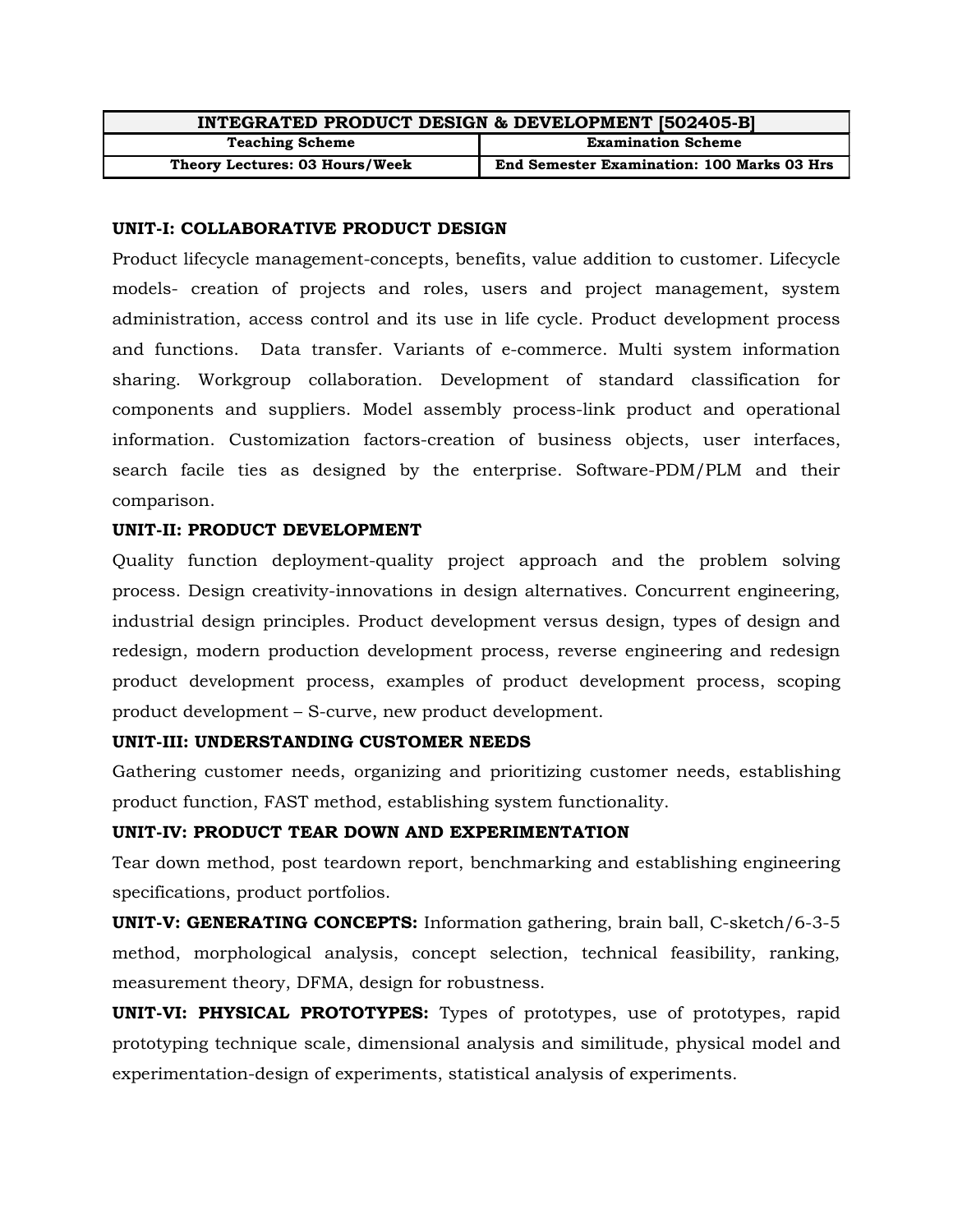#### **TEXT/REFERENCE BOOKS:**

- 1. John W Gosnay and Christine M Mears, **Business Intelligence with Cold Fusion**, Prentice Hall India, New Delhi, 2000.
- 2. David S Linthicum, "**B2B Application Integration**", Addison Wesley, Boston, 2001.
- 3. Alexis Leon, **Enterprise Resource Planning**, Tata McGraw Hill, New Delhi, 2002.
- 4. David Ferry and Larry Whipple, **Building and Intelligent e-business**, Prima Publishing, EEE Edition, California, 2000.
- 5. David Bedworth, Mark Hederson and Phillip Wolfe, **Computer Integrated Design and Manufacturing**, McGraw Hill Inc., New York, 1991.
- 6. Kevin Otto and Kristin Wood, **Product Design Techniques in Reverse Engineering and New Product Development**, Pearson Education, New Delhi,
- 7. 2004.
- 8. Karl T Ulrich and Stephen D Eppinger, **Product Design and Development**, McGraw Hill, New York, 1994.

| <b>LAB PRACTICE:</b> ANY FOUR ASSIGNMENTS FROM BELOW LIST OR ANY OTHER FROM SYLLABUS |                         |  |
|--------------------------------------------------------------------------------------|-------------------------|--|
| Collaborative Product Design                                                         | 2. Reverse Engineering  |  |
| 3. Technology S-Curve.                                                               | 4. Customer Needs       |  |
| 5. Product Tear Down                                                                 | 6. Benchmarking         |  |
| 7. Concept Generation & Design                                                       | 8. Physical Prototyping |  |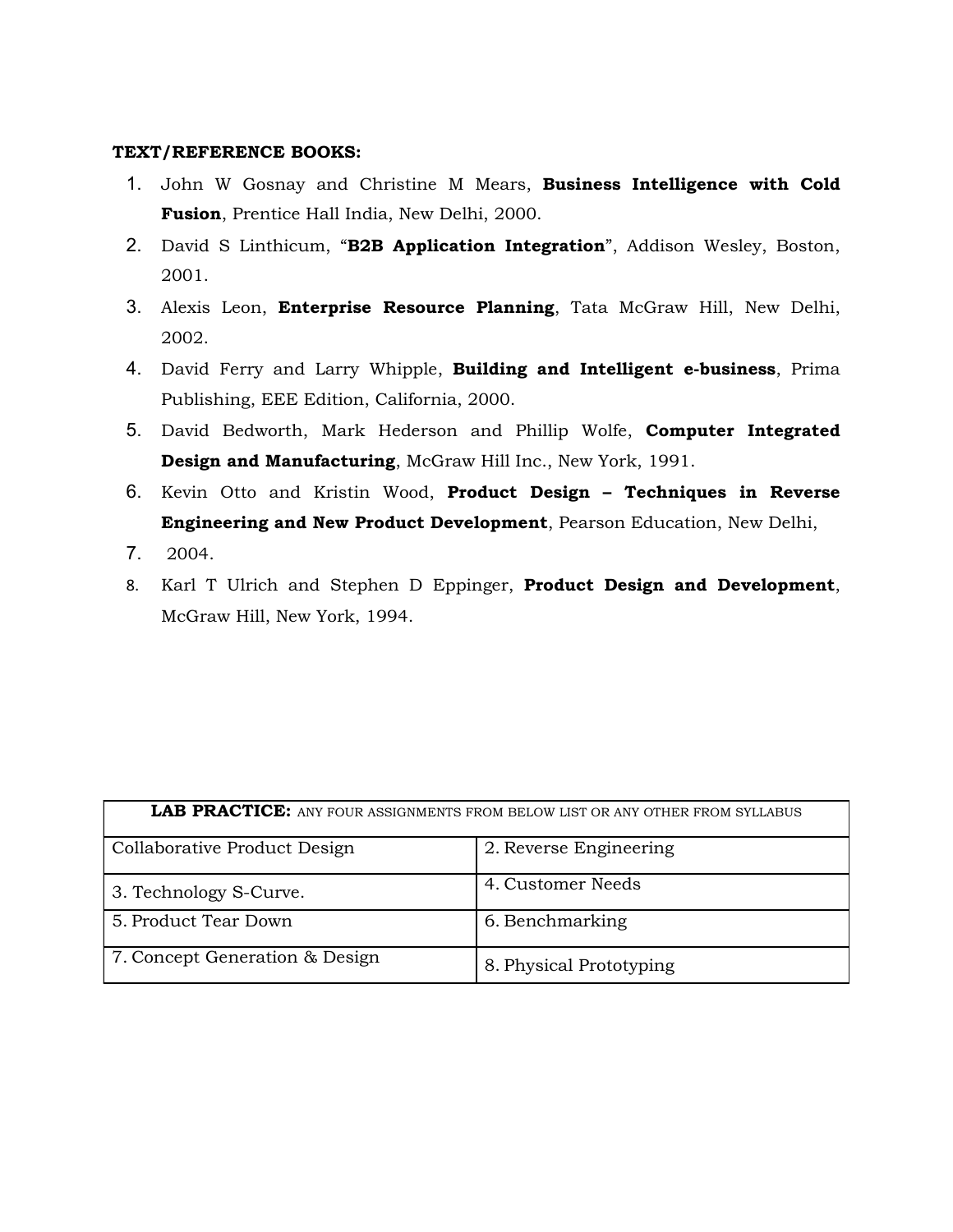| <b>COMPUTATIONAL FLUID DYNAMICS [502405-C]</b> |                                                   |  |
|------------------------------------------------|---------------------------------------------------|--|
| <b>Teaching Scheme</b>                         | <b>Examination Scheme</b>                         |  |
| Theory Lectures: 03 Hours/Week                 | <b>End Semester Examination: 100 Marks 03 Hrs</b> |  |

#### **UNIT-I: BASIC CONCEPTS**

Review of basic equations of fluid dynamics: Continuity, Momentum and Energy equations, Navier Stokes equations, Reynolds and Favre averaged  $N - S$  equations. Differential equations for steady and unsteady state heat conduction. Differential equations for diffusion. Introduction to turbulence, Turbulence models-mixing length model, K-ε turbulence Model.

#### **UNIT-II: PARTIAL DIFFERENTIAL EQUATIONS**

Classification of PDEs – Elliptic, parabolic and hyperbolic equations. Initial and boundary value problems. Concepts of Finite difference methods – forward, backward and central difference. Errors, Consistency, Stability analysis by von Neumann. Convergence criteria.

#### **UNIT-III: GRID GENERATION**

Types of grid O,H,C. Coordinate transformation, algebraic methods. Unstructured grid generation.

#### **UNIT-IV: FINITE DIFFERENCE SOLUTIONS**

Parabolic PDEs – Euler, Crank Nicholson, Implicit methods, Elliptic PDEs – Jacobi, Gauss Seidel, ADI, methods. FD- solution for Viscous incompressible flow using Stream function – Vorticity method & MAC method.

#### **UNIT- V: FINITE VOLUME METHODS**

Introduction to Finite volume method. Finite volume formulations for diffusion equation, convection diffusion equation. Solution algorithm for pressure velocity coupling in steady flows. Use of Staggered grids SIMPLE Algorithm.

#### **UNIT- VI: TURBULENCE MODELING**

Turbulence energy equation- one-equation model, the k-ω model, the k- ε model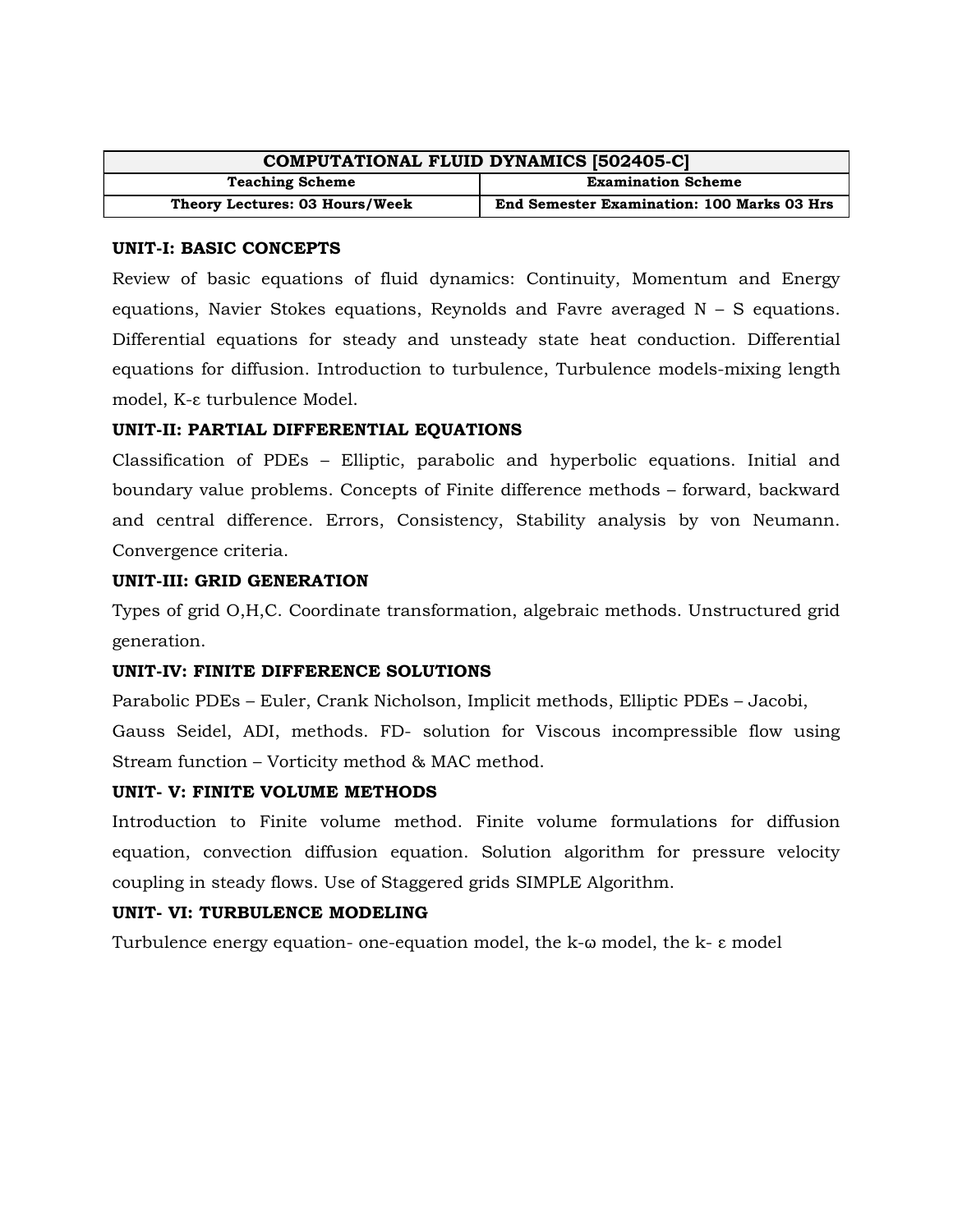#### **TEXT/REFERENCE BOOKS:**

1.John D Anderson, **Computational Fluid Dynamics – The Basics with Applications**, McGraw Hill, New Delhi, 1995.

2.Muralidhar K and Sundararajan T, **Computational Fluid Flow and Heat Transfer**, Narosa Publications, 2003.

3.Chung T J, **Computational Fluid Dynamics**, Cambridge University Press, London, 2002.

4.David C Wilcox, **Turbulence Modeling for CFD**, DCW Industries, Inc., 1993.

5.Versteeg H K and Malalasekara W, **An Introduction to Computational Fluid Dynamics - The Finite Volume Method**, Longman, 1995.

6.Pradip Niyogi, Chakrabartty SK, Laha M.K., **Introduction to Computational Fluid Dynamics**, Pearson Education, 2005.

7.Patankar, S.V, **Numerical Heat Transfer and Fluid flow**, Hemisphere Publishing Company, New York, 1980.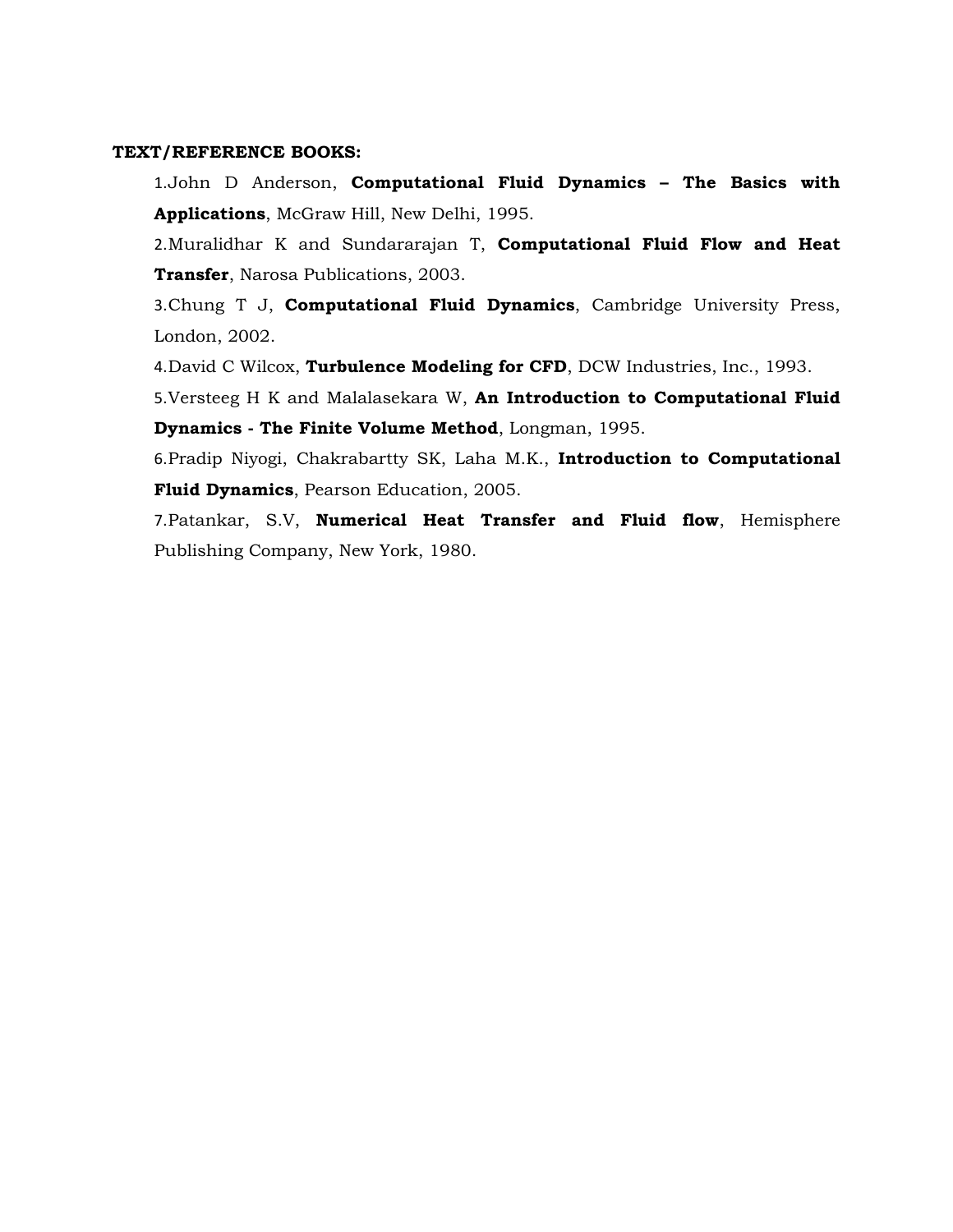| <b>ROBOTICS [502405-D]</b>     |                                                   |  |
|--------------------------------|---------------------------------------------------|--|
| <b>Teaching Scheme</b>         | <b>Examination Scheme</b>                         |  |
| Theory Lectures: 03 Hours/Week | <b>End Semester Examination: 100 Marks 03 Hrs</b> |  |

#### **UNIT-I: ROBOTS-BASIC CONCEPTS**

Brief History, Types of robots, Overview of robot subsystems, resolution, repeatability and accuracy, Degrees of freedom of robots, Robot configurations and concept of workspace, Mechanisms and transmission, End effectors and Different types of grippers, vacuum and other methods of gripping. Pneumatic, hydraulic and electrical actuators, applications of robots, specifications of different industrial robots.

#### **UNIT-II:**

Rotation matrices, Euler angle and RPY representation, Homogeneous transformation matrices, Denavit- Hartenberg notation, representation of absolute position and orientation in terms of joint parameters, direct kinematics.

#### **UNIT-III**

Inverse Kinematics, inverse orientation, inverse locations, Singularities, Jacobian, Trajectory Planning: joint interpolation, task space interpolation, executing user specified tasks, sensor based motion planning: The Bug Algorithm, The Tangent Bug Algorithm, The Incremental Voronoi Graph.

#### **UNIT-IV**

Static force analysis of RP type and RR type planar robots, Dynamic analysis using Lagrangean and Newton-Euler formulations of RR and RP type planar robots, , Independent joint control, PD and PID feedback, actuator models, nonlinearity of manipulator models, force feedback, hybrid control

#### **UNIT-V: SENSORS AND CONTROLLERS**

Internal and external sensors, position, velocity and acceleration sensors, proximity sensors, force sensors, laser range finder. Robot vision: image processing fundamentals for robotic applications, image acquisition and pre-processing. Segmentation and region characterization object recognition by image matching and based on features

#### **UNIT-V: ROBOT PROGRAMMING**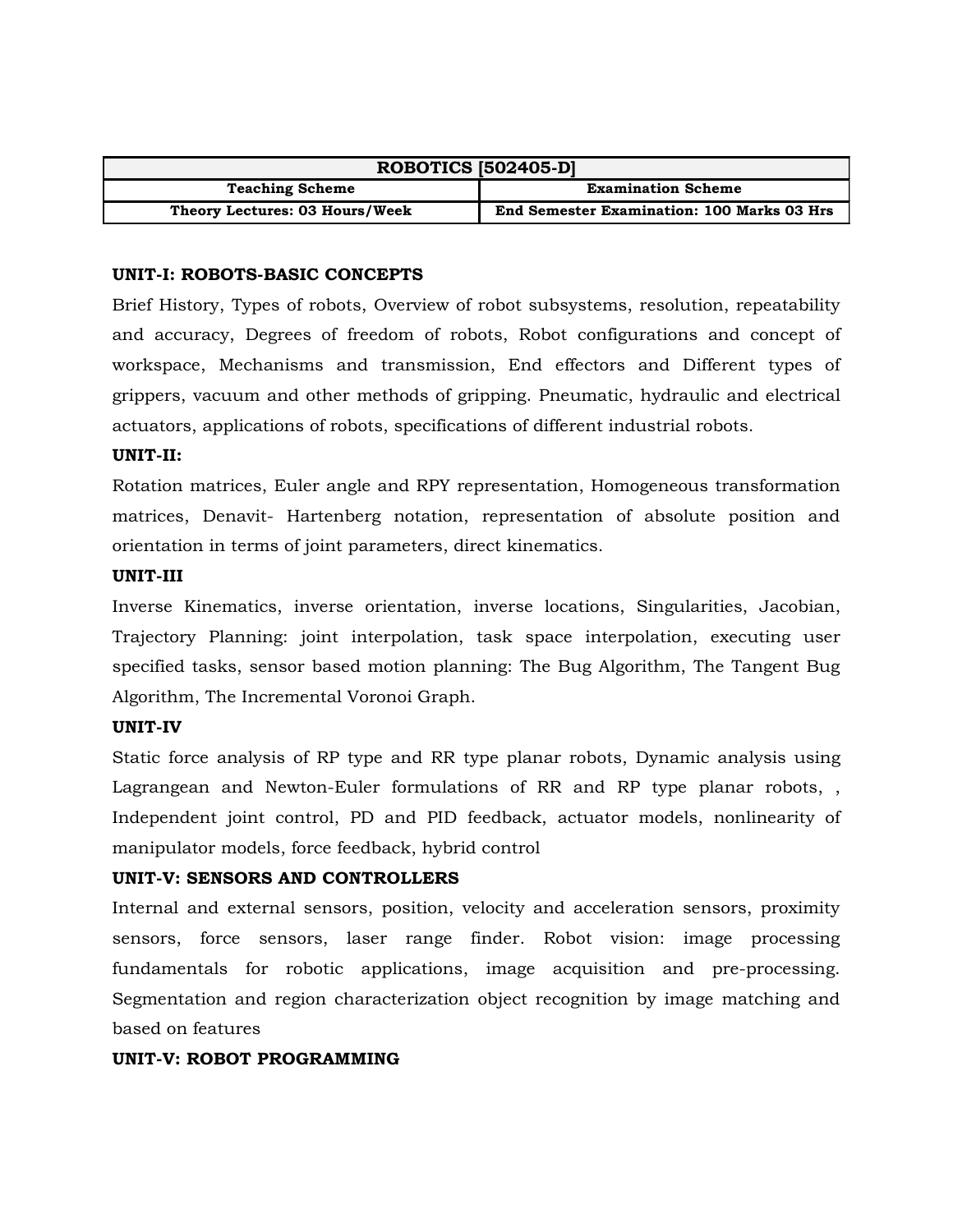Robot languages: AL, AML, RAIL, RPL, VAL, Demonstration of points in space: Continuous path (CP), Via points (VP), Programmed points (PP).

#### **TEXT/REFERENCE BOOKS:**

- 1. Nagrath and Mittal, **Robotics and Control**, Tata McGraw-Hill, 2003.
- 2. Spong and Vidhyasagar, **Robot Dynamics and Control**, John Wiley and sons, 2008.
- 3. Fu. K.S, Gonzalez, R.C., Lee, C.S.G, **Robotics, Control, Sensing, Vision And Intelligence**, McGraw Hill International, 1987
- 4. Steve LaValle, **Planning Algorithms**, Cambridge University. Press, New York, 2006.
- 5. Howie Choset, Kevin Lynch, Seth Hutchinson, George Kantor, Wolfram Burgard, Lydia Kavraki and Sebastian Thurn, **Principles of Robot Motion: Theory, Algorithms, and Implementations**, Prentice Hall of India, 2005.
- 6. Richard D. Klafter, Thomas A. Chmielewski and Michael Negin, **Robotic Engineering - An Integrated Approach,** Prentice-Hall of India Private Limited, 1994.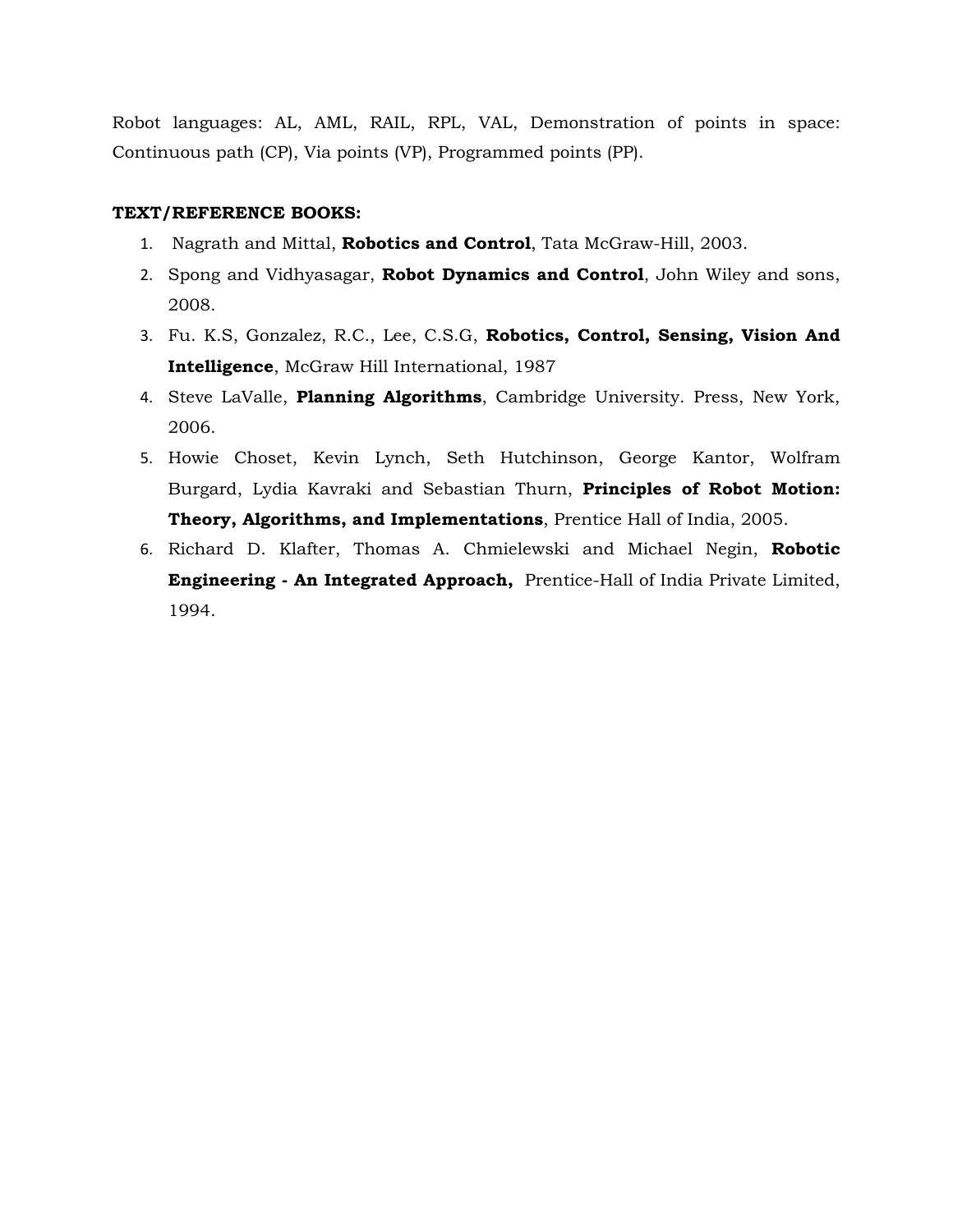| LAB PRACTICE-I GEOMETRIC MODELING & ANALYSIS [502406] |                           |
|-------------------------------------------------------|---------------------------|
| <b>Teaching Scheme</b>                                | <b>Examination Scheme</b> |
| Theory Lectures: 06 hours/week                        | Term Work: 50 marks       |

#### **GEOMETRIC MODELING & ANALYSIS**

Solid modeling, assembly modeling, drafting assignments using software like UNIGRAPHICS, Solid Works, CATIA, Pro/Engineer, I-DEAS, Autodesk Inventor, etc and study of the various facilities in these software's.

 Finite Element Analysis Assignments using software's like ANSYS, HyperMesh Ls-Dyna, Abacus etc.

| <b>SEMINAR-I [502407]</b>      |                           |
|--------------------------------|---------------------------|
| <b>Teaching Scheme</b>         | <b>Examination Scheme</b> |
| Theory Lectures: 04 hours/week | Term Work: 100 marks      |

The seminar shall consist of study of a particular topic based on 4-6 research papers or case study of one or two industries. The internal marks shall be awarded as the basis of performance of the individual student during his/her seminar presentation. Each student is also required to submit a report based on above study in the prescribed format.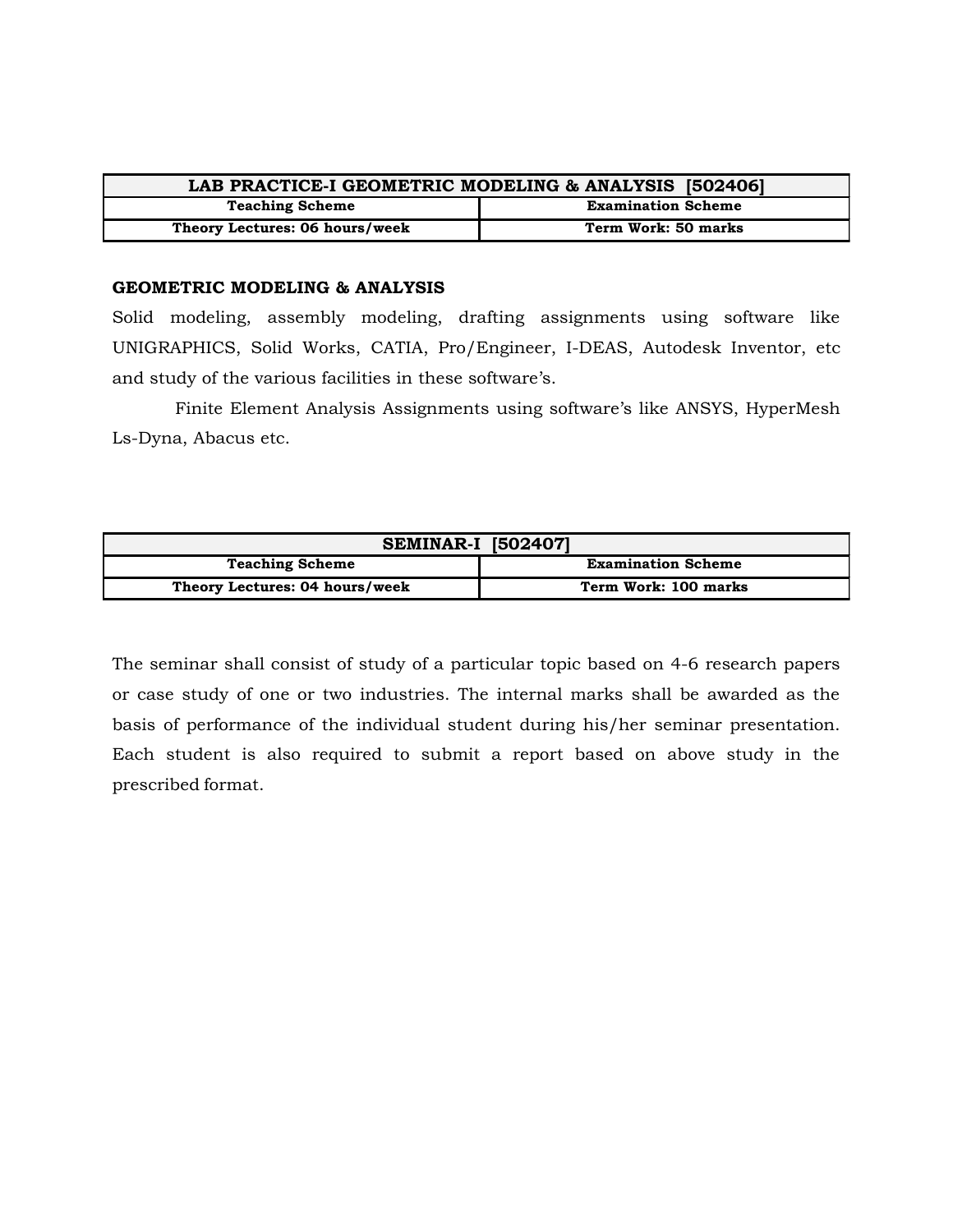| <b>MANAGEMENT OF TECHNOLOGY [502408]</b> |                                                   |  |
|------------------------------------------|---------------------------------------------------|--|
| <b>Teaching Scheme</b>                   | <b>Examination Scheme</b>                         |  |
| Theory Lectures: 03 Hours/Week           | <b>End Semester Examination: 100 Marks 03 Hrs</b> |  |

#### **UNIT-I: CONCEPTS OF TECHNOLOGY MANAGEMENT**

Description, Scope & Implications, Its relation to business management, systems Holistic Model of Management of Technology (MOT), Operational and Management Issues, Classification of Technology, Technology cycle, Industry-Institute Interaction for targeted basic research.

# **UNIT-II: ORGANIZATIONAL ASPECTS OF TECHNOLOGY MANAGEMENT & STRATEGIC MANAGEMENT OF TECHNOLOGY**

Human dimension of technology and concepts of the entrepreneur, Organizational cultures and structures for promotion of creativity and innovation, the learning organization, the imperative of knowledge management. Technology-strategy relationship, Elements of technology strategy and formulation of a technology strategy, Integration of technology strategy and business strategy for competitive success technology, the environment and sustainable development

#### **UNIT-III: TECHNOLOGY FORECASTING**

Approaches, Tech. Performance parameters, Use of experts in tech. Forecasting, Planning tech. Progress. Morphological analysis of a technology system.

# **UNIT-IV: ACQUIRING TECHNOLOGY THROUGH TECHNOLOGY TRANSFER & RESEARCH AND DEVELOPMENT**

Definition, Source, Model of TT, System of TT with Public and Private Enterprises, Success and failure factors in technology transfer. The concepts of invention and innovation, Definition and classifications of research and development, new product development, Challenges in commercializing research results.

#### **UNIT-V: INTELLECTUAL PROPERTY RIGHTS**

Patentable and non-patentable inventions, statutory exceptions, Persons entitled to apply for patents.

# **UNIT-VI: NATIONAL INNOVATION SYSTEMS FOR FACILITATING TECHNOLOGY-BASED DEVELOPMENT**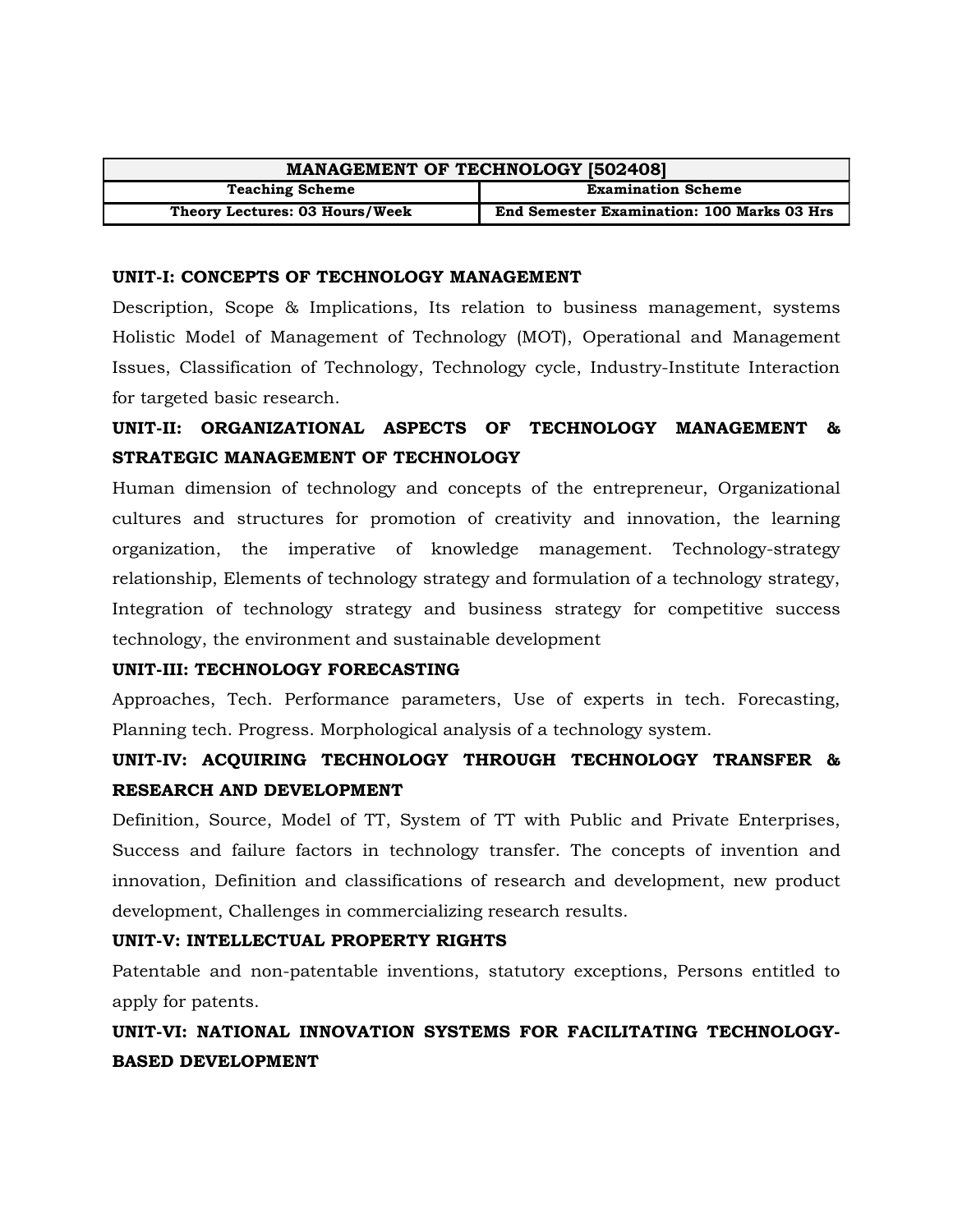Concepts of the national innovation system (NIS) and science and technology infrastructure, Various Government Schemes.

# **UNIT-VII: ANALYTICAL HIERARCHICAL PROCESS (AHP)**

Introduction to AHP, self AHP for Technology Selection cases like Information Technology – Software & Hardware, Machine Tools, and Industrial Products.

### **REFERENCE BOOKS:**

- 1. Gerard H. Gaynor, **Hand Book of Technology Management**, McGraw Hill.
- 2. SCHILLING, MELISSA, **Strategic Management of Technological Innovation**, 2/e (SIE), Tata McGraw Hill Division: Higher Education SBN-13: 978-0-07- 066712-9 ISBN-10: 0070667128 ©2007 | 2nd Edition,
- 3. Pearce, John; ROVINSON, RICHARD, **Strategic Management,** Tata McGraw Hill Authors: Division: Higher Education ISBN-13: 978-0-07-060393-6 ISBN-10:0070603936 ©2005 | 9th Edition |
- 4. Sharma, Radha, **Change Management**. Tata McGraw Hill Division: Higher Education ISBN-13: 978-0-07-063586-9 ISBN-10: 0070635862©2006|1st Edition.
- 5. Kazmi, Azhar, **Business Policy and Strategic Management**, 2E. Tata McGraw Hill Division: Higher Education ISBN-13: 978-0-07-044470-6 ISBN-10: 0070444706 ©2001 | 2nd Edition |
- 6. Satyawrat Ponkshe, **The Management of Intellectual Property**, by, Ponkshe & Bhate Publications, Pune.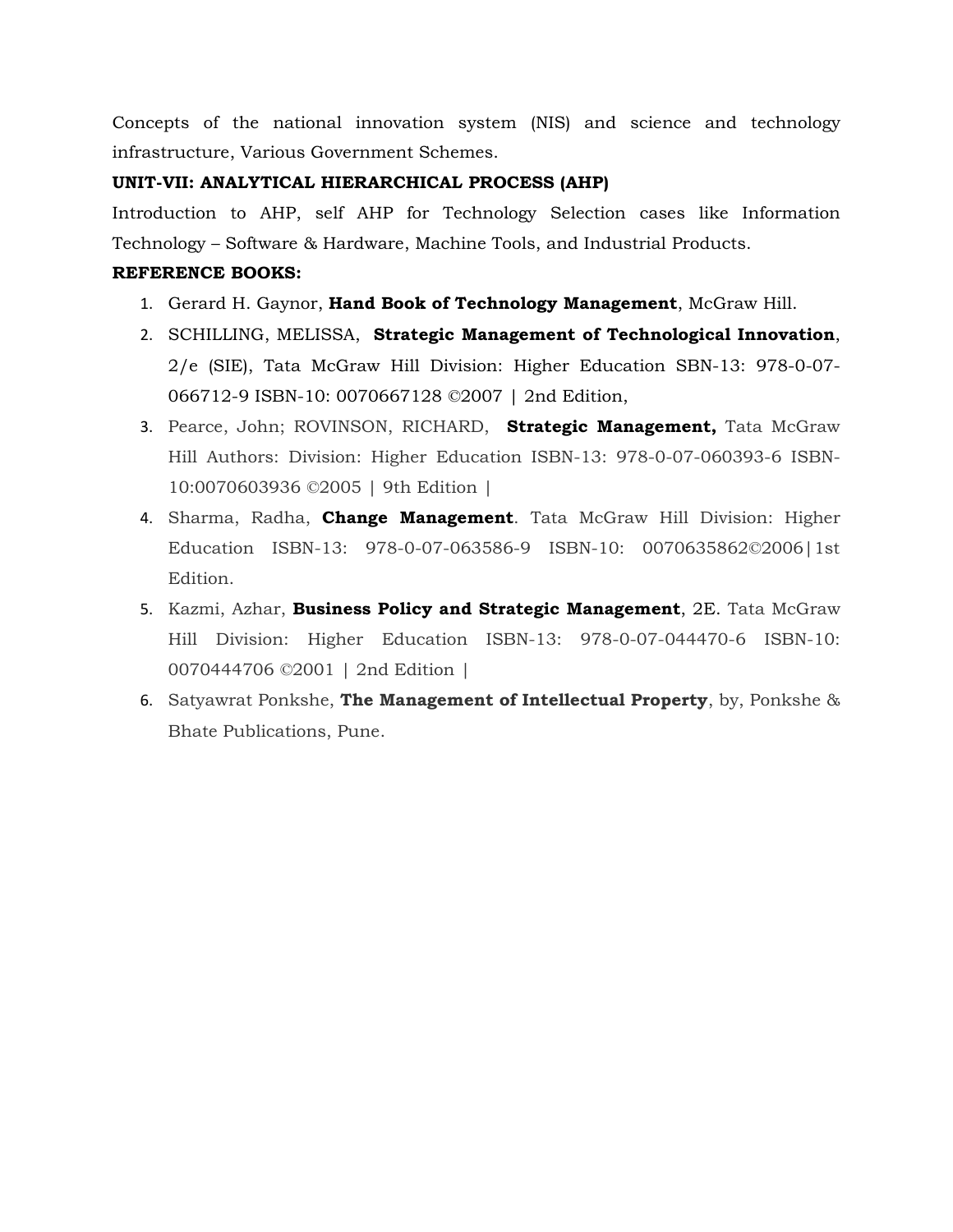| <b>COMPUTER AIDED MANUFACTURING [502409]</b> |                                                   |
|----------------------------------------------|---------------------------------------------------|
| <b>Teaching Scheme</b>                       | <b>Examination Scheme</b>                         |
| Theory Lectures: 03 hours/week               | <b>End Semester Examination: 100 marks 03 Hrs</b> |

#### **UNIT-I: INTRODUCTION TO AUTOMATION**

Introduction, basic elements of an automated system, advanced automation functions, levels of automation. Flexible automation, smart automation.

# **UNIT-II: NUMERICAL CONTROL**

Basic components of an NC system, classification, merits and demerits, applications, the cost of NC/CNC, dimensioning systems, axes designation, NC motion control, interpolation, part programming formats, manual part programming, NC words, macro statements, application of NC to machine tools and other applications, NC coding systems (ISO and EIA), computer assisted part programming, APT statements, programming, NC part programming using CAD/CAM, manual data input (MDI), engineering analysis of NC positioning systems, open loop and closed loop positioning systems, precision in NC positioning

#### **UNIT-III: COMPUTER NUMERICAL CONTROL**

Computer Numerical Control (CNC) and DNC: Features of CNC, Elements of CNC machines, the machine control unit for CNC, CNC software, direct numerical control, distributed numerical control

# **UNIT-IV: GROUP TECHNOLOGY AND CELLULAR MANUFACTURING**

Introduction to GT, benefits, part families, part classification and coding, product flow analysis, cellular manufacturing, adaptation consideration in GT, quantitative analysis in cellular manufacturing, GT applications for manufacturing processes.

# **UNIT-V: FLEXIBLE MANUFACTURING SYSTEMS & COMPUTER INTEGRATED MANUFACURING**

Introduction to FMS, components, applications, benefits, FMS layout, FMS planning and implementation issues, quantitative analysis of FMS. Applications of FMS. FMS optimization. Computer Integrated Manufacturing (CIM): CAD, CAD/CAM, CIM, evolution of CIM, CIM hardware and software, nature and role of the elements of CIM system, development of CIM, the IBM concept of CIM, the Siemens concept of CIM, the CIM concept of Digital equipment corporation, Esprit CIM – OSA model, the NIST – AMRF Hierarchical model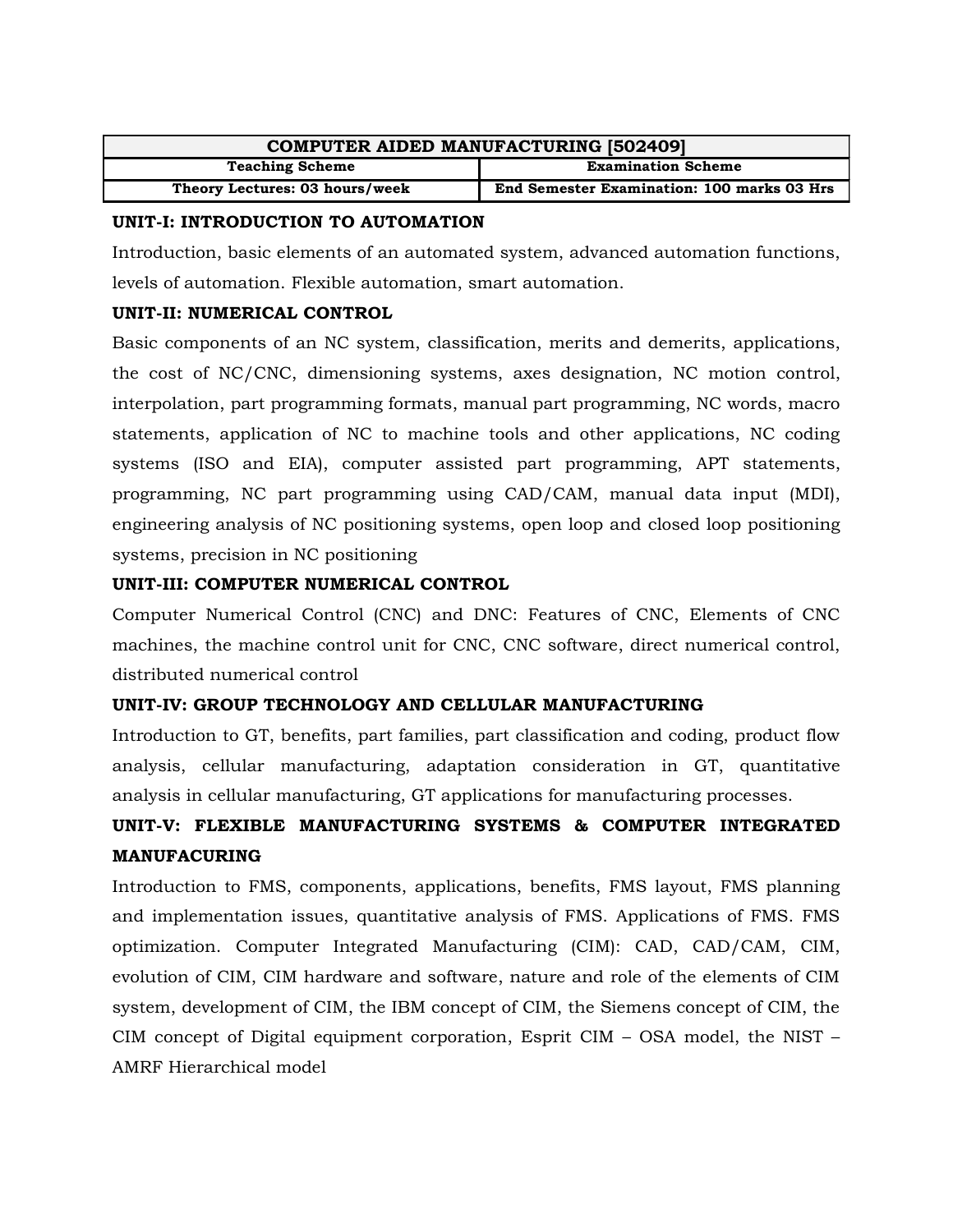#### **UNIT-VI: MANUFACTURING SUPPORT SYSTEMS**

CAPP, benefits, types, forward and backward planning implementation considerations, process planning systems, CAQC, CMM, JIT principles, the meaning of JIT, MRP–I and MRP-II, ERP, EDM, PDM & PLM.

#### **REFERENCE BOOKS:**

- 1. Mikell P. Grover, **Automation, Production Systems and Computer-Integrated Manufacturing,** Pearson Education, New Delhi.
- 2. P. Radhakrishnan & S. Subramanyan **CAD/CAM/CIM** Willey Eastern Limited New Delhi.
- 3. Mikell P. Grover and Enory W. Zimmers Jr. **CAD/CAM**, Pearson Education, New Delhi.
- 4. Hans B. Kief and J. Frederick Waters **Computer Numerical Control,** Glencae Macmillan/McGraw Hill
- 5. Steve Krar and Arthar Gill, **CNC Technology and Programming**, McGraw Hill Pub. Company, New Delhi.
- 6. Nicholas John M. **Competitive Manufacturing Management**, McGraw Hill Intermational
- 7. P.N. Rao, N. K. Tewari et el **Computer Aided Manufacturing** Tata Mc Graw Hill Pub. New Delhi.

| <b>LAB PRACTICE:</b> ANY FOUR ASSIGNMENTS FROM BELOW LIST OR ANY OTHER FROM SYLLABUS |                                 |  |
|--------------------------------------------------------------------------------------|---------------------------------|--|
| <b>APT</b> Programming                                                               | 2. Controllers                  |  |
| 3. Tool Path Generation-Turning                                                      | 4. Tool Path Generation-Turning |  |
| 5. Tool Path Generation-Milling                                                      | 6. Tool Path Generation-Milling |  |
| 7. Tool Path Generation-Robot                                                        | 8. Group Technology             |  |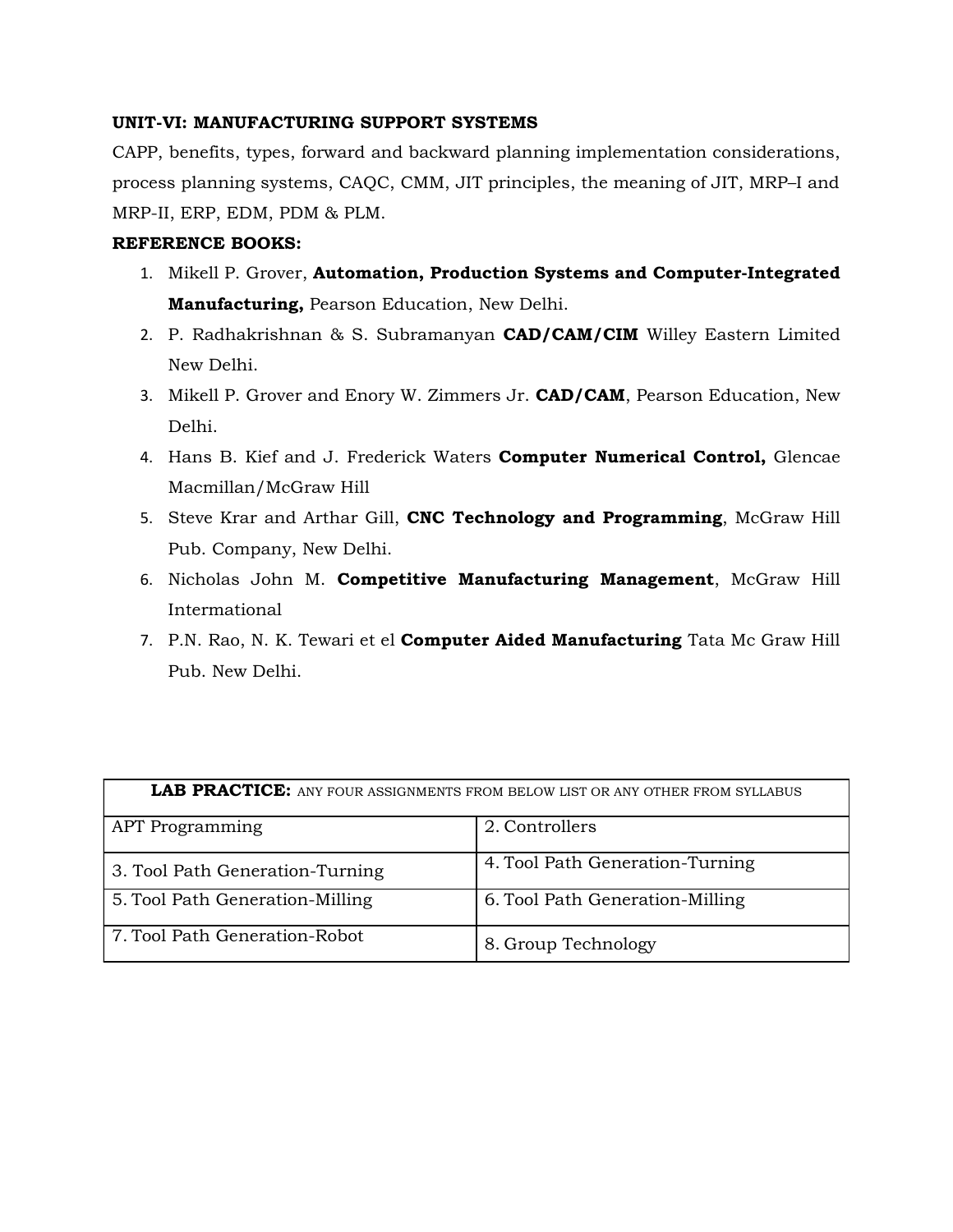| <b>COMPUTER INTEGRATED MANUFACTURING [502410]</b> |                                            |
|---------------------------------------------------|--------------------------------------------|
| <b>Teaching Scheme</b>                            | <b>Examination Scheme</b>                  |
| Theory Lectures: 03 hours/week                    | End Semester Examination: 100 marks 03 Hrs |

#### **UNIT-I: CONCEPT OF CIM**

Introduction to CIM, Types of Manufacturing, CIM hardware and software, Elements of CIM, Product development through CIM Design Activities in a networked environment, networking in a manufacturing company, hardware elements of networking.

#### **UNIT-II: CIM DATABASE**

Introduction, Database requirements of CIM, Database, Database management, Database Models, EDM, Product Data Management (PDM), Advantage of PDM. , Collaboration Engineering.

# **UNIT-III: WORK CELL & FLEXIBLE MANUFACTURING SYSTEM**

Manufacturing cell, Group Technology, Cellular Manufacturing. DNC system and transfer of program from PC to machine. Introduction to FMS, Manufacturing integration model, flexible manufacturing strategy, Components of Flexible Manufacturing**-**Pallets and fixtures, machining centers, inspection equipment, material handling stations, storage system, In-process storage, manually operated stations, allied operation centers

#### **UNIT-IV: INTEGRATIVE MANUFACTURING PLANNING AND CONTROL**

Role of integrative manufacturing in CAD/CAM integration, Over view of production control - Forecasting, Master production schedule, Capacity planning, M.R.P., Order release, Shop-floor control, Quality assurance, Planning and control systems, Cellular manufacturing, JIT manufacturing philosophy.

#### **UNIT-V: WEB BASED MANUFACTURING**

Integrating process with web, Process management and control through web, Applications of web based manufacturing, casting, machining, forming & forging.

# **UNIT-VI: FUTURE TRENDS IN MANUFACTURING SYSTEMS**

Lean Manufacturing: Definition, Principles of Lean Manufacturing, Characteristics of Lean Manufacturing, Value of Product, Continuous Improvement, Focus on Waste, Relationship of Waste to Profit, Four Functions of Lean Production, Performance Measures, The Supply Chain, Benefits of Lean Manufacturing. Introduction to Agile and Web Based Manufacturing systems.

#### **REFERENCE BOOKS:**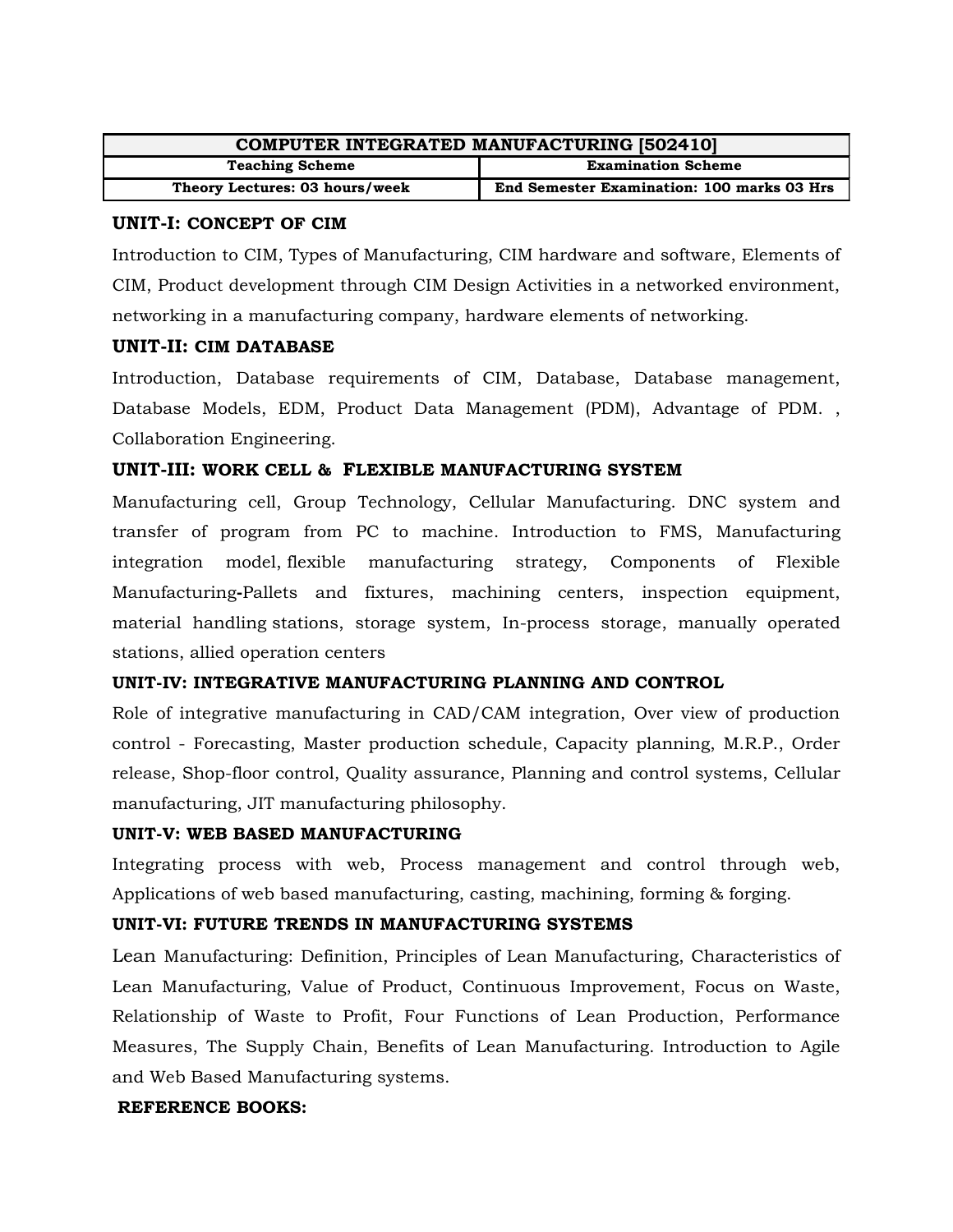- 1. Paul G. Ranky, **The Design and Operation of FMS**, I.F.S. Publications 1983
- 2. Harrington J, **Computer Integrated Manufacturing** Krieger Publications 1979
- 3. Richard N. Shover, **An Analysis of CAD/CAM Application with Introduction to C.I.M.** Prentice hall
- 4. David Bedworth [et.al](http://et.al/) **Computer Integrated Design and Manufacturing** McGraw hill 1991
- 5. Scolz B. Reiter **C.I.M Interfaces** Chapman & Hall 1992
- 6. David L. Goetsch, **Fundamental of CIM Technology**, Delmar Publication 1988
- 7. Groover, M.P., (2004), **Automation, Production Systems & Computer Integrated Manufacturing** second edition, Pearson Education ISBN: 81-7808- 511-9
- 8. Groover, Weiss, Nagel, Audrey, Industrial **Robotics-Technology, Programming and Applications**, McGraw Hill.
- 9. Nanua Singh, **Systems Approach to Computer Integrated Design and Manufacturing,** John Wiley Publications.
- 10. Alavudeen, Venkateshwaran, **Computer Integrated Manufacturing**, Prentice-Hall India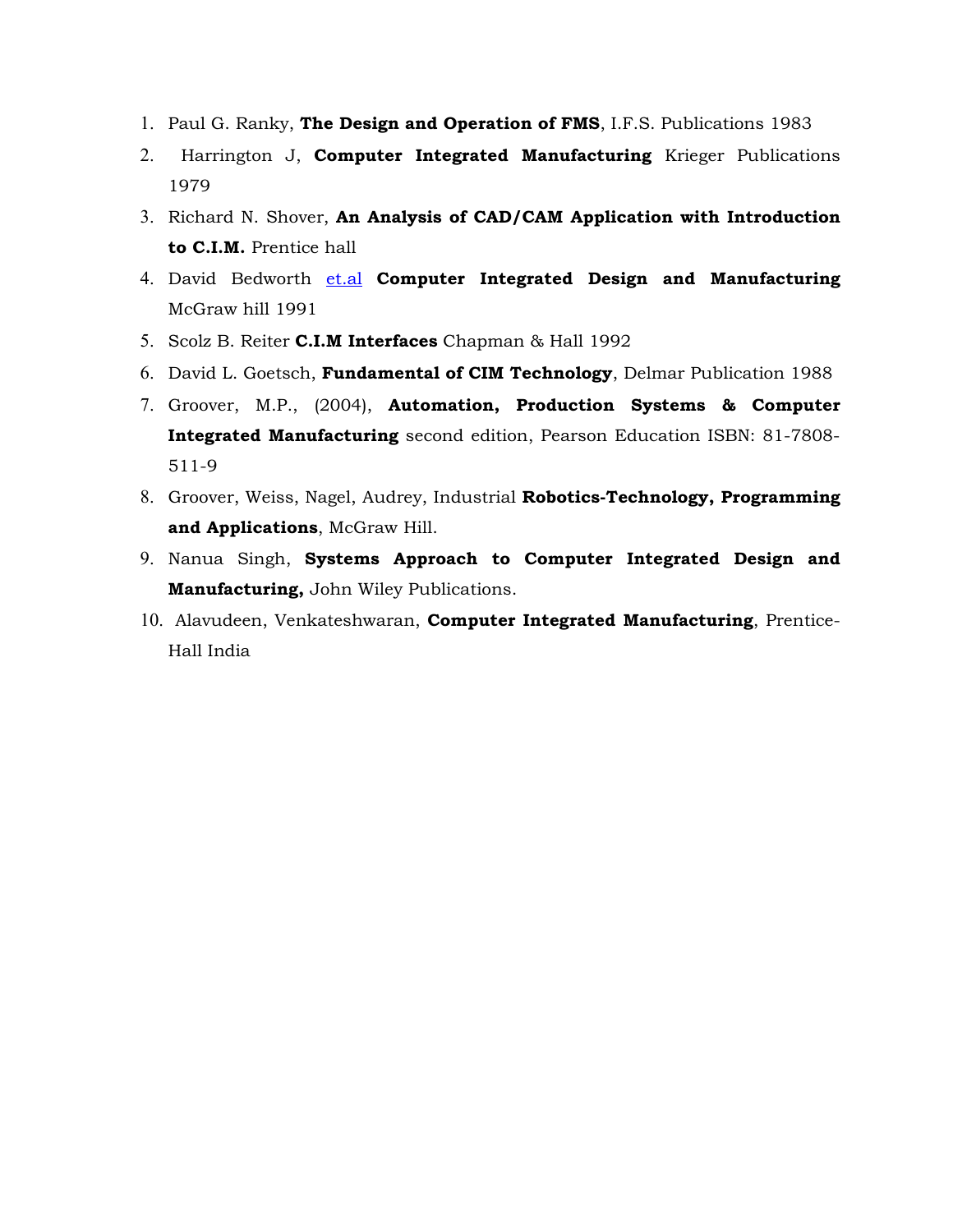| <b>DESIGN FOR X [502411-A]</b> |                                                   |  |
|--------------------------------|---------------------------------------------------|--|
| <b>Teaching Scheme</b>         | <b>Examination Scheme</b>                         |  |
| Theory Lectures: 03 Hours/Week | <b>End Semester Examination: 100 Marks 03 Hrs</b> |  |

### **UNIT-I: INTRODUCTION**

Need, evolution, fundamentals and usages of DFX. Performance characteristics and tool kits for DFX. Development and Implementation of DFX tools.

# **UNIT-II: DESIGN FOR MANUFACTURING, ASSEMBLY AND DISASSEMBLY**

Principles, approaches, Product and component, DFMA, The R & D Experience, Evaluations for DFMA.

# **UNIT-III: DESIGN FOR ASSORTED TECHNICAL REQUIREMENTS/PROCESSES**

Material storage and distribution, Dimensional control, Heat treatment, Coating, Casting, Plastic processes like wise.

# **UNIT-IV: DESIGN FOR LIFE CYCLE**

Approaches to product development, Inspect ability, Serviceability.

# **UNIT-V: DESIGN FOR RELIABILITY, QUALITY**

Approaches, QFD, Evaluations and Procedures.

# **UNIT-VI: DESIGN FOR COMPETITIVENESS**

Modularity, Technical Merit, Optimization of Product Life cycle and allied.

#### **REFERENCE BOOKS:**

1.G. H. Haung, **Design for X: Concurrent Engineering Approach**, Chapman & Hall, 1996.

2.S. Y. Nof. W. E. Wihelm and H. J. Warnecke, **Industrial Assembly**, Chapman & Hall, 1996

3.**Assembly Automation and Product Design**, Geoffrey Boothroyd, Marcel Dekker, Inc,

4.Corrado Poli, **Design for Manufacturing: A Structured Approach**, Butterworth Heinemann

5.Swift and Booker, **Process section from Design to Manufacturing**, Butterworth Heinemann

6.James Barilla, **Design for Manufacturability Handbook,** Mc Graw Hill

7.David M. Anderson, **Design For Manufacturing And Concurrent Engineering**, CIM press, 2004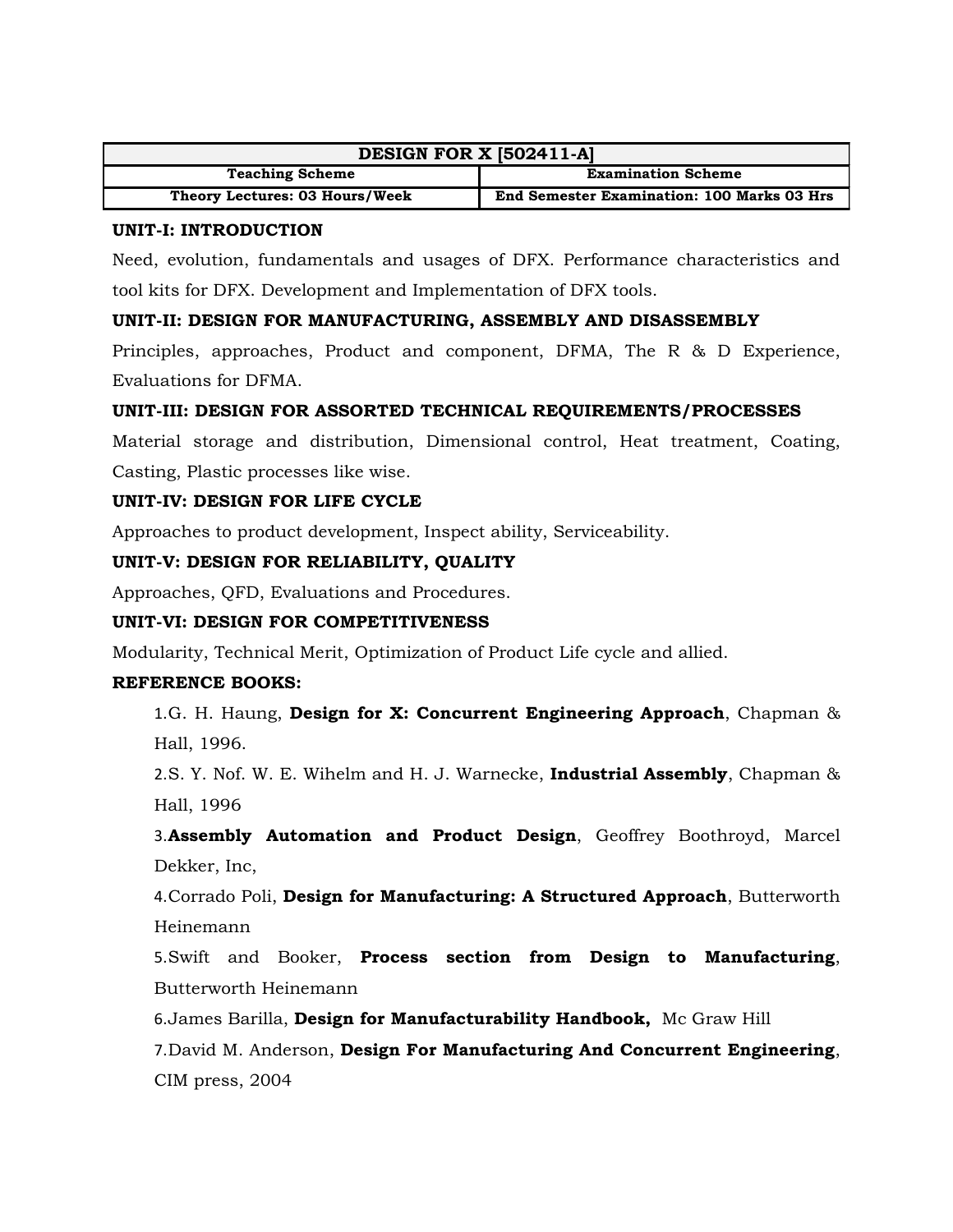| <b>LAB PRACTICE:</b> ANY FOUR ASSIGNMENTS FROM BELOW LIST OR ANY OTHER FROM SYLLABUS |                               |
|--------------------------------------------------------------------------------------|-------------------------------|
| Design for Failure Methods & Analysis                                                | 2. Design for Manufacturing   |
| 3. Design for Assembly                                                               | 4. Design for Disassembly     |
| 5. Design for Heat Treatment/ Coating                                                | 6. Design for Life Cycle      |
| 7. Design for Reliability/Cost                                                       | 8. Design for Competitiveness |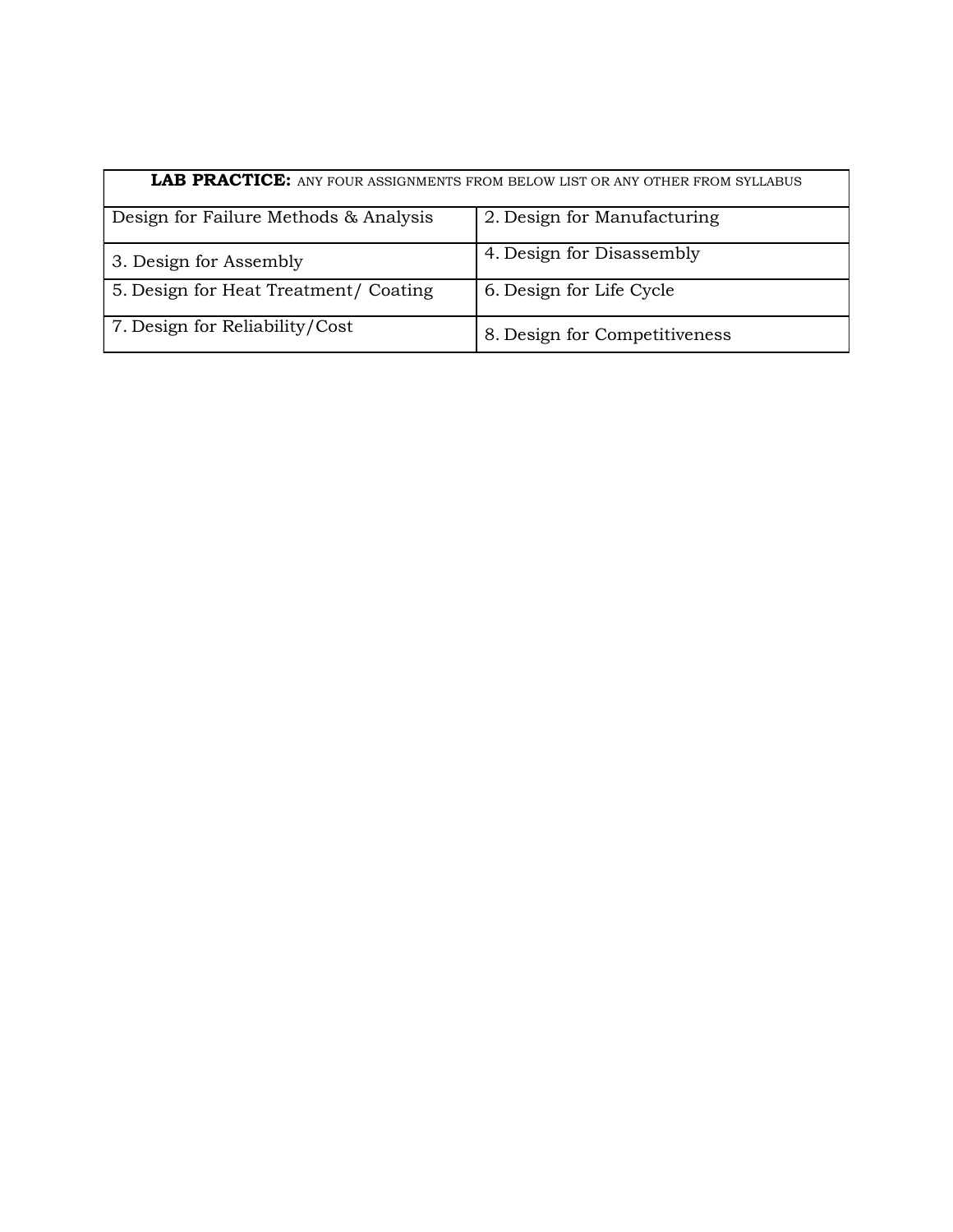| <b>AUTOMATED MANUFACTURING SYSTEM MODELING [502411-B]</b> |                                                   |
|-----------------------------------------------------------|---------------------------------------------------|
| <b>Teaching Scheme</b>                                    | <b>Examination Scheme</b>                         |
| Theory Lectures: 03 Hours/Week                            | <b>End Semester Examination: 100 Marks 03 Hrs</b> |

#### **UNIT-I: INTRODUCTION**

Modeling Automated Manufacturing Systems, Performance Modeling Tools.

#### **UNIT-II: AUTOMATED MANUFACTURING SYSTEMS**

Introduction, Manufacturing Systems, Performance Measures, Computer-Controlled Machines, Material Handling Systems, Plant Layout, Flexible Manufacturing Systems, Computer Control Systems,

#### **UNIT-III: MARKOV CHAIN MODELS**

Memory less Random Variables, Stochastic Processes in Manufacturing, Discrete Time Markov Chain Models, Continuous Time Markov Chain Models, An Examples Markov Model of a Transfer Line, Birth and Death Processes in Manufacturing, Time Reversible Markov Chains in Manufacturing, Semi-Markov Processes in Manufacturing.

#### **UNIT-IV: QUEUING MODEL**

Queues, Notation and Examples, The M/M/1 Queue, The M/M/m Queue, Batch Arrival Queuing Systems, Queues with General Distributions, Queues with Breakdowns, Analysis of a Flexible Machine Centre, Queuing Networks, Open Queuing Networks, Closed Queuing Networks, Product Form Queuing Networks.

#### **UNIT-V: PETRI NET MODELS**

Classical Petri Nets, Stochastic Petri Nets, Generalized Stochastic Petri Nets, GSPN Modeling of Kanban Systems, Deadlock Analysis Using Petri Nets, Extended Classes of Timed Petri Nets, Integrated PRQN-GSPN Models.

#### **REFERENCE BOOKS:**

1.Narahari Y., Viswanadham N., **Performance Modeling Of Automated Manufacturing Systems,** Prentice-Hall India.

2.[Alan A. Desrochers,](http://www.google.co.in/search?tbo=p&tbm=bks&q=inauthor:%22Alan+A.+Desrochers%22&source=gbs_metadata_r&cad=7) **Modeling and Control of Automated Manufacturing Systems** [IEEE Computer Society Press 1](http://www.google.co.in/search?tbo=p&tbm=bks&q=bibliogroup:%22IEEE+Computer+Society+Press+tutorial%22&source=gbs_metadata_r&cad=7)990.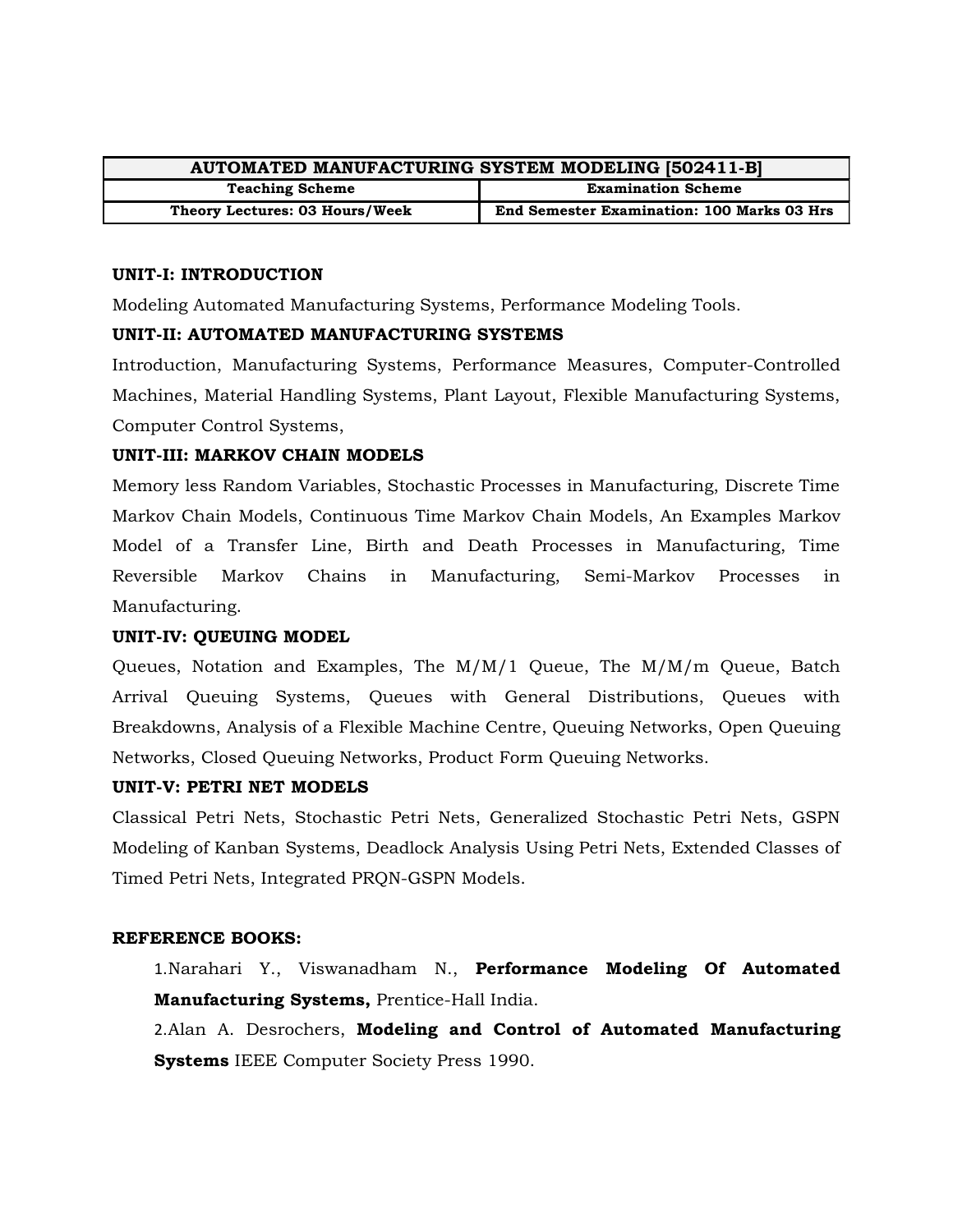3.[Paul M. Stanfield,](http://www.amazon.com/s/ref=ntt_athr_dp_sr_1/178-1673104-0595607/178-1673104-0595607?_encoding=UTF8&field-author=Paul%20M.%20Stanfield&search-alias=books&sort=relevancerank) **Performance Modeling of Automated Manufacturing Systems,** Institute of Industrial Engineers, Inc**.**

| <b>LAB PRACTICE:</b> ANY FOUR ASSIGNMENTS FROM BELOW LIST OR ANY OTHER FROM SYLLABUS |                                          |
|--------------------------------------------------------------------------------------|------------------------------------------|
| 1. Performance Measure of Automated<br><b>Systems</b>                                | 2. Stochastic Processes in Manufacturing |
| 3. Markov Chain Models                                                               | 4. Semi-Markov Processes                 |
| 5. Semi-Markov Processes                                                             | 6. The $M/M/1$ Queue & $M/M/m$ Queue     |
| 7. Petri Nets-Models                                                                 | 8. Integrated PRQN-GSPN Models.          |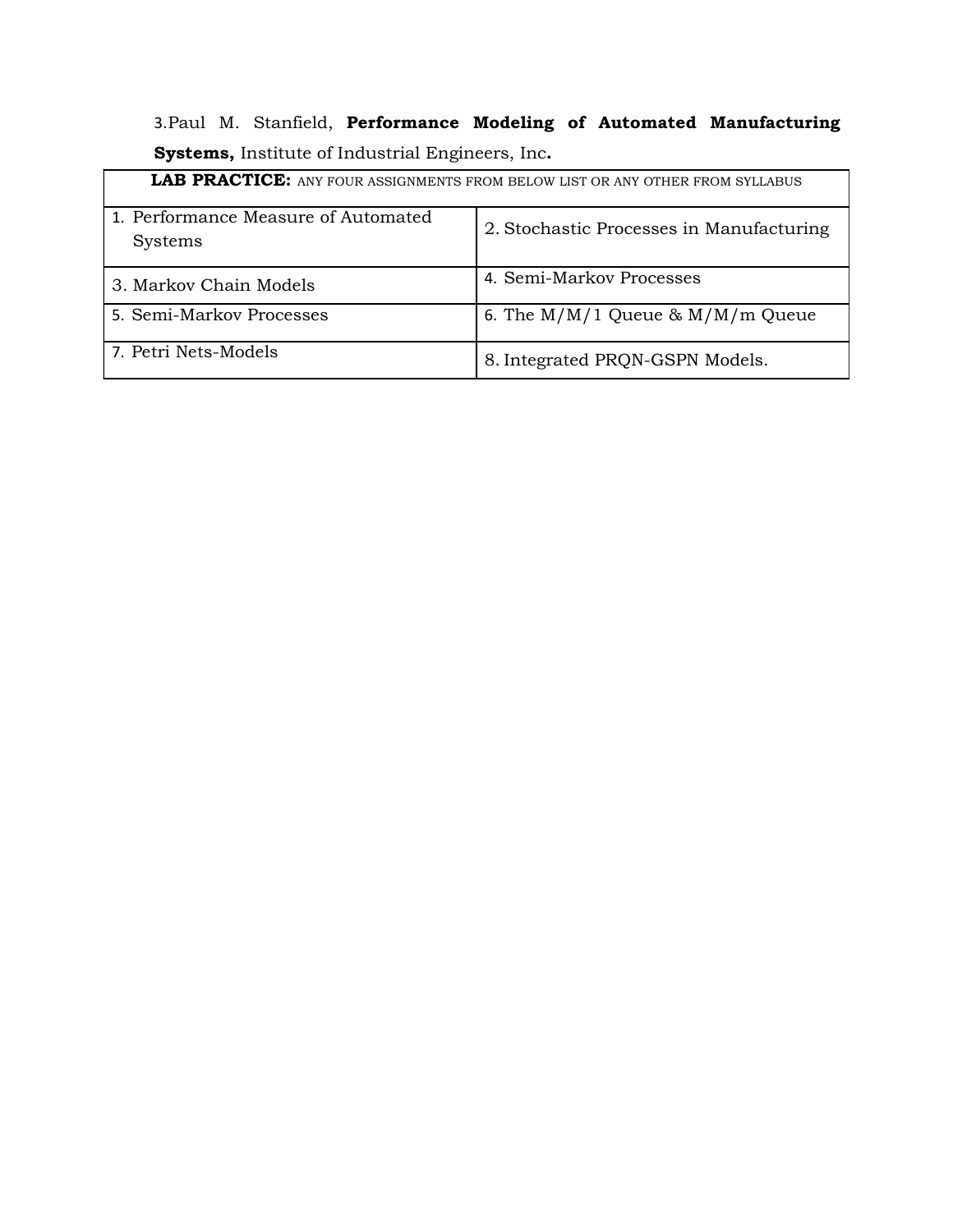| SIMULATION AND MODELLING [502411-C] |                                                   |
|-------------------------------------|---------------------------------------------------|
| <b>Teaching Scheme</b>              | <b>Examination Scheme</b>                         |
| Theory Lectures: 03 hours/week      | <b>End Semester Examination: 100 marks 03 Hrs</b> |

#### **UNIT-I: INTRODUCTION TO SIMULATION**

Definition – history - nature of computer Modelling and simulation, limitations of simulation, areas of application. System and environment**:** Components of a system – types of simulation - discrete and continuous systems. Modelling approaches – simulation examples - manual simulation using event scheduling, single channel queue, two server queue, simulation of inventory problem.

#### **UNIT-II: RANDOM NUMBER GENERATION AND TESTING**

Techniques for generating random numbers – mid square method – mid product method - constant multiplier technique - additive congruential method - linear congruential method – combined linear congruential generators – feedback shift register generators - tests for random numbers – frequency test - the Kolmogorov-Smirnov test, the chi-square test. Independence test – runs up and runs down, runs above and below the mean, autocorrelation.

#### **UNIT-III: RANDOM VARIATE GENERATION**

Inverse transform technique - exponential distribution, uniform distribution, Weibull distribution, Triangular distribution. Empirical continuous distribution - generating approximate normal variates - Erlang distribution. empirical discrete distribution discrete uniform distribution-poisson distribution - geometric distribution acceptance - rejection technique for poisson distribution - gamma distribution.

#### **UNIT-IV: STAGES IN MODEL BUILDING**

Input modelling **–** data collection, identifying the distribution with data, parameter estimation, goodness of fit tests, selecting input models without data, models of arrival processes. Verification and validation of simulation models **–** variance reduction techniques, antithetic variables, calibration and validation of models. output analysis – stochastic nature of output data, measures of performance and their estimation, output analysis for terminating simulation.

#### **UNIT-V: MANUFACTURING SYSTEMS MODELING**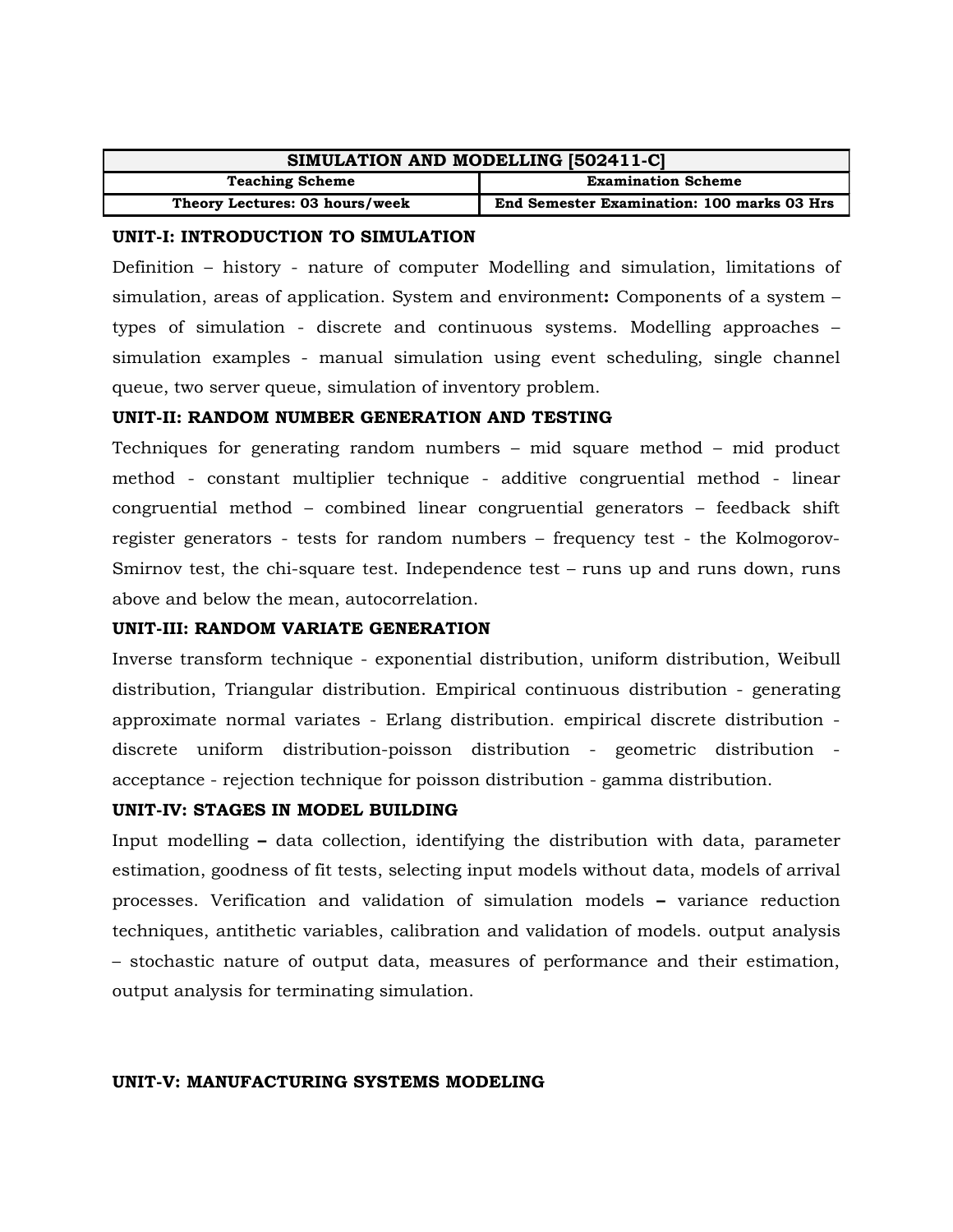Objectives and performance measures – modelling system randomness – sources of randomness, machine downtime – case study.

**UNIT-VI: INTRODUCTION TO SIMULATION PACKAGES AND EXERCISES:** Model building using SIMULATION PACKAGES.

#### **TEXT/REFERENCE BOOKS:**

- 1. Jerry Banks, John S, Carson II, Barry L Nelson and David M Nicol, **"Discrete Event System Simulation",** Prentice Hall Inc., 2006.
- 2. Law A M, **"Simulation Modeling and Analysis**", Tata McGraw Hill Companies Inc, 2008.
- 3. Gordon G, **"Systems Simulation**", Prentice Hall Ltd., 2006.
- 4. Narsingh Deo, **"System Simulation with Digital Computer**", Prentice Hall of India, 2007.
- 5. Francis Neelamkovil, **"Computer Simulation and Modeling**", John Wiley and Sons, 1987.
- 6. Ruth M Davis and Robert M O'Keefe, "**Simulation Modeling with Pascal",** Prentice Hall Inc., 1989.

| <b>LAB PRACTICE:</b> ANY FOUR ASSIGNMENTS FROM BELOW LIST OR ANY OTHER FROM SYLLABUS |                                        |
|--------------------------------------------------------------------------------------|----------------------------------------|
| 1. Discrete and Continuous Systems                                                   | 2. Random Number Generation Techniques |
| 3. Tests For Random Numbers                                                          | 4. Inverse Transform Technique         |
| 5. Empirical Discrete Distribution                                                   | 6. Modelling System Randomness         |
| 7. Measures of Performance                                                           | 8. Models Of Arrival Processes         |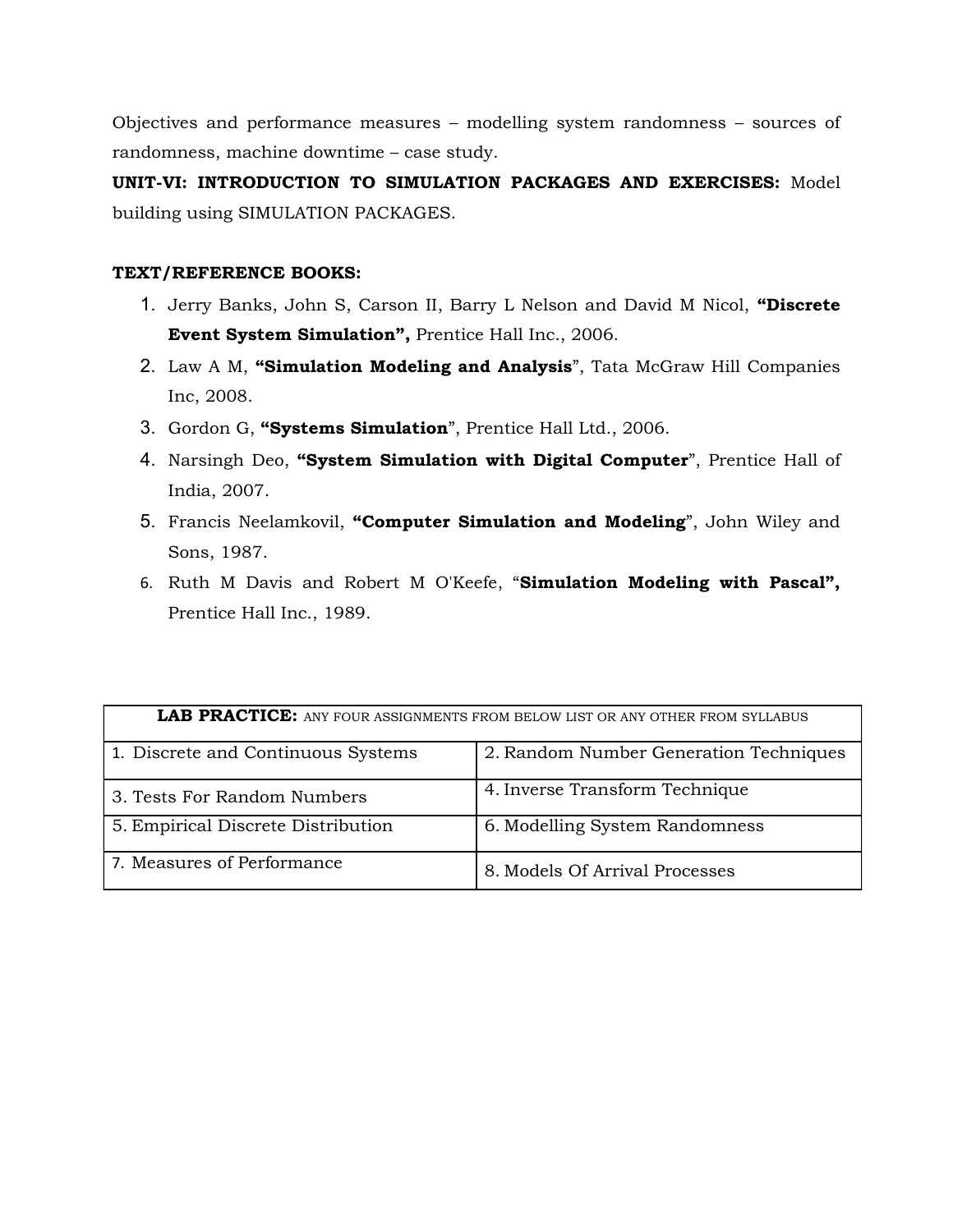| <b>OPTIMIZATION TECHNIQUES [502411-D]</b> |                                                   |
|-------------------------------------------|---------------------------------------------------|
| <b>Teaching Scheme</b>                    | <b>Examination Scheme</b>                         |
| Theory Lectures: 03 Hours/Week            | <b>End Semester Examination: 100 Marks 03 Hrs</b> |

#### **UNIT-I:**

Introduction to optimization, formulation of optimization problem, Classification of optimization problems, Optimum design of components like pins, beams, columns, shafts, spur gears, pressure vessels, etc.

#### **UNIT-II:**

Linear programming, simplex method and duality in linear programming, sensitivity or post-optimality analysis, Karmarkar's method

#### **UNIT-III**

One dimensional minimization, optimality criterion, minimum bracketing methods like exhaustive search method, bounding phase method; optimum seeking methods like interval halving, golden section search, successive quadratic estimation, Newton Raphson, bisection, secant, cubic search method

#### **UNIT-IV:**

Multivariable unconstrained optimization, optimality criteria, direct search methods like evolutionary optimization method, Powell's conjugate direction method; gradient search methods like Cauchy's method, Newton's method, conjugate gradient method and variable metric method.

#### **UNIT-V:**

Constrained Optimization, Optimality conditions, Optimization methods like penalty function method, method of multipliers, variable elimination method, complex search method, random search method, cutting plane method, feasible direction method, generalized reduced gradient method

#### **UNIT-VI:**

Geometric programming, integer programming methods like penalty function and branch and bound method

#### **TEXT BOOKS:**

- 1. S. S. Rao, **Engineering Optimization Theory and Practice**, New age international (P) Ltd., reprint 2003
- 2. Kalyanmoy Deb, **Optimization for Engineering Design**, PHI, New Delhi, 2005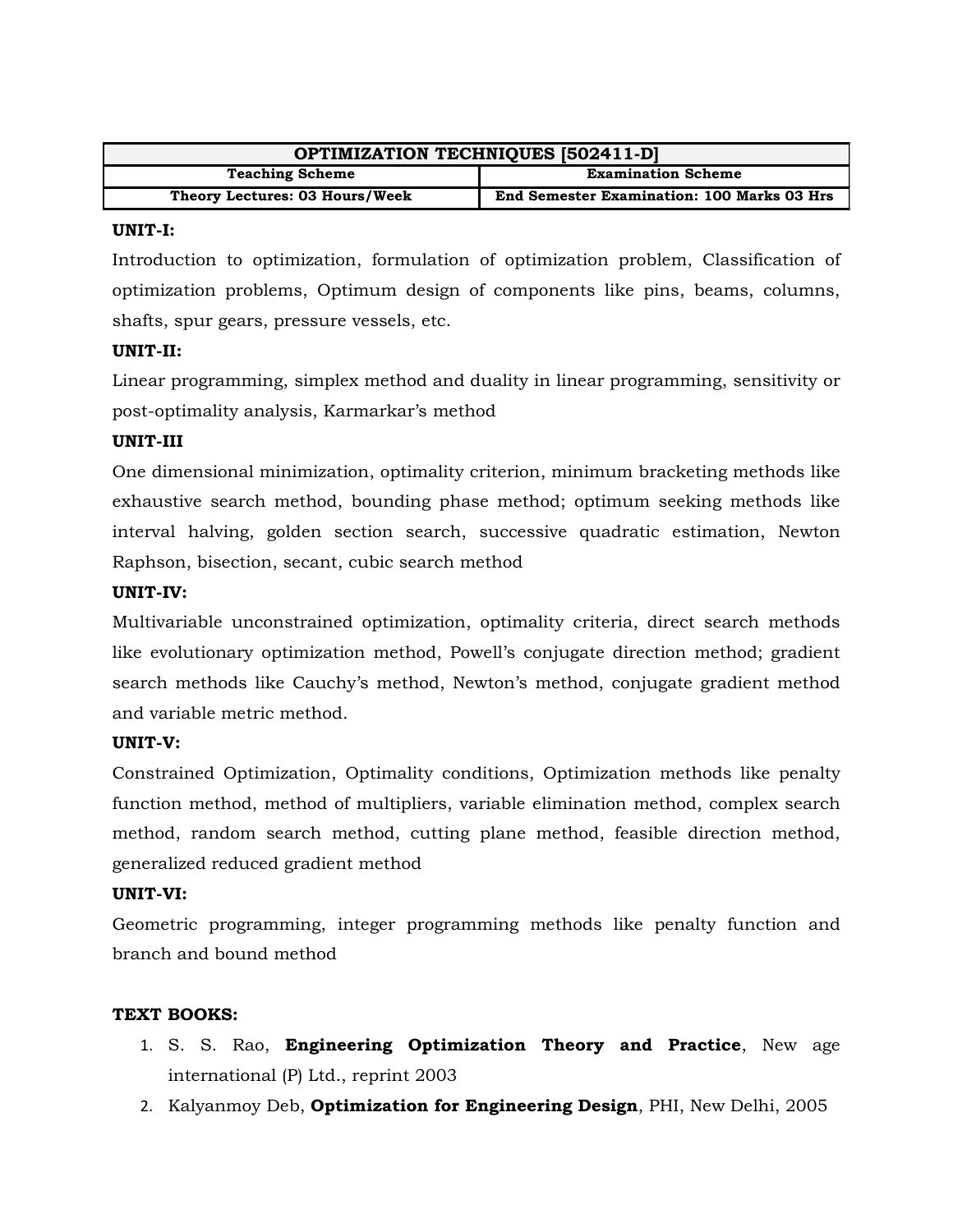3. J. S. Arora, **Introduction to Optimum Design**, McGraw Hill, New York, 1989. **REFERENCE BOOKS:**

- 1. S. S. Stricker, **Optimizing Performance of Energy Systems,** Battelle Press, New York, 1985.
- 2. R.C. Johnson, **Optimum Design of Mechanical Elements**, Willey, New York, 1980.
- 3. L.C.W. Dixon, **Non-Linear Optimization Theory and Algorithms**, Birkhauser, Boston, 1980.
- 4. R.J. Duffin, E.L. Peterson and C. Zener, **Geometric Programming-Theory and Applications**, Willey, New York, 1967.
- 5. G.B. Dantzig **Linear Programming and Extensions Princeton University Press**, Princeton, N. J. 1963.
- 6. R. Bellman, **Dynamic Programming** Princeton University Press, Princeton, N.J. 1957.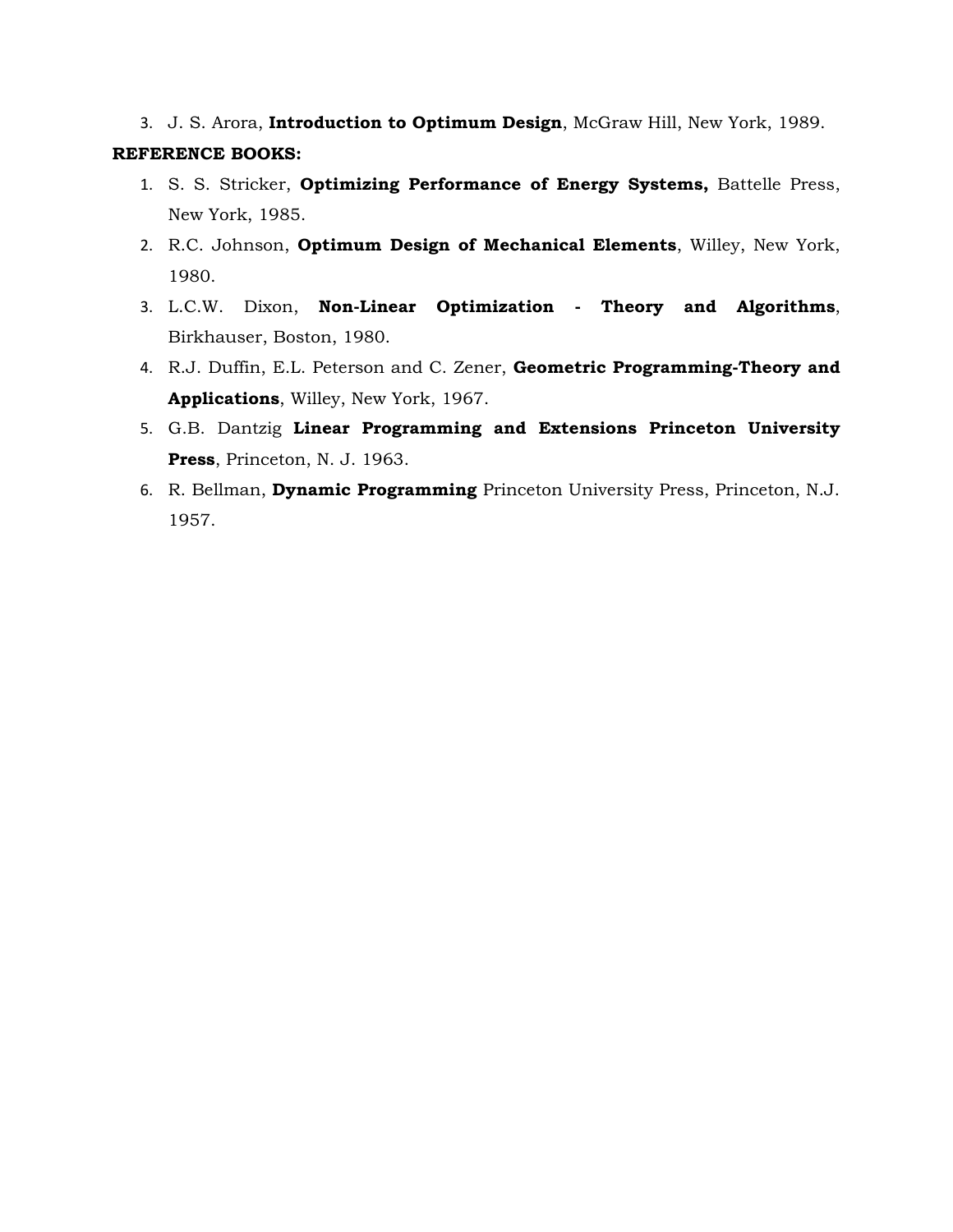| PRODUCT LIFECYCLE MANAGEMENT [502412-A] |                                            |
|-----------------------------------------|--------------------------------------------|
| <b>Teaching Scheme</b>                  | <b>Examination Scheme</b>                  |
| Theory Lectures: 03 hours/week          | End Semester Examination: 100 marks 03 Hrs |

#### **UNIT I: INTRODUCTION**:

Background, Overview, Need, Benefits, and Concept of Product Life Cycle, Components / Elements of PLM, Emergence of PLM, Significance of PLM, Customer Involvement,. Threads of PLM- computer aided design (CAD), engineering data management (EDM), Product data management (PDM), computer integrated manufacturing (CIM, comparison of PLM to Engineering resource planning (ERP). PLM characteristics -singularity, cohesion, traceability, reflectiveness.

#### **UNIT II: PRODUCT LIFE CYCLE ENVIRONMENT**

Product Data and Product Workflow, The Link between Product Data and Product Workflow, Key Management Issues around Product Data and Product Workflow, Developing a PLM strategy, Strategy identification and selection, PLM System Architecture (2tier/3tier/4tier etc),

#### **UNIT III: INTRODUCTION TO PDM**

Benefits and Terminology, CIM Data, PDM functions, definition and architectures of PDM systems, Engineering data, engineering workflow and PDM acquisition and implementation, Resolving Data Issues, product data interchange, present market constraints, collaborative product development, Internet and developments in client server computing, portal integration

#### **UNIT IV: COMPONENTS OF PDM**

Components of a typical PDM setup - hardware and document management - creation and viewing of documents - creating parts-version - control of parts and documents, configuration management for product structure, change management and associated activities

#### **UNIT V: FUNDAMENTAL CONCEPTS OF DATABASE MANAGEMENT**

Introduction to DBMS, Entity-Relationship model, Relational model, SQL concepts, Object-Based databases and XML, DBMS architectures, Distributed databases, introduction to search with sample search algorithms,

#### **UNIT VI: COMPONENTS OF PLM**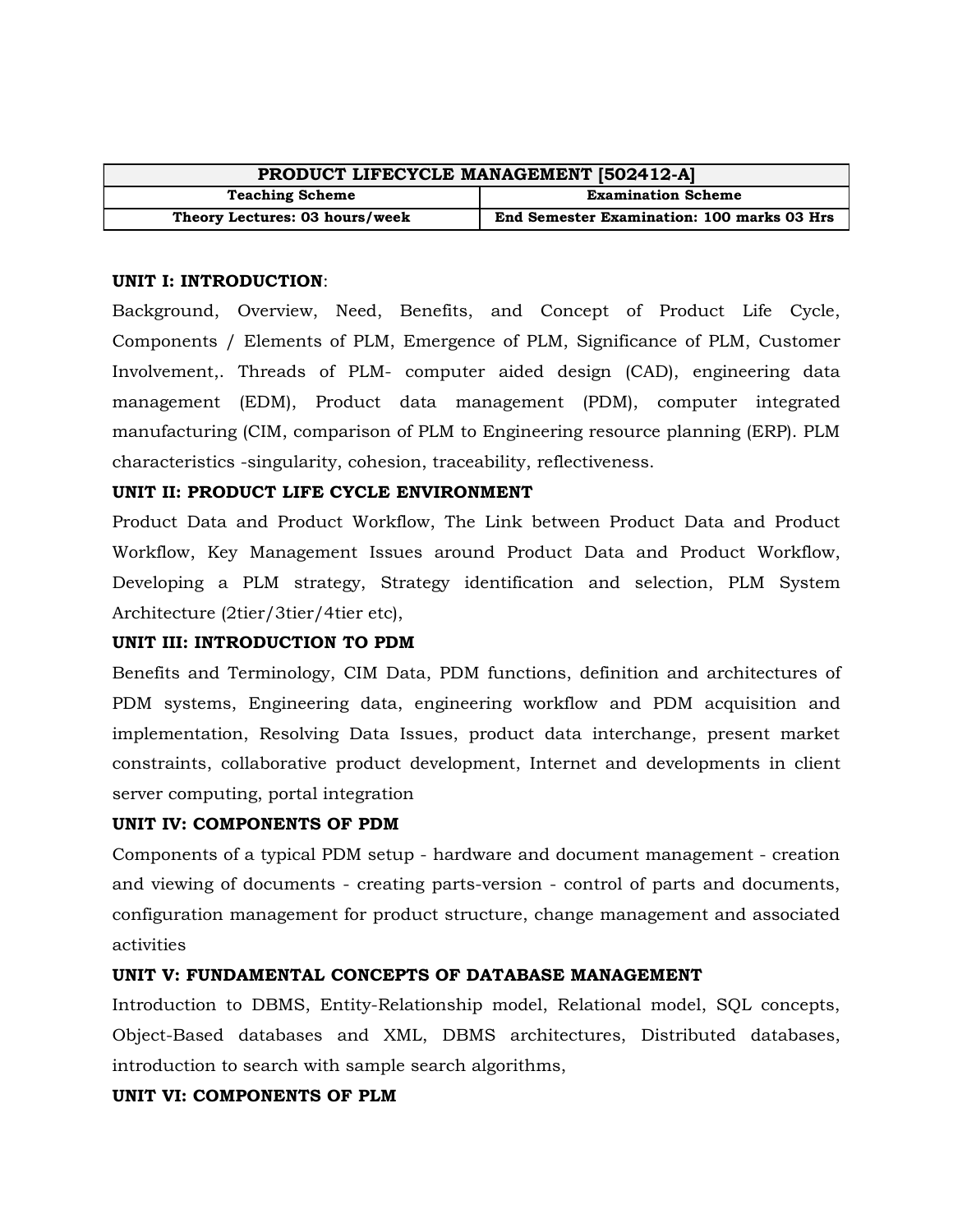Different phases of product lifecycle and corresponding technologies, Product development processes and methodologies, Foundation technologies and standards (e.g. visualization, collaboration and enterprise application integration), Information authoring tools (e.g., MCAD, ECAD, and technical publishing), Core functions (e.g., data vaults, document and content management, workflow and program management), Product organizational structure, Human resources in product lifecycle, Methods, techniques, Practices, Methodologies, Processes, System components in lifecycle, slicing and dicing the systems, Interfaces, Information, Standards, Vendors of PLM Systems and Components, Examples of PLM in use.

#### **TEXT/REFERENCE BOOKS**

- 1. Grieves, Michael, **Product Lifecycle Management**, McGraw-Hill, 2006. ISBN 0071452303
- 2. AnttiSaaksvuori, AnselmiImmonen, **Product Life Cycle Management** Springer, 1st Edition (Nov.5, 2003)
- 3. Stark, John, **Product Lifecycle Management: Paradigm for 21st Century Product Realization**, Springer-Verlag, 2004. ISBN 1852338105
- 4. Kari Ulrich and Steven D. Eppinger, **Product Design & Development,** McGraw Hill International 1999.
- 5. Burden Rodger, **PDM: Product Data Management**, Resource Pub, 2003. ISBN 0970035225
- 6. Silberschatz, Korth and Sudarshan, **Database System Concepts**, McGraw Hill, 2002

#### **OTHER REFERENCES**

Relevant recent technical articles, research papers, key note addresses, etc.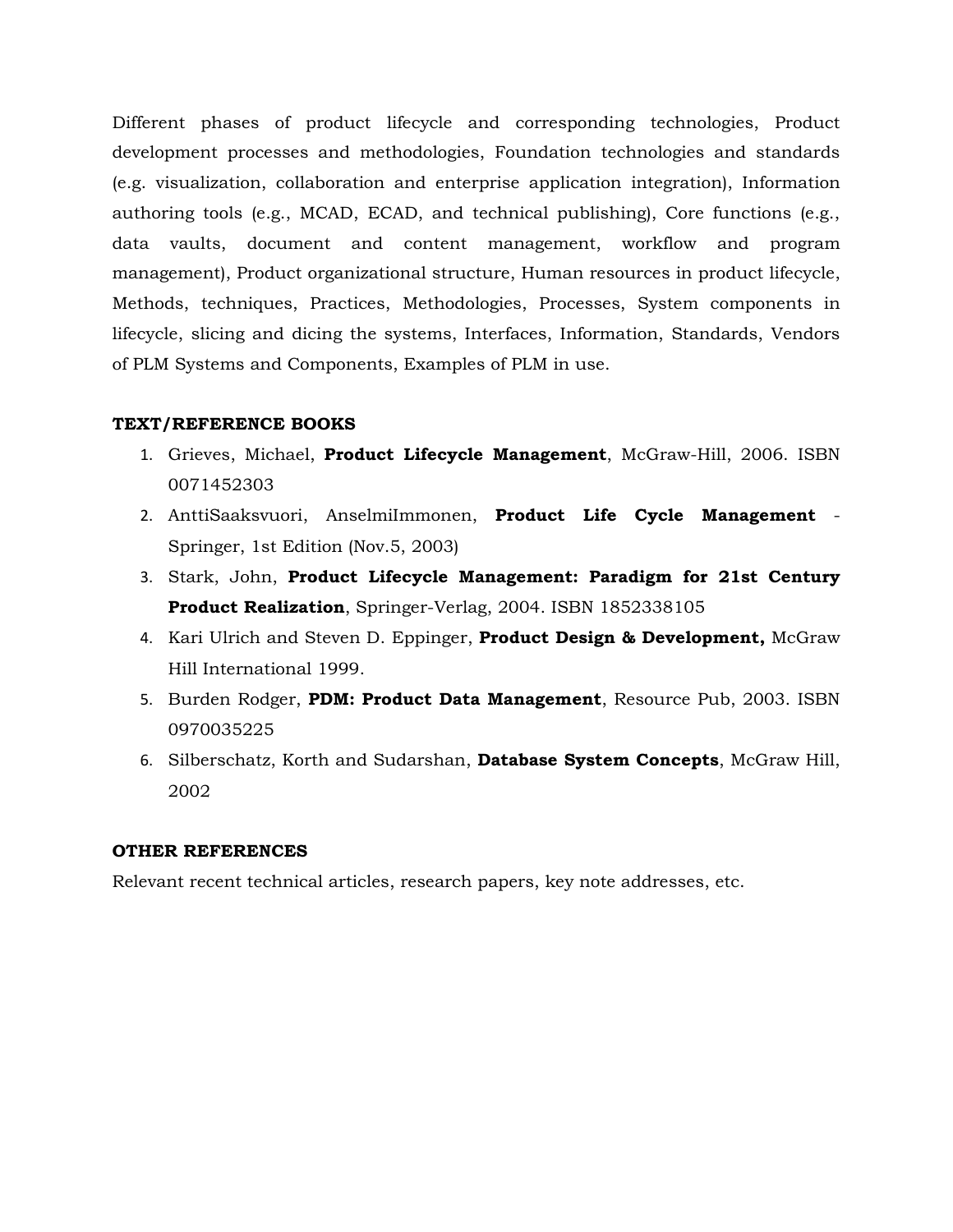| RAPID PROTOTYPING [502412-B]   |                                            |
|--------------------------------|--------------------------------------------|
| <b>Teaching Scheme</b>         | <b>Examination Scheme</b>                  |
| Theory Lectures: 03 hours/week | End Semester Examination: 100 marks 03 Hrs |

#### **UNIT–I: INTRODUCTION:**

Prototyping fundamentals, Historical development, Fundamentals of Rapid Prototyping, Advantages and Limitations of Rapid Prototyping, Commonly used Terms, Classification of RP process, Rapid Prototyping Process Chain: Fundamental Automated Processes, Process Chain.

#### **UNIT–II: LIQUID-BASED RAPID PROTOTYPING SYSTEMS**

Stereo lithography Apparatus (SLA): Models and specifications, Process, working principle, photopolymers, photo polymerization, Layering technology, laser and laser scanning, Applications, Advantages and Disadvantages, Case studies. Solid ground curing (SGC): Model sand specifications, Process, working principle, Applications, Advantages and Disadvantages, Case studies

#### **UNIT–III: SOLID-BASED RAPID PROTOTYPING SYSTEMS**

Laminated Object Manufacturing (LOM): Models and specifications, Process, working principle, Applications, Advantages and Disadvantages, Case studies. Fused Deposition Modelling (FDM): Models and specifications, Process, working principle, Applications, Advantages and Disadvantages, Case studies.

#### **UNIT–IV: POWDER BASED RAPID PROTOTYPING SYSTEMS**

Selective laser sintering (SLS): Models and specifications, Process, working principle, Applications, Advantages and Disadvantages, Case studies. Three dimensional Printing (3DP): Models and specifications, Process, working principle, Applications, Advantages and Disadvantages, Case studies. Rapid Tooling: Introduction to Rapid Tooling (RT), Conventional Tooling Vs RT, Need for RT. Rapid Tooling Classification: Indirect Rapid Tooling Methods: Spray Metal Deposition, RTV Epoxy Tools, Ceramic tools, Investment Casting, Spin Casting, Die casting, Sand Casting, 3D Keltool process. Direct Rapid Tooling: Direct AIM, LOM Tools, DTM Rapid Tool Process, EOS Direct Tool Process and Direct Metal Tooling using 3DP.

#### **UNIT–V: RAPID PROTOTYPING DATA FORMATS**

STL Format, STL File Problems, Consequence of Building Valid and Invalid Tessellated Models, STL file Repairs: Generic Solution, Other Translators, Newly Proposed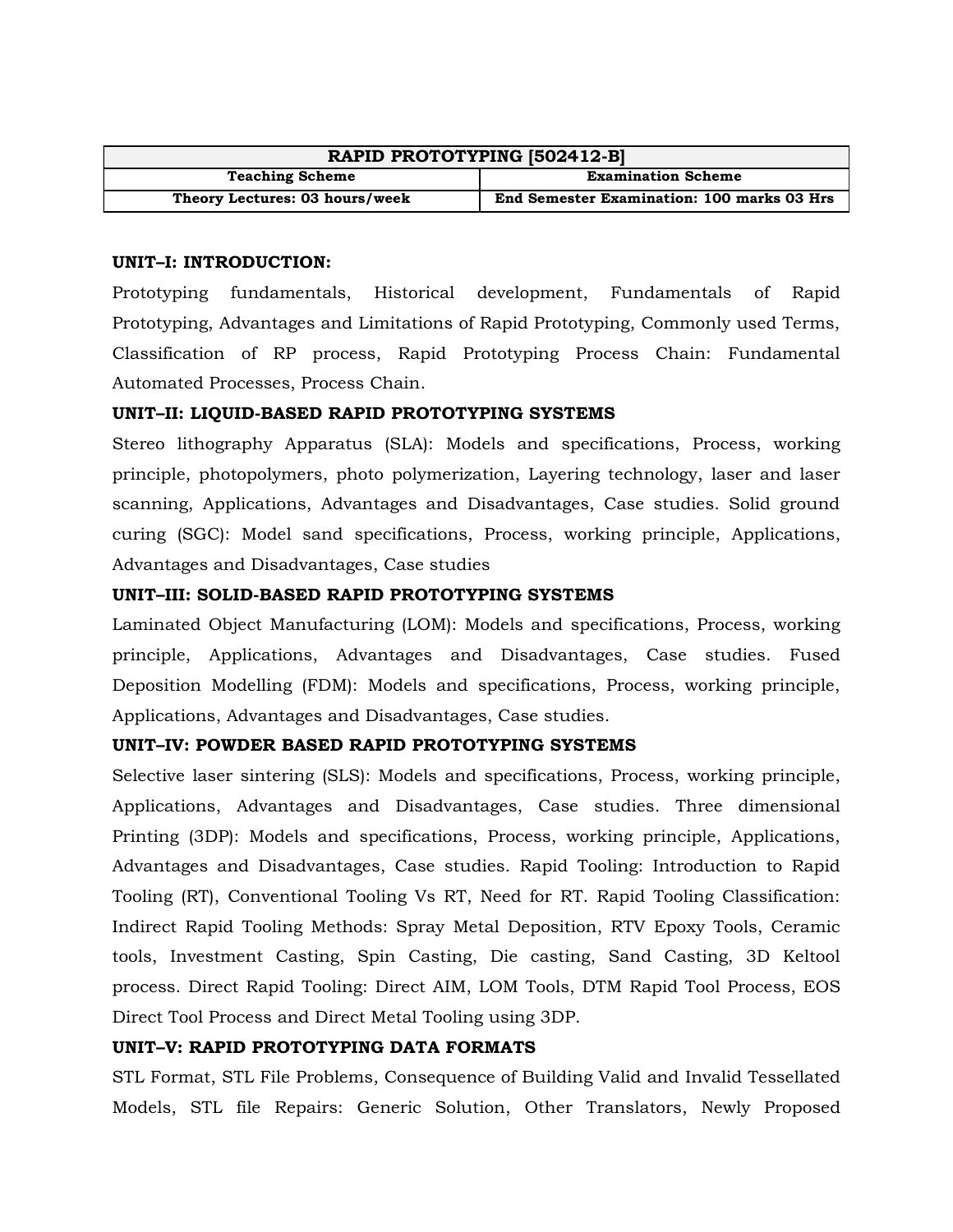Formats. Rapid Prototyping Software's: Features of various RP software's like Magics, Mimics, Solid View, View Expert, 3 D View, Velocity 2, Rhino, STL View 3 Data Expert and 3 D doctor.

### **UNIT –VI: RP APPLICATIONS:**

Application – Material Relationship, Application in Design, Application in Engineering, Analysis and Planning, Aerospace Industry, Automotive Industry, Jewelry Industry, Coin Industry, GIS application, Arts and Architecture. RP Medical and Bioengineering Applications: Planning and simulation of complex surgery, Customised Implants & Prosthesis, Design and Production of Medical Devices, Forensic Science and Anthropology, Visulization of Biomolecules.

# **TEXT/REFERENCE BOOKS**

- 1. Chua C.K., Leong K.F. and LIM C.S, **Rapid prototyping: Principles and Applications, World** Scientific publications, Third Edition, 2010.
- 2. D.T. Pham and S.S. Dimov, **Rapid Manufacturing**, Springer , 2001
- 3. Wholers Report 2000 Terry Wohlers, Wohlers Associates, 2000
- 4. Paul F. Jacobs, **Rapid Prototyping & Manufacturing,** ASME Press, 1996.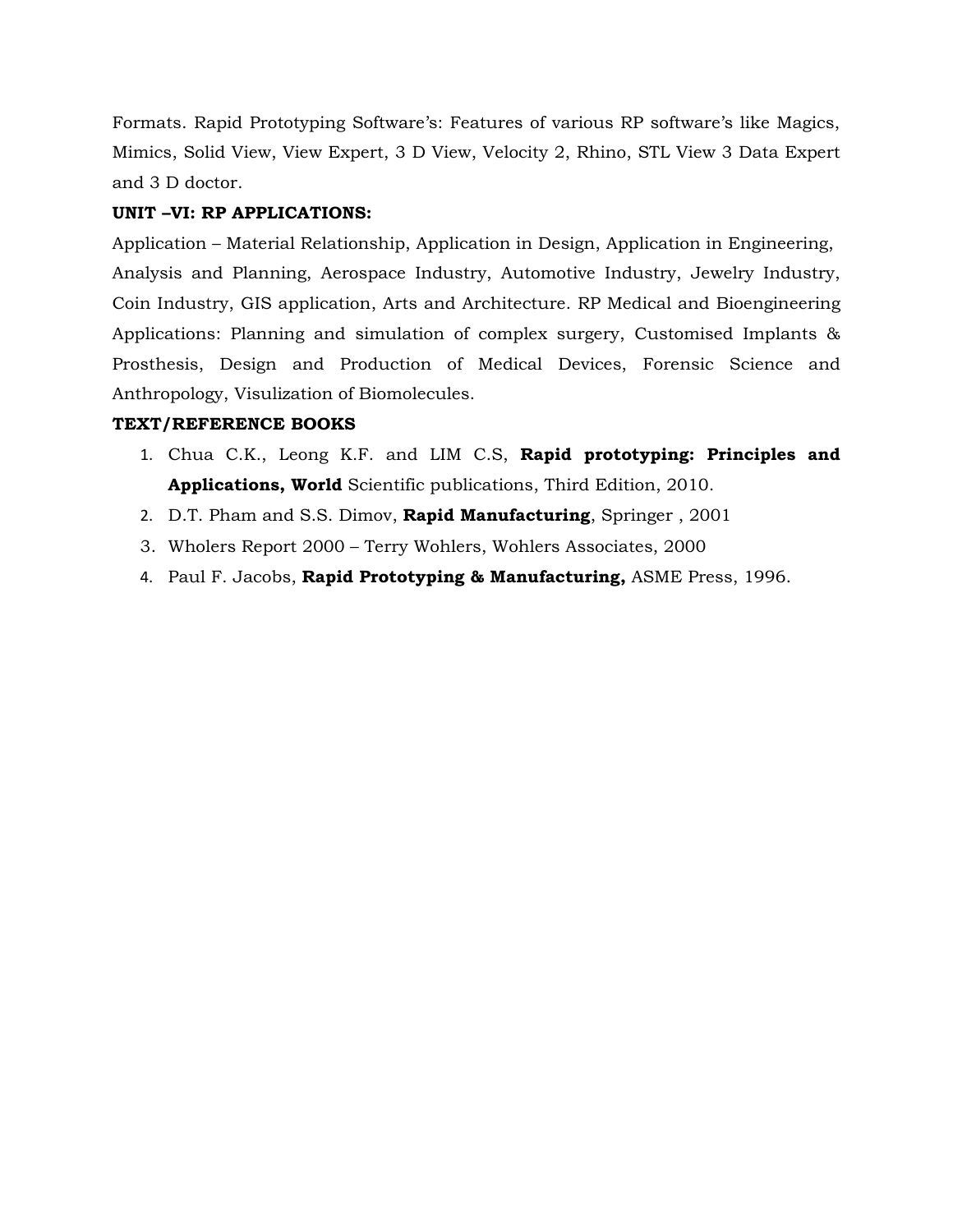| DATA BASE MANAGEMENT SYSTEM [502412-C] |                                                   |
|----------------------------------------|---------------------------------------------------|
| <b>Teaching Scheme</b>                 | <b>Examination Scheme</b>                         |
| Theory Lectures: 03 Hours/Week         | <b>End Semester Examination: 100 Marks 03 Hrs</b> |

#### **UNIT-I**

Introduction and E.R. Model: Purpose of database systems, Data abstraction Data models, data independent DDL, DML, DBA. Entities and entity sets. Relationships and relationship sets Mapping constraints, Primary Keys E-R diagrams, reducing E-R Diagram to tables.

#### **UNIT-II**

Relational model and relational database design: Structure of relational database, former query languages, commercial query languages. Modifying the database views. Pitfalls in relational database design and normalization.

#### **UNIT-III**

Network data model and hierarchical data model: data structure diagram, the DBTCCODASYL. Model data retrieval Update and set processing facility, Three structure diagram, data retrieval and update facility, virtual records.

#### **UNIT-IV**

File and System Structure, Indexing and Hashing: Physical storage media – file organization, buffer management, Mapping relations, networks and hierarchies to files – Index – sequential files. Bi-tree indexed files.

#### **UNIT-V**

Distributed database, security and integrity: Design, transparency and autonomy, query processing, recovery, concurrency control, deadlock handling and coordinator selection. Security and integrity, near database application.

#### **TEXT/REFERENCE BOOKS:**

- 1. Korth, H.F. Silbenhatz, A., **Database Concepts**, Mc Graw Hill, 1986.
- 2. Gio Wiederhold, **Database Design**, Mc Graw Hill, 1983.
- 3. Jefferey O Ullman, **Principles of database systems**.
- 4. C.J. Date, **An Introduction to database systems**, Addison Wisely, 1980.
- 5. Trembley and Soreson, **An Introduction to Data structures with applications**, Mc Graw Hills.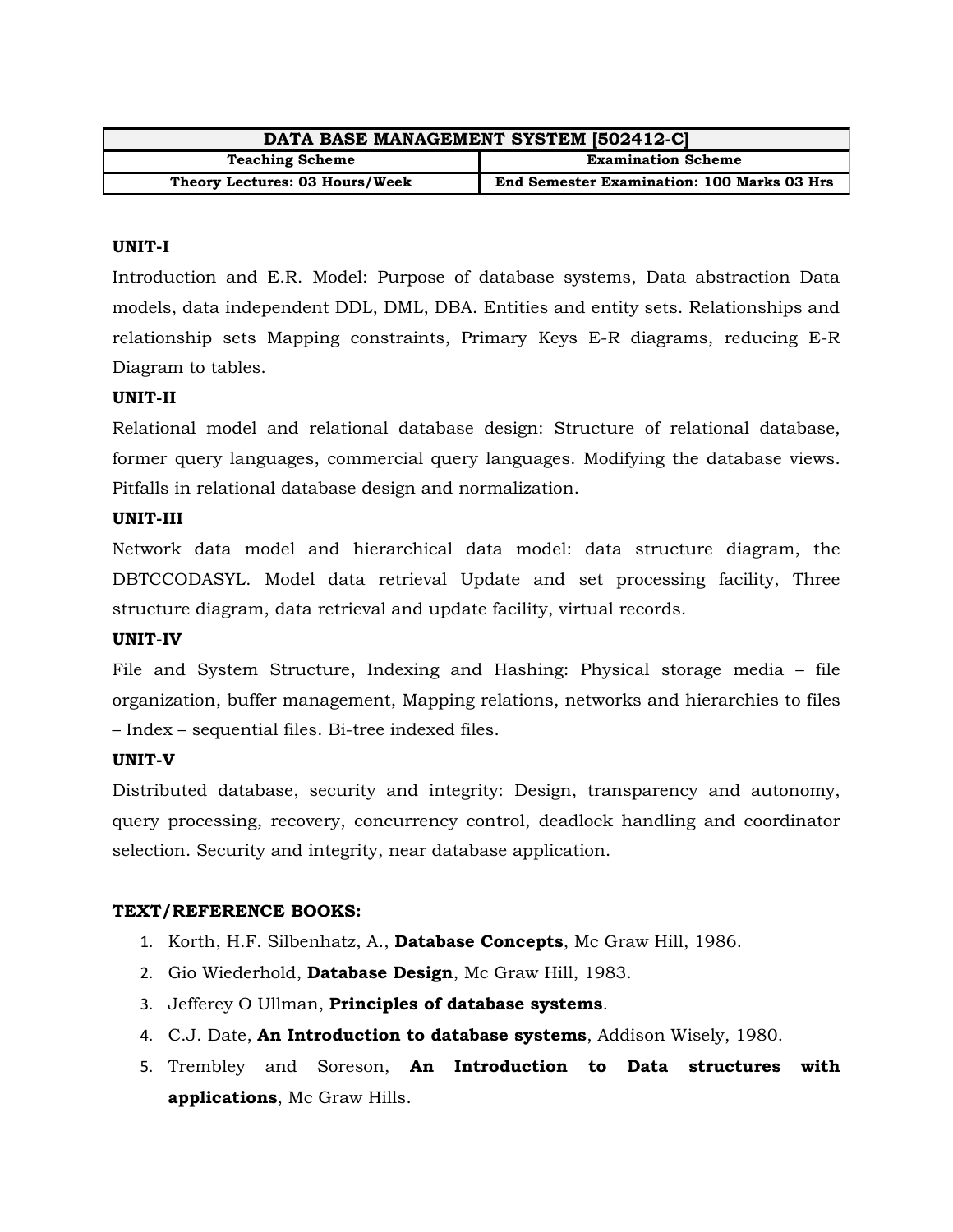| ROBUST DESIGN OF PRODUCT/PROCESS [502412-D] |                                                   |
|---------------------------------------------|---------------------------------------------------|
| <b>Teaching Scheme</b>                      | <b>Examination Scheme</b>                         |
| Theory Lectures: 03 Hours/Week              | <b>End Semester Examination: 100 Marks 03 Hrs</b> |

#### **UNIT-I: INTRODUCTION TO ROBUST DESIGN**

Robustness Strategy & its primary tools: P-Diagram, Quality Measurement, Quality Loss Function, Signal to Noise (S/N) Ratios, Orthogonal Arrays, Steps in Robust Parameter Design. Robust design and Six-Sigma for Lean Enterprises.

#### **UNIT-II: INTRODUCTION TO TAGUCHI'S EXPERIMENT DESIGN**

Criteria for the Use of Experiment Design Methods, Applying Experiment Design Methods According To Situation; Problem Analysis and Empiric Parameter Reduction. Orthogonal Arrays, Graphical representation of factor combinations, linear graphs, Variance Analysis (ANOVA), Inner-Outer arrays Design.

#### **UNIT-III: PARAMETER DESIGN ACCORDING TO TAGUCHI**

Direct product design, indirect variance analysis, Product design with characteristic values, taking cost into account, Signal-to-noise ratio according to Taguchi.

# **UNIT-IV: EXPERIMENT DESIGN ACCORDING TO SHAININ**

Multi-variate charts, components search, paired comparisons; Determining decisive parameters (variable search), scatter plots, randomization of experiments, B versus C test, full factorial.

#### **UNIT-IV RESPONSE SURFACE METHODOLOGY (RSM)**

Linear experiment designs, quadratic experiment designs.

#### **TEXT/REFERENCE BOOKS:**

- 1. J. Krottmaier, **Optimizing Engineering Design**, McGraw Hill Ltd.
- 2. Philip J. Ross, **Taguchi Techniques for Quality Engineering,** McGraw Hill Ltd.
- 3. A. Mitra, **Quality Control and Improvement**, Pearson Publications.
- 4. Logothetis, **TQM and Taguchi Methods,**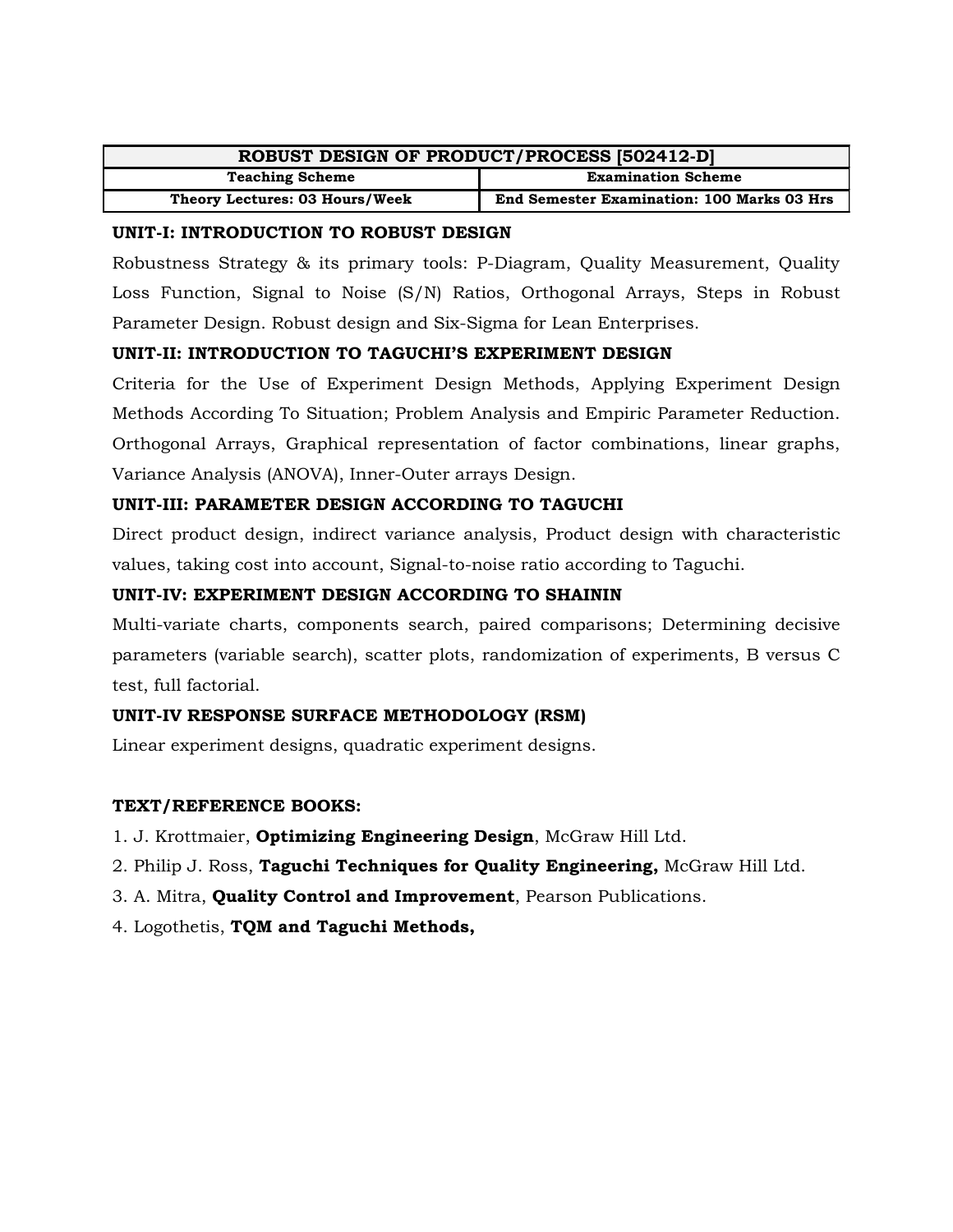| <b>LAB PRACTICE:</b> ANY FOUR ASSIGNMENTS FROM BELOW LIST OR ANY OTHER FROM SYLLABUS |                                 |
|--------------------------------------------------------------------------------------|---------------------------------|
| <b>Orthogonal Arrays</b>                                                             | 2. Quality Loss Function        |
| 3. P-Diagrams                                                                        | 4. Taguchi Experiment Design    |
| 5. ANOVA                                                                             | 6. Design According to Shainin  |
| 7. Inner Outer Array Design                                                          | 8. Response Surface Methodology |

| LAB PRACTICE-II SIMULATION & OPTIMIZATION [502413] |                           |
|----------------------------------------------------|---------------------------|
| <b>Teaching Scheme</b>                             | <b>Examination Scheme</b> |
| Theory Lectures: 06 hours/week                     | Term work: 50 marks       |

#### **SIMULATION & OPTIMIZATION**

Assignment on real life problems of manufacturing systems and manufacturing processes to be simulated using simulation software's as ARENA, WITNESS, FORGE, FASTFORM ADVANCED, PAMSTAMP etc.

Assignments on optimization using any process/product optimization software.

| <b>SEMINAR-II</b> [502414]     |                           |
|--------------------------------|---------------------------|
| <b>Teaching Scheme</b>         | <b>Examination Scheme</b> |
| Theory Lectures: 04 hours/week | Term work: 50 marks       |

The SEMINAR-II shall consist of few particulars amongst **literature review** based on a sizable number of publications. **Design /Development / Synthesis** related to a particular area. Implementation of existing theory for applications, pilot experiments etc. Each student is required to prepare a report and deliver a talk based on the work carried out as mini-project under the guidance of a faculty member(s). The work carried out should be preferable related to his/her dissertation topic.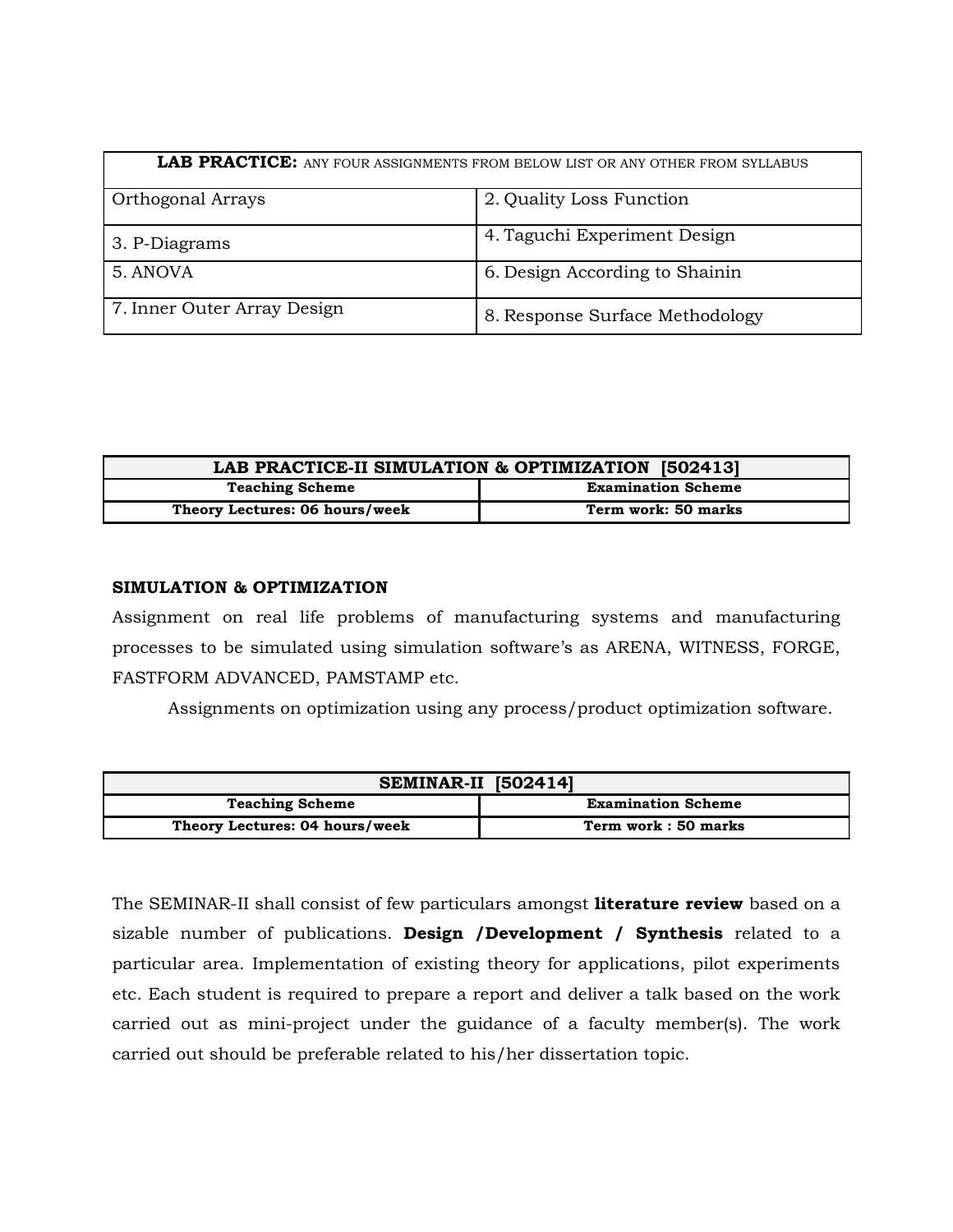| <b>SEMINAR-III</b> [502415]    |                           |  |
|--------------------------------|---------------------------|--|
| <b>Teaching Scheme</b>         | <b>Examination Scheme</b> |  |
| Theory Lectures: 04 hours/week | Term work: 50 marks       |  |

The SEMINAR-III shall consist of few particulars amongst **literature review** based on a sizable number of publications. **Design /Development / Synthesis** related to a particular area. Implementation of existing theory for applications, pilot experiments etc some where related to area of dissertation is expected. Each student is required to prepare a report and deliver a talk based on the work carried out as mini-project under the guidance of a faculty member(s). The work carried out should be preferable related to his/her dissertation topic.

| <b>DISSERTATION PART-I [502416]</b> |                           |  |
|-------------------------------------|---------------------------|--|
| <b>Teaching Scheme</b>              | <b>Examination Scheme</b> |  |
| Theory Lectures: 18 hours/week      | Term work: 50 marks       |  |

The dissertation Part – I has the following two components:

1. Part Implementation of the main project

2. Proficiency Development (on a setup, software, or something relevant to the project topic)

Each component carries weight age and every student has to comply to all these components. The students will be evaluated separately for each of these components and shall be considered for collective performance in the score as Dissertation Part – I.

| DISSERTATION PART-II [502417]  |                                              |
|--------------------------------|----------------------------------------------|
| <b>Teaching Scheme</b>         | <b>Examination Scheme</b>                    |
| Theory Lectures: 18 hours/week | Term work: 150 marks, Presentation: 50 marks |

The dissertation work shall consist of an extensive work, study or analysis of field / industrial problems with appropriate solutions or remedies. The bonafide work carried out for Dissertation Part – II should be potentially rich in terms of academics.

#### **Dissertation Report**

The project report shall be hard bound. It is a report on the work done by the student. It should have literature review, problem definition and formulation, adopted methodology, experimentation plan if any, results, conclusions, discussion and its relevance to the further work.